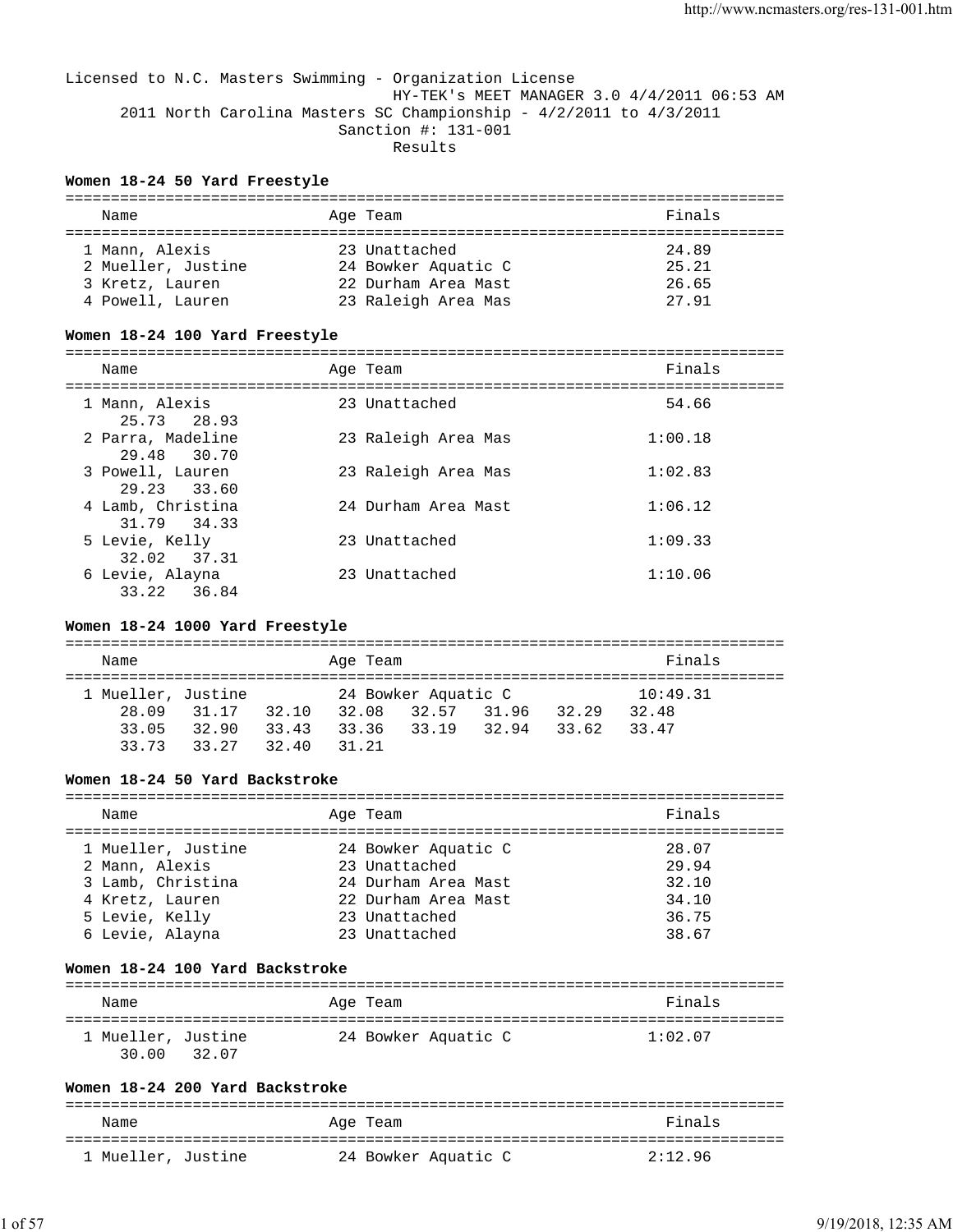### 30.71 34.35 34.48 33.42

#### **Women 18-24 50 Yard Breaststroke**

| Name               | Age Team            | Finals |
|--------------------|---------------------|--------|
| 1 Mann, Alexis     | 23 Unattached       | 34.20  |
| 2 Mueller, Justine | 24 Bowker Aquatic C | 36.28  |
| 3 Kretz, Lauren    | 22 Durham Area Mast | 36.78  |

#### **Women 18-24 100 Yard Breaststroke**

=============================================================================== Name Rinals Age Team Age Team Rinals =============================================================================== 1 Mueller, Justine 24 Bowker Aquatic C 1:06.81 31.54 35.27 2 Mann, Alexis 23 Unattached 1:14.78 35.31 39.47 3 Levie, Kelly 23 Unattached 1:33.91 44.53 49.38 4 Levie, Alayna 23 Unattached 1:36.08 46.44 49.64

### **Women 18-24 50 Yard Butterfly**

| Name               | Age Team            | Finals |
|--------------------|---------------------|--------|
| 1 Mueller, Justine | 24 Bowker Aquatic C | 26.42  |
| 2 Mann, Alexis     | 23 Unattached       | 27.18  |
| 3 Parra, Madeline  | 23 Raleigh Area Mas | 29.50  |
| 4 Kretz, Lauren    | 22 Durham Area Mast | 30.39  |
| 5 Powell, Lauren   | 23 Raleigh Area Mas | 31.50  |
| 6 Levie, Kelly     | 23 Unattached       | 35.60  |

### **Women 18-24 100 Yard Butterfly**

| Name                            | Age Team            | Finals  |
|---------------------------------|---------------------|---------|
| 1 Powell, Lauren<br>33.37 39.15 | 23 Raleigh Area Mas | 1:12.52 |

#### **Women 18-24 200 Yard Butterfly**

| Name               |             |       |       | Age Team |                     |  | Finals  |  |
|--------------------|-------------|-------|-------|----------|---------------------|--|---------|--|
| 1 Mueller, Justine | 28.64 33.42 | 34.86 | 34.20 |          | 24 Bowker Aquatic C |  | 2:11.12 |  |

### **Women 18-24 100 Yard IM**

| Name                              | Age Team            | Finals  |
|-----------------------------------|---------------------|---------|
| 1 Mueller, Justine<br>27.83 32.09 | 24 Bowker Aquatic C | 59.92   |
| 2 Mann, Alexis<br>29.12 33.87     | 23 Unattached       | 1:02.99 |
| 3 Kretz, Lauren<br>33.12 35.59    | 22 Durham Area Mast | 1:08.71 |
| 4 Powell, Lauren<br>33.90 38.58   | 23 Raleigh Area Mas | 1:12.48 |

### **Women 18-24 200 Yard IM**

| Name | $\sim$ $\sim$<br>eam<br>Aqe | $\sim$<br>-- |
|------|-----------------------------|--------------|
| ___  |                             | ___          |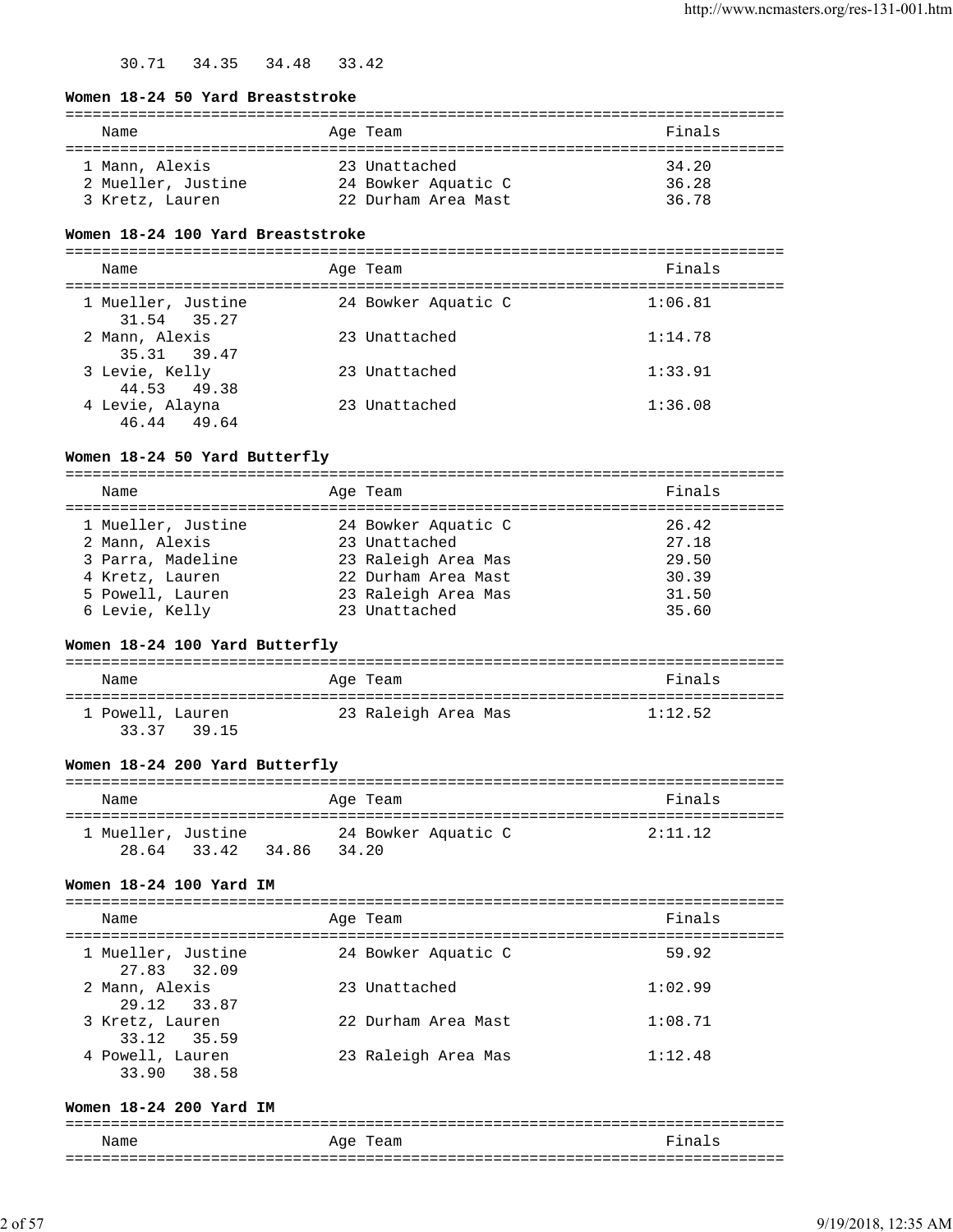| 1 Powell, Lauren |       | 23 Raleigh Area Mas | 2:35.59 |
|------------------|-------|---------------------|---------|
| 33.10 41.16      | 45.47 | 35.86               |         |
| 2 Levie, Alayna  |       | 23 Unattached       | 2:56.83 |
|                  | 52.51 | 40.11               |         |

### **Women 25-29 50 Yard Freestyle**

| Name                 | Age Team            | Finals |
|----------------------|---------------------|--------|
| 1 Bonney, Erin       | 27 Raleigh Area Mas | 25.99  |
| 2 Cheetham, Meredith | 25 Raleigh Area Mas | 27.39  |
| 3 Corona, Amy        | 26 Raleigh Area Mas | 27.51  |
| 4 Losego, Jessica    | 29 Durham Area Mast | 28.21  |
| 5 Siefers, Andrea    | 25 Raleigh Area Mas | 28.63  |
| 6 Yates, Tammy       | 29 Goldsboro YMCA M | 31.20  |
| 7 Green, Melanie     | 29 Grand Strand Mas | 35.31  |
| 8 Weichel, Kristen   | 29 Bowker Aquatic C | 36.95  |
|                      |                     |        |

### **Women 25-29 100 Yard Freestyle**

===============================================================================

| Name                                | Age Team            | Finals  |
|-------------------------------------|---------------------|---------|
| 1 Bonney, Erin<br>28.61 30.41       | 27 Raleigh Area Mas | 59.02   |
| 2 Corona, Amy<br>28.67 31.82        | 26 Raleigh Area Mas | 1:00.49 |
| 3 Cheetham, Meredith<br>28.97 32.06 | 25 Raleigh Area Mas | 1:01.03 |
| 4 Siefers, Andrea<br>29.78 31.97    | 25 Raleigh Area Mas | 1:01.75 |
| 5 Losego, Jessica<br>30.24 33.75    | 29 Durham Area Mast | 1:03.99 |
| 6 Garnsey, Michelle<br>31.46 33.09  | 26 Durham Area Mast | 1:04.55 |
| 7 Green, Melanie<br>41.25<br>37.27  | 29 Grand Strand Mas | 1:18.52 |
| 8 Weichel, Kristen<br>39.97 42.27   | 29 Bowker Aquatic C | 1:22.24 |

### **Women 25-29 200 Yard Freestyle**

| Name                              |                | Age Team                     | Finals  |
|-----------------------------------|----------------|------------------------------|---------|
| 1 Siefers, Andrea<br>30.17 32.89  | 34.42          | 25 Raleigh Area Mas<br>35.32 | 2:12.80 |
| 2 Yates, Tammy                    |                | 29 Goldsboro YMCA M          | 2:39.21 |
| 36.56 40.43<br>3 Weichel, Kristen | 42.22          | 40.00<br>29 Bowker Aquatic C | 3:01.29 |
| 40.87                             | 45.21<br>49.05 | 46.16                        |         |

### **Women 25-29 500 Yard Freestyle**

| Name              |                            |       | Age Team |                     |             |             | Finals  |  |
|-------------------|----------------------------|-------|----------|---------------------|-------------|-------------|---------|--|
| 1 Siefers, Andrea |                            |       |          | 25 Raleigh Area Mas |             |             | 5:57.34 |  |
|                   | 33.17 36.26<br>35.03 34.75 | 36.54 | 36.75    |                     | 36.86 36.41 | 36.22 35.35 |         |  |
|                   | 2 Garnsey, Michelle        |       |          | 26 Durham Area Mast |             |             | 6:16.09 |  |
|                   | 32.76 36.43<br>37.94 37.81 | 38.12 | 38.19    | 38.91 38.54         |             | 38.92       | 38.47   |  |
| 3 Corona, Amy     |                            |       |          | 26 Raleigh Area Mas |             |             | 6:20.56 |  |
| 32.21<br>39.89    | 36.14<br>38.10             | 37.20 | 38.40    | 39.16               | 39.32       | 39.71       | 40.43   |  |
| 4 Losego, Jessica |                            |       |          | 29 Durham Area Mast |             |             | 6:41.73 |  |
| 34.27             | 38.72                      | 40.28 | 41.18    | 42.11               | 41.63       | 41.41       | 41.60   |  |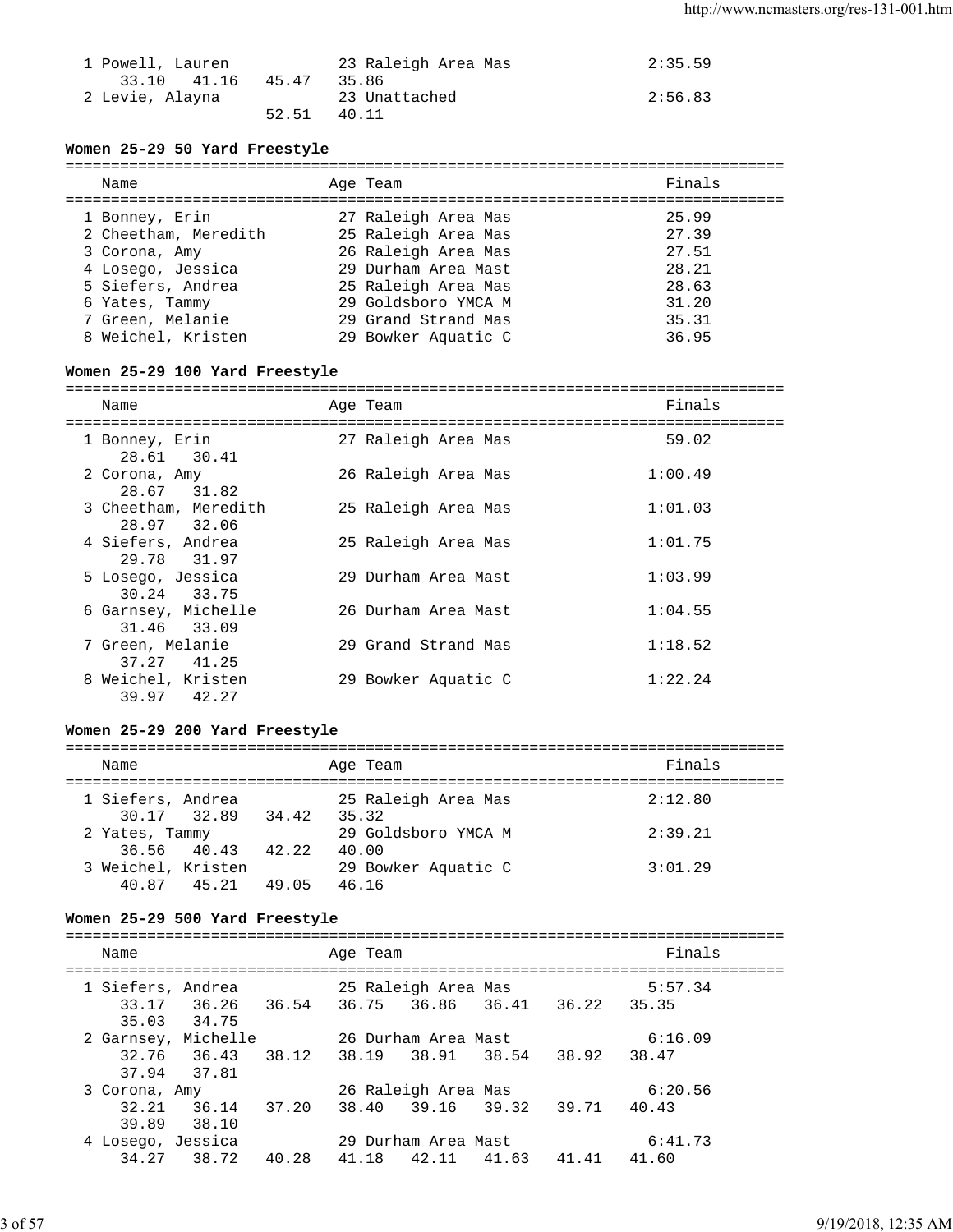40.64 39.89<br>5 Green, Melanie 5 Green, Melanie 29 Grand Strand Mas 7:34.07 41.45 45.41 45.34 45.76 45.64 45.99 46.71 46.28 46.54 44.95 6 Weichel, Kristen 29 Bowker Aquatic C 7:51.75 42.17 45.87 47.73 48.46 47.73 48.99 47.43 47.92 47.14 48.31

### **Women 25-29 1000 Yard Freestyle**

| Name          |       |       | Age Team |                     |       |       | Finals   |  |  |
|---------------|-------|-------|----------|---------------------|-------|-------|----------|--|--|
| 1 Corona, Amy |       |       |          | 26 Raleigh Area Mas |       |       | 13:04.58 |  |  |
| 33.24         | 36.76 | 38.16 | 38.86    | 39.35               | 39.51 | 39.58 | 39.67    |  |  |
| 39 57         | 39.75 | 40.31 | 39.75    | 40.51 40.45         |       | 40.52 | 40.15    |  |  |
| 40 67         | 40.16 | 40.01 | 37.60    |                     |       |       |          |  |  |

### **Women 25-29 50 Yard Backstroke**

| Name              | Age Team            | Finals |  |  |  |  |  |
|-------------------|---------------------|--------|--|--|--|--|--|
|                   |                     |        |  |  |  |  |  |
| 1 Brewer, Mary    | 29 North Carolina M | 31.35  |  |  |  |  |  |
| 2 Losego, Jessica | 29 Durham Area Mast | 34.29  |  |  |  |  |  |
| 3 Green, Melanie  | 29 Grand Strand Mas | 40.36  |  |  |  |  |  |

### **Women 25-29 100 Yard Backstroke**

| Name                               | Age Team            | Finals  |
|------------------------------------|---------------------|---------|
| 1 Brewer, Mary<br>32.07 35.07      | 29 North Carolina M | 1:07.14 |
| 2 Losego, Jessica<br>36.19 37.25   | 29 Durham Area Mast | 1:13.44 |
| 3 Green, Melanie<br>41.29<br>44.07 | 29 Grand Strand Mas | 1:25.36 |

### **Women 25-29 200 Yard Backstroke**

| Name             |                   |       |  | Age Team            | Finals  |  |  |
|------------------|-------------------|-------|--|---------------------|---------|--|--|
|                  |                   |       |  |                     |         |  |  |
|                  | 1 Losego, Jessica |       |  | 29 Durham Area Mast | 2:47.84 |  |  |
|                  | 40.67 42.60       | 42.22 |  | 42.35               |         |  |  |
| 2 Green, Melanie |                   |       |  | 29 Grand Strand Mas | 3:07.79 |  |  |
|                  | 44.47 48.75       | 49.66 |  | 44 91               |         |  |  |

### **Women 25-29 50 Yard Breaststroke**

| Finals<br>Age Team<br>Name<br>25 Raleigh Area Mas<br>1 Cheetham, Meredith<br>33.74<br>33.97<br>26 Durham Area Mast<br>2 Garnsey, Michelle<br>3 Losego, Jessica<br>37.51<br>29 Durham Area Mast<br>43.40<br>29 Goldsboro YMCA M<br>4 Yates, Tammy |  |  |  |
|--------------------------------------------------------------------------------------------------------------------------------------------------------------------------------------------------------------------------------------------------|--|--|--|
|                                                                                                                                                                                                                                                  |  |  |  |
| 5 Green, Melanie<br>29 Grand Strand Mas<br>46.79                                                                                                                                                                                                 |  |  |  |

### **Women 25-29 100 Yard Breaststroke**

| Name                                |  | Age Team            | Finals  |
|-------------------------------------|--|---------------------|---------|
| 1 Garnsey, Michelle<br>34.99 38.47  |  | 26 Durham Area Mast | 1:13.46 |
| 2 Cheetham, Meredith<br>34.84 39.63 |  | 25 Raleigh Area Mas | 1:14.47 |

#### **Women 25-29 200 Yard Breaststroke**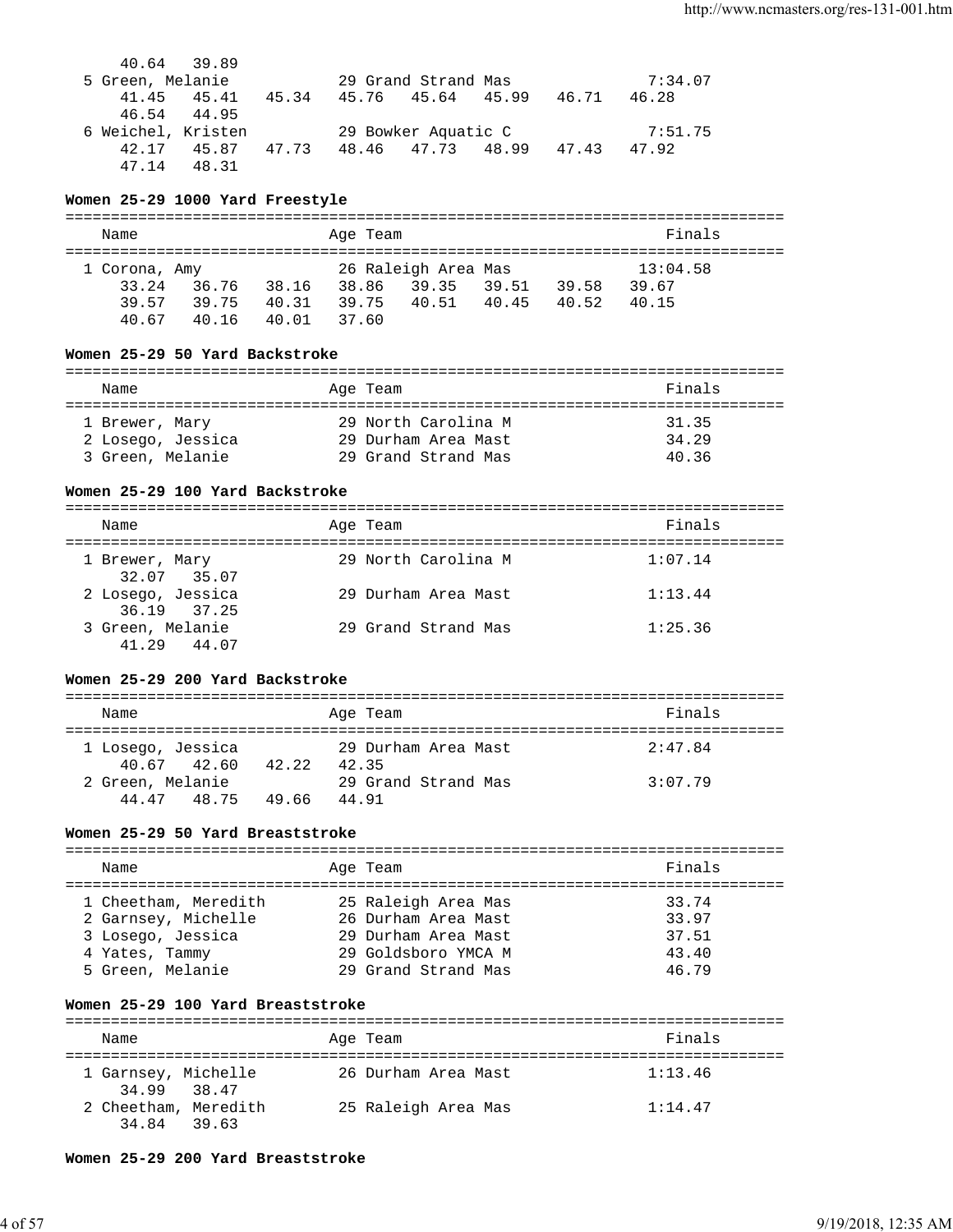| Name                |             |       |       | Age Team |                     | Finals  |
|---------------------|-------------|-------|-------|----------|---------------------|---------|
| 1 Garnsey, Michelle | 36.84 41.91 | 42.13 | 41.98 |          | 26 Durham Area Mast | 2:42.86 |

### **Women 25-29 50 Yard Butterfly**

| Name                | Age Team            | Finals |
|---------------------|---------------------|--------|
| 1 Brewer, Mary      | 29 North Carolina M | 29.38  |
| 2 Garnsey, Michelle | 26 Durham Area Mast | 32.36  |
| 3 Corona, Amy       | 26 Raleigh Area Mas | 32.43  |
| 4 Losego, Jessica   | 29 Durham Area Mast | 32.58  |

### **Women 25-29 100 Yard Butterfly**

| Name                               | Age Team            | Finals  |
|------------------------------------|---------------------|---------|
| 1 Brewer, Mary<br>29.52 35.61      | 29 North Carolina M | 1:05.13 |
| 2 Garnsey, Michelle<br>31.85 36.75 | 26 Durham Area Mast | 1:08.60 |

### **Women 25-29 100 Yard IM**

| Name                                | Age Team            | Finals  |
|-------------------------------------|---------------------|---------|
| 1 Brewer, Mary<br>29.96 37.35       | 29 North Carolina M | 1:07.31 |
| 2 Garnsey, Michelle<br>33.76 36.80  | 26 Durham Area Mast | 1:10.56 |
| 3 Cheetham, Meredith<br>33.41 37.49 | 25 Raleigh Area Mas | 1:10.90 |
| 4 Corona, Amy<br>32.93 39.85        | 26 Raleigh Area Mas | 1:12.78 |
| 5 Losego, Jessica<br>33.38 39.51    | 29 Durham Area Mast | 1:12.89 |
| 6 Yates, Tammy<br>39.02 46.93       | 29 Goldsboro YMCA M | 1:25.95 |
| 7 Green, Melanie<br>42.12 48.54     | 29 Grand Strand Mas | 1:30.66 |

### **Women 25-29 200 Yard IM**

| Name           |                                    |       |       | Age Team            | Finals  |
|----------------|------------------------------------|-------|-------|---------------------|---------|
| 1 Brewer, Mary | 30.69 36.38                        | 44.78 | 33.40 | 29 North Carolina M | 2:25.25 |
|                | 2 Garnsey, Michelle<br>33.06 42.14 | 40.42 | 37.19 | 26 Durham Area Mast | 2:32.81 |

### **Women 25-29 400 Yard IM**

| Name                         |       |       | Age Team |                                          |       | Finals           |  |
|------------------------------|-------|-------|----------|------------------------------------------|-------|------------------|--|
| 1 Garnsey, Michelle<br>34 05 | 38.95 | 43.95 |          | 26 Durham Area Mast<br>43.06 41.76 43.88 | 40.18 | 5:23.70<br>37.87 |  |

### **Women 30-34 50 Yard Freestyle**

| Name                  | Age Team           | Finals |
|-----------------------|--------------------|--------|
| 1 Lastfogel, Jennifer | 30 One Step Beyond | 26.80  |
| 2 Lovgren, Alysia     | 32 One Step Beyond | 27.21  |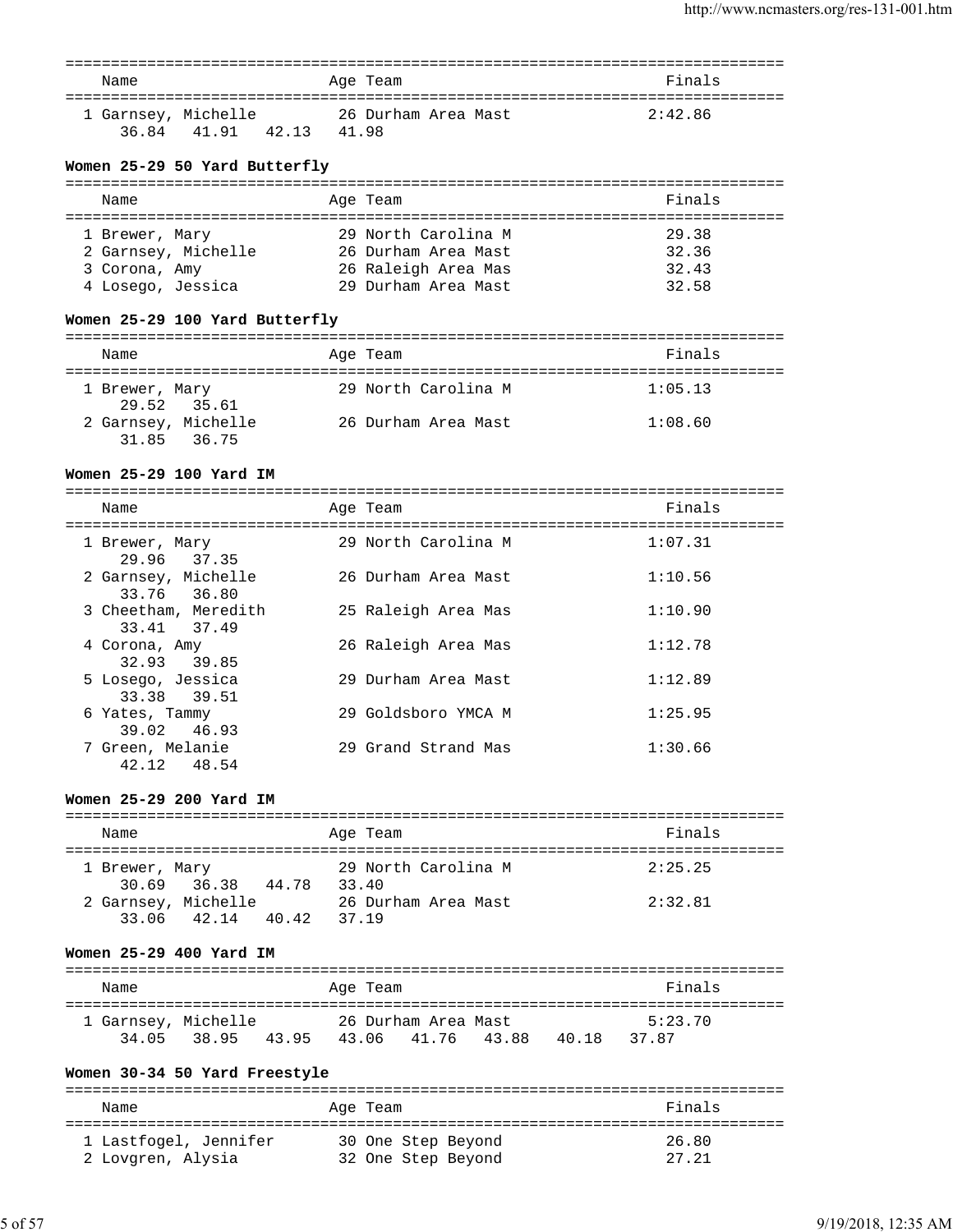| 3 Wood, Janet         | 33 Grand Strand Mas | 27.34 |
|-----------------------|---------------------|-------|
| 4 Gaal, Brianne       | 31 One Step Beyond  | 28.56 |
| 5 Risher, Mary-Louise | 33 One Step Beyond  | 29.45 |
| 6 Sanchez, Teresa     | 30 Durham Area Mast | 30.13 |
| 7 Casper, Sarah       | 32 Grand Strand Mas | 52.02 |

#### **Women 30-34 100 Yard Freestyle**

=============================================================================== Name **Age Team Age Team Age Team Finals** =============================================================================== 1 Lastfogel, Jennifer 30 One Step Beyond 56.43 27.72 28.71 2 Lovgren, Alysia 32 One Step Beyond 1:00.26 29.41 30.85 3 Wood, Janet 33 Grand Strand Mas 1:00.57 29.08 31.49<br>4 Gaal, Brianne 31 One Step Beyond 1:02.41 30.32 32.09 5 Sanchez, Teresa 30 Durham Area Mast 1:06.41 31.67 34.74 6 Casper, Sarah 32 Grand Strand Mas 1:45.24 48.12 57.12

### **Women 30-34 200 Yard Freestyle**

| Name              |       | Age Team            | Finals  |
|-------------------|-------|---------------------|---------|
| 1 Wood, Janet     |       | 33 Grand Strand Mas | 2:16.01 |
| 31.27 33.59       | 35.34 | 35.81               |         |
| 2 Gaal, Brianne   |       | 31 One Step Beyond  | 2:19.60 |
| 31.84 34.68 35.04 |       | 38.04               |         |

#### **Women 30-34 500 Yard Freestyle**

| Name                                   | Age Team                                  | Finals         |
|----------------------------------------|-------------------------------------------|----------------|
| 1 Wood, Janet                          | 33 Grand Strand Mas                       | 6:10.90        |
| $37.53$ $35.43$                        | 32.78 37.71 37.94 37.21 37.96 38.33 37.98 | 38.03          |
| 2 Sanchez, Teresa                      | 30 Durham Area Mast                       | 6:42.08        |
| 35.35 39.51<br>40.40<br>41.50<br>38.45 | 41.09 41.34 41.39                         | 41.39<br>41.66 |

### **Women 30-34 50 Yard Backstroke**

| Name            | Age Team            | Finals |
|-----------------|---------------------|--------|
| 1 Wood, Janet   | 33 Grand Strand Mas | 32.55  |
| 2 Casper, Sarah | 32 Grand Strand Mas | 57.18  |

#### **Women 30-34 100 Yard Backstroke**

| Name          |                                  | Age Team            | Finals  |
|---------------|----------------------------------|---------------------|---------|
| 1 Wood, Janet | 34.01 35.94                      | 33 Grand Strand Mas | 1:09.95 |
|               | 2 Sanchez, Teresa<br>39.23 40.49 | 30 Durham Area Mast | 1:19.72 |

### **Women 30-34 200 Yard Backstroke**

| Name          |       |       |       | Age Team |                     |  | Finals  |  |
|---------------|-------|-------|-------|----------|---------------------|--|---------|--|
| 1 Wood, Janet |       |       |       |          | 33 Grand Strand Mas |  | 2:34.51 |  |
| 36.43         | 39.60 | 39.49 | 38.99 |          |                     |  |         |  |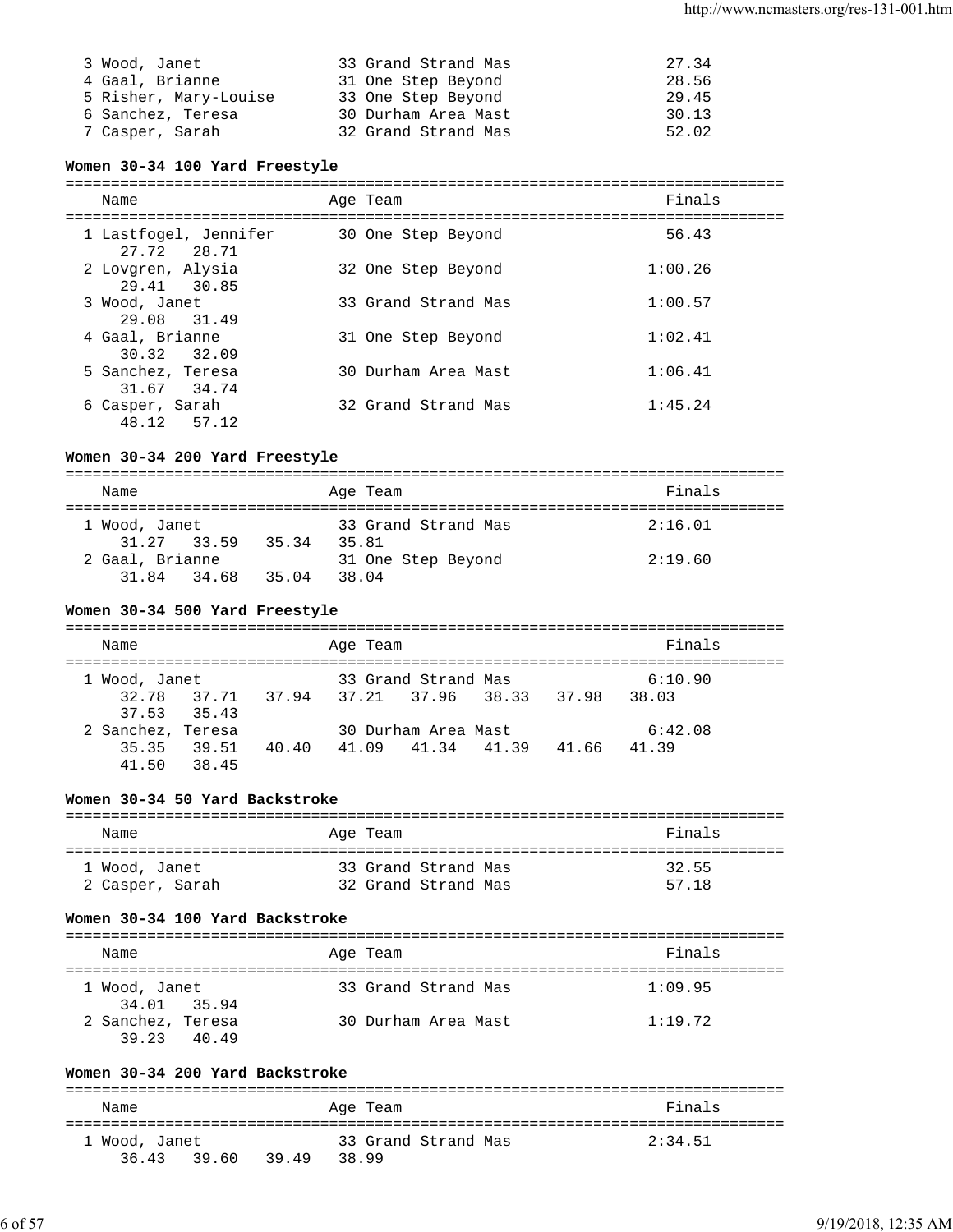#### **Women 30-34 50 Yard Breaststroke**

| Name                  | Age Team           | Finals |
|-----------------------|--------------------|--------|
| 1 Risher, Mary-Louise | 33 One Step Beyond | 34.52  |

#### **Women 30-34 100 Yard Breaststroke**

| Name                       |       | Age Team            | Finals  |
|----------------------------|-------|---------------------|---------|
| 1 Sanchez, Teresa<br>48 04 | 53.28 | 30 Durham Area Mast | 1:41.32 |

#### **Women 30-34 50 Yard Butterfly**

#### **Women 30-34 100 Yard Butterfly**

| Name                             | Age Team            | Finals  |
|----------------------------------|---------------------|---------|
| 1 Bill, Kimberly<br>29.30 34.83  | 30 North Carolina M | 1:04.13 |
| 2 Lovgren, Alysia<br>31.55 35.49 | 32 One Step Beyond  | 1:07.04 |
| 3 Wood, Janet<br>30.40 37.57     | 33 Grand Strand Mas | 1:07.97 |
| 4 Sanchez, Teresa<br>36.35 45.06 | 30 Durham Area Mast | 1:21.41 |

#### **Women 30-34 200 Yard Butterfly**

| Name             |             |       | Age Team |                     | Finals  |
|------------------|-------------|-------|----------|---------------------|---------|
|                  |             |       |          |                     |         |
| 1 Bill, Kimberly |             |       |          | 30 North Carolina M | 2:26.83 |
|                  | 31.91 36.33 | 38.78 | 39.81    |                     |         |

#### **Women 30-34 100 Yard IM**

| Name                                 | Age Team            | Finals  |
|--------------------------------------|---------------------|---------|
| 1 Bill, Kimberly<br>30.45 36.42      | 30 North Carolina M | 1:06.87 |
| 2 Lovgren, Alysia<br>31.72 36.10     | 32 One Step Beyond  | 1:07.82 |
| 3 Lastfogel, Jennifer<br>32.85 35.78 | 30 One Step Beyond  | 1:08.63 |
| 4 Wood, Janet<br>31.74 38.96         | 33 Grand Strand Mas | 1:10.70 |
| 5 Sanchez, Teresa<br>36.44 43.99     | 30 Durham Area Mast | 1:20.43 |
| 6 Casper, Sarah<br>58.34 1:18.57     | 32 Grand Strand Mas | 2:16.91 |

#### **Women 30-34 200 Yard IM**

===============================================================================

| Name | $-20$<br>.   |                           |
|------|--------------|---------------------------|
| ___  | ------------ | ___<br>------------------ |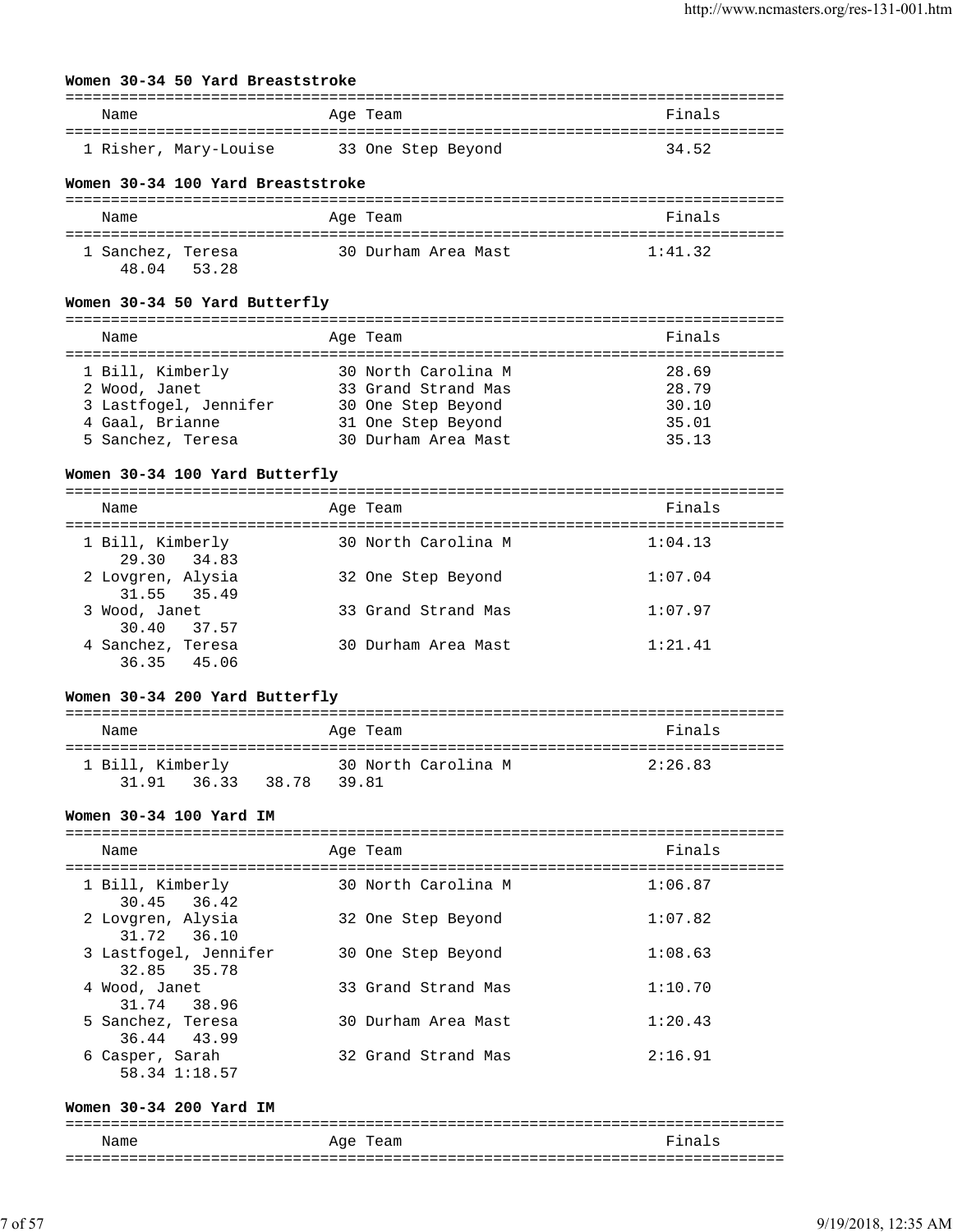| 1 Lovgren, Alysia     | 32 One Step Beyond  | 2:26.13 |
|-----------------------|---------------------|---------|
| 31.17 38.07 44.53     | 32.36               |         |
| 2 Lastfogel, Jennifer | 30 One Step Beyond  | 2:27.95 |
| 31.30 39.54 43.83     | 33.28               |         |
| 3 Sanchez, Teresa     | 30 Durham Area Mast | 2:52.47 |
| 36.91 43.86 53.89     | 37.81               |         |

### **Women 30-34 400 Yard IM**

| Name                           |       |       | Age Team |                             |       |       | Finals           |  |
|--------------------------------|-------|-------|----------|-----------------------------|-------|-------|------------------|--|
| 1 Lastfogel, Jennifer<br>32.84 | 37.89 | 41.28 | 40.39    | 30 One Step Beyond<br>46.12 | 46.39 | 36.26 | 5:16.47<br>35.30 |  |

#### **Women 35-39 50 Yard Freestyle**

| Name                                                                        | Age Team                                                                                 | Finals                           |
|-----------------------------------------------------------------------------|------------------------------------------------------------------------------------------|----------------------------------|
| 1 Braun, Erika<br>2 Oversmith, Amy<br>3 Angelada-Jao, Jen<br>4 Miller, Erin | 39 Raleigh Area Mas<br>39 Raleigh Area Mas<br>37 Bowker Aquatic C<br>39 Grand Strand Mas | 23.98<br>28.72<br>28.85<br>40.92 |

### **Women 35-39 100 Yard Freestyle**

| Name                                    | Age Team |                     | Finals  |
|-----------------------------------------|----------|---------------------|---------|
| 1 Braun, Erika<br>25.80 28.13           |          | 39 Raleigh Area Mas | 53.93   |
| 2 Weeks-Honnold, Heather<br>30.28 33.42 |          | 37 One Step Beyond  | 1:03.70 |
| 3 Richey, Jennifer<br>42.38 45.30       |          | 39 Unattached       | 1:27.68 |
| 4 Miller, Erin<br>44.64 47.88           |          | 39 Grand Strand Mas | 1:32.52 |

### **Women 35-39 1000 Yard Freestyle**

=============================================================================== Name **Age Team** Age Team **Finals** =============================================================================== 39 Raleigh Area Mas 34.78 37.32 37.82 38.16 38.53 37.83 38.29 38.42 38.46 38.72 38.31 38.50 39.08 38.15 38.72 38.53 38.18 37.43 37.70 37.22

### **Women 35-39 50 Yard Backstroke**

| Name                                                                                | Age Team                                                                                | Finals                           |
|-------------------------------------------------------------------------------------|-----------------------------------------------------------------------------------------|----------------------------------|
| 1 Braun, Erika<br>2 Angelada-Jao, Jen<br>3 Weeks-Honnold, Heather<br>4 Miller, Erin | 39 Raleigh Area Mas<br>37 Bowker Aquatic C<br>37 One Step Beyond<br>39 Grand Strand Mas | 28.38<br>32.99<br>35.44<br>48.24 |

### **Women 35-39 100 Yard Backstroke**

| Name                                    | Age Team            | Finals  |
|-----------------------------------------|---------------------|---------|
| 1 Oversmith, Amy<br>34.86 34.96         | 39 Raleigh Area Mas | 1:09.82 |
| 2 Angelada-Jao, Jen<br>35.29 35.21      | 37 Bowker Aquatic C | 1:10.50 |
| 3 Weeks-Honnold, Heather<br>37.33 38.61 | 37 One Step Beyond  | 1:15.94 |
| 4 Miller, Erin                          | 39 Grand Strand Mas | 1:43.89 |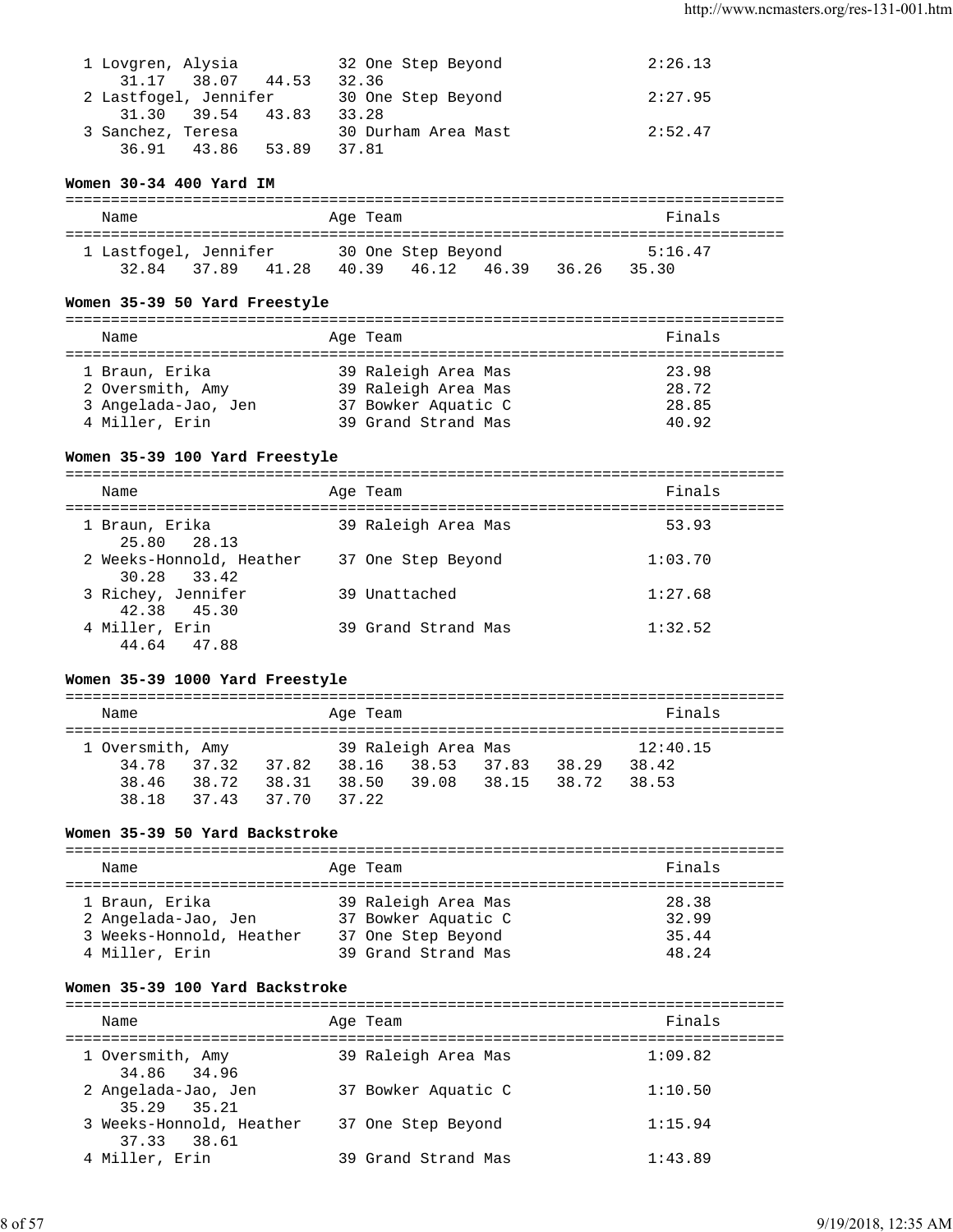51.06 52.83

| Women 35-39 50 Yard Breaststroke            |                     |         |
|---------------------------------------------|---------------------|---------|
| Name                                        | Age Team            | Finals  |
| 1 Braun, Erika                              | 39 Raleigh Area Mas | 31.44   |
| 2 Weeks-Honnold, Heather 37 One Step Beyond |                     | 37.37   |
| 3 Miller, Erin                              | 39 Grand Strand Mas | 50.50   |
| Women 35-39 100 Yard Breaststroke           |                     |         |
| Name                                        | Age Team            | Finals  |
|                                             |                     |         |
| 1 Braun, Erika<br>33.37 37.88               | 39 Raleigh Area Mas | 1:11.25 |
| 2 Richey, Jennifer<br>58.82<br>48.48        | 39 Unattached       | 1:47.30 |
| Women 35-39 50 Yard Butterfly               |                     |         |
|                                             |                     | Finals  |
| Name                                        | Age Team            |         |
| 1 Braun, Erika                              | 39 Raleigh Area Mas | 26.36   |
| 2 Miller, Erin                              | 39 Grand Strand Mas | 53.38   |
|                                             |                     |         |
| Women 35-39 100 Yard Butterfly              |                     |         |
| Name                                        | Age Team            | Finals  |
|                                             |                     |         |
| 1 Oversmith, Amy 39 Raleigh Area Mas        |                     | 1:15.78 |
| 34.38<br>41.40                              |                     |         |
| Women 35-39 100 Yard IM                     |                     |         |
| Name                                        | Age Team            | Finals  |
| 1 Braun, Erika                              |                     | 1:00.51 |
| 27.50<br>33.01                              | 39 Raleigh Area Mas |         |
| 2 Oversmith, Amy                            | 39 Raleigh Area Mas | 1:13.18 |
| 33.26<br>39.92                              |                     |         |
| 3 Weeks-Honnold, Heather                    | 37 One Step Beyond  | 1:15.40 |
| 35.74 39.66<br>4 Miller, Erin               | 39 Grand Strand Mas | 1:46.23 |
| 50.98<br>55.25                              |                     |         |
|                                             |                     |         |
| Women 40-44 50 Yard Freestyle               |                     |         |
| Name                                        | Age Team            | Finals  |
| 1 Bryan, Becky                              | 42 Unattached       | 28.73   |
| 2 Harrill, Patti                            | 41 North Carolina M | 29.91   |
| 3 Bodin, Sarah                              | 41 Fireball Masters | 30.07   |
| 4 Dempsey, Michelle                         | 41 SwimMAC Masters  | 30.83   |
| 5 Stoakes, Kirsten                          | 43 East Carolina Ma | 31.14   |
| 6 Wooten, Sharon                            | 42 Fireball Masters | 31.61   |
| 7 Franklin, Dawn                            | 41 Durham Area Mast | 33.77   |
| 8 Odeke, Laura                              | 42 East Carolina Ma | 34.63   |
| 9 Grego, Sonia                              | 41 Durham Area Mast | 34.86   |
| 10 Henry, Angela                            | 41 High Point Swim  | 39.56   |
| 11 Casper, Juliet                           | 43 Grand Strand Mas | 40.93   |

#### **Women 40-44 100 Yard Freestyle**

=============================================================================== Age Team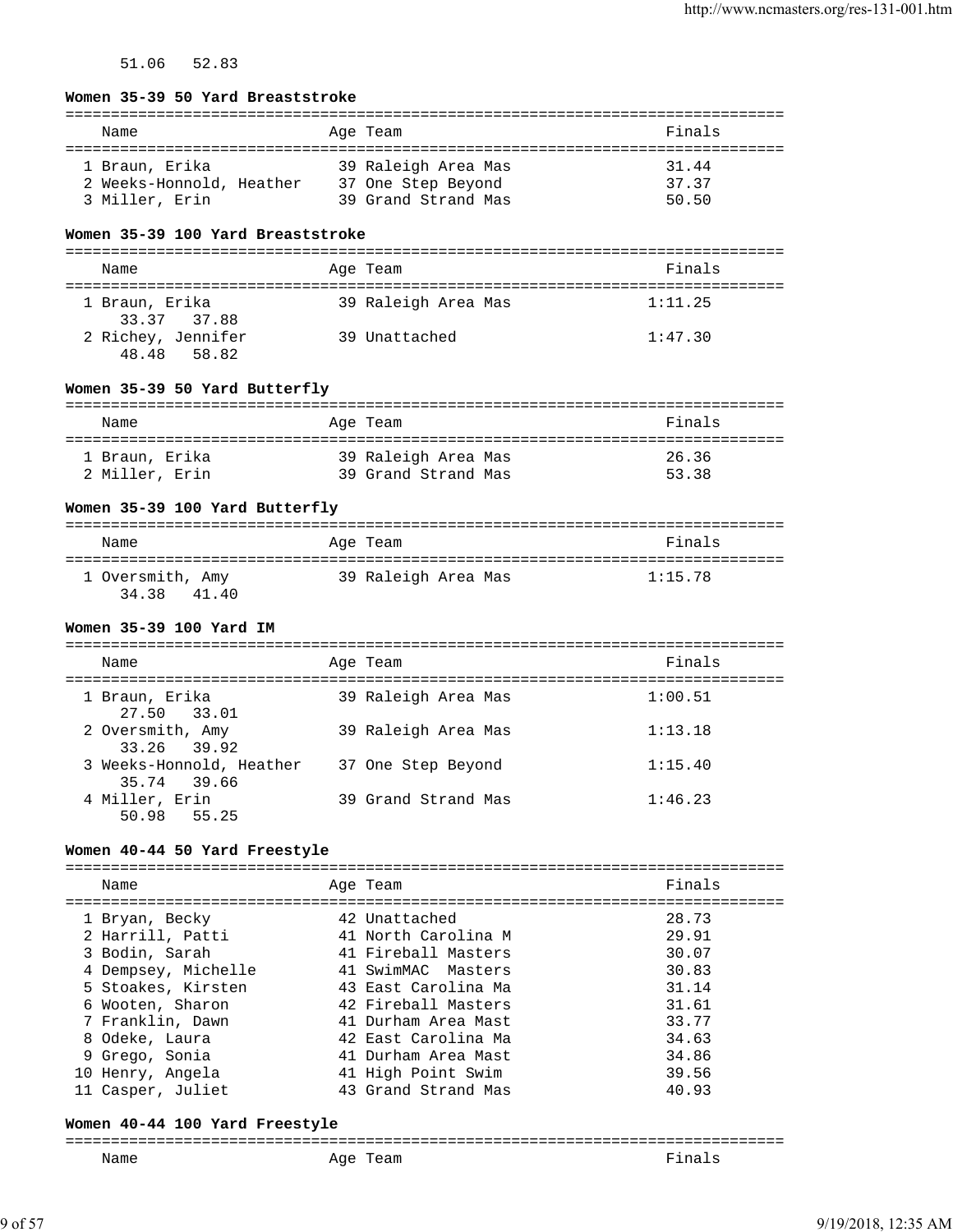| 1 Bodin, Sarah<br>32.27 34.20   | 41 Fireball Masters | 1:06.47 |
|---------------------------------|---------------------|---------|
| 2 Odeke, Laura<br>33.23 38.84   | 42 East Carolina Ma | 1:12.07 |
| 3 Henry, Angela<br>40.95 47.58  | 41 High Point Swim  | 1:28.53 |
| 4 Casper, Juliet<br>48.12 54.34 | 43 Grand Strand Mas | 1:42.46 |
|                                 |                     |         |

#### **Women 40-44 200 Yard Freestyle**

===============================================================================

| Name                |       | Age Team            | Finals  |
|---------------------|-------|---------------------|---------|
| 1 Harrill, Patti    |       | 41 North Carolina M | 2:31.13 |
| 31.24<br>36.13      | 41.23 | 42.53               |         |
| 2 Dempsey, Michelle |       | 41 SwimMAC Masters  | 2:31.65 |
| 35.27 37.84 39.43   |       | 39.11               |         |
| 3 Wooten, Sharon    |       | 42 Fireball Masters | 2:37.77 |
| 36.30 40.07         | 41.05 | 40.35               |         |
| 4 Franklin, Dawn    |       | 41 Durham Area Mast | 2:39.02 |
| 36.95 40.48         | 42.05 | 39.54               |         |
| 5 Odeke, Laura      |       | 42 East Carolina Ma | 2:47.96 |
| 34.75 40.76 45.16   |       | 47.29               |         |
| 6 Grego, Sonia      |       | 41 Durham Area Mast | 2:52.23 |
| 38.47 42.98         | 45.59 | 45.19               |         |

#### **Women 40-44 500 Yard Freestyle**

=============================================================================== Name Age Team Finals =============================================================================== 1 Williams, Heidi 42 Durham Area Mast 6:32.46 34.22 36.99 37.76 38.17 37.91 38.35 37.73 37.26 37.43 56.64 2 Henry, Angela 41 High Point Swim 8:34.88 43.46 48.66 51.21 53.33 52.56 52.94 53.06 54.40 53.51 51.75

#### **Women 40-44 1000 Yard Freestyle**

| Name              |       |       |       | Age Team |                     |       |       | Finals   |
|-------------------|-------|-------|-------|----------|---------------------|-------|-------|----------|
| 1 Williams, Heidi |       |       |       |          | 42 Durham Area Mast |       |       | 12:20.50 |
| 34.49             | 37.20 | 37.67 |       | 37.68    | 37.34               | 37.65 | 37.77 | 37.28    |
| 37.02             | 37.86 | 36.96 | 37.15 |          | 36.75 36.93         |       | 36.78 | 36.90    |
| 36.54             | 36.68 | 36.69 | 37.16 |          |                     |       |       |          |

#### **Women 40-44 1650 Yard Freestyle**

=============================================================================== Name **Age Team** Age Team Finals =============================================================================== 1 Williams, Heidi 42 Durham Area Mast 20:20.77 33.73 36.71 37.59 37.67 37.24 37.81 37.51 37.73 37.02 37.10 37.16 36.87 37.00 37.07 36.84 36.96 36.82 36.76 36.84 36.85 37.04 36.90 37.14 37.11 37.13 36.84 37.19 36.99 36.65 36.82 37.06 37.10 37.52

#### **Women 40-44 50 Yard Backstroke**

| Name                                | Age Team                             | Finals         |
|-------------------------------------|--------------------------------------|----------------|
| 1 Williams, Heidi<br>2 Bryan, Becky | 42 Durham Area Mast<br>42 Unattached | 34.15<br>35.23 |
| 3 Odeke, Laura                      | 42 East Carolina Ma                  | 4059           |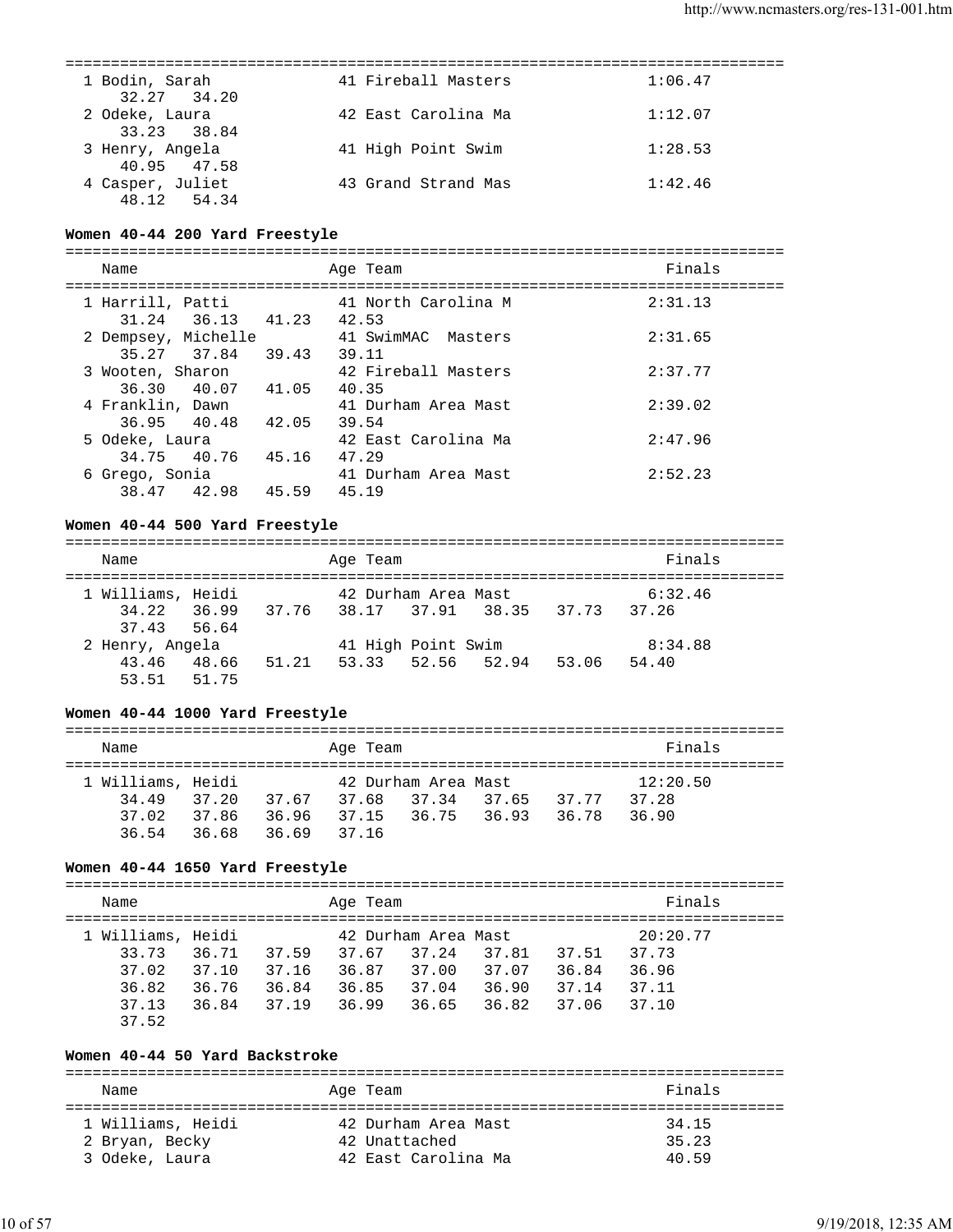|  |  | 4 Casper, Juliet |
|--|--|------------------|
|--|--|------------------|

### t and Strand Mas 51.94

#### **Women 40-44 100 Yard Backstroke**

| Name                               | Age Team |                     | Finals  |
|------------------------------------|----------|---------------------|---------|
| 1 Williams, Heidi<br>36.69 36.74   |          | 42 Durham Area Mast | 1:13.43 |
| 2 Dempsey, Michelle<br>38.05 41.04 |          | 41 SwimMAC Masters  | 1:19.09 |
| 3 Wooten, Sharon<br>42.14 43.53    |          | 42 Fireball Masters | 1:25.67 |
| 4 Grego, Sonia<br>45.66 48.36      |          | 41 Durham Area Mast | 1:34.02 |
| 5 Casper, Juliet<br>56.15 57.44    |          | 43 Grand Strand Mas | 1:53.59 |

#### **Women 40-44 200 Yard Backstroke**

| Name              |       |       |       | Age Team            | Finals  |
|-------------------|-------|-------|-------|---------------------|---------|
| 1 Williams, Heidi |       |       |       | 42 Durham Area Mast | 2:44.47 |
| 3954              | 41.54 | 41.80 | 41.59 |                     |         |

### **Women 40-44 50 Yard Breaststroke**

| Name                 | Age Team            | Finals |
|----------------------|---------------------|--------|
| 1 Atkinson, Caroline | 40 North Carolina M | 40.86  |
| 2 Stoakes, Kirsten   | 43 East Carolina Ma | 41.87  |
| 3 Odeke, Laura       | 42 East Carolina Ma | 44.90  |
| 4 Wooten, Sharon     | 42 Fireball Masters | 44.99  |
| 5 Henry, Angela      | 41 High Point Swim  | 47.55  |
| 6 Casper, Juliet     | 43 Grand Strand Mas | 51.24  |

#### **Women 40-44 100 Yard Breaststroke**

| Name                                  | Age Team            | Finals  |
|---------------------------------------|---------------------|---------|
| 1 Atkinson, Caroline<br>41.95 45.49   | 40 North Carolina M | 1:27.44 |
| 2 Casper, Juliet<br>$56.31$ $1:03.13$ | 43 Grand Strand Mas | 1:59.44 |

#### **Women 40-44 200 Yard Breaststroke**

| Name                                         | Age Team                     | Finals  |
|----------------------------------------------|------------------------------|---------|
| 1 Williams, Heidi<br>41.98 46.40 47.24 47.30 | 42 Durham Area Mast          | 3:02.92 |
| 2 Atkinson, Caroline<br>43.69 48.32 48.94    | 40 North Carolina M<br>48.74 | 3:09.69 |
| 3 Casper, Juliet<br>55.70 1:02.79 1:03.40    | 43 Grand Strand Mas<br>59.97 | 4:01.86 |

### **Women 40-44 50 Yard Butterfly**

| Name                 | Age Team            | Finals |
|----------------------|---------------------|--------|
|                      | 41 Fireball Masters | 31.57  |
| 1 Bodin, Sarah       |                     |        |
| 2 Harrill, Patti     | 41 North Carolina M | 34.16  |
| 3 Atkinson, Caroline | 40 North Carolina M | 34.58  |
| 4 Henry, Angela      | 41 High Point Swim  | 42.71  |
| 5 Casper, Juliet     | 43 Grand Strand Mas | 53.05  |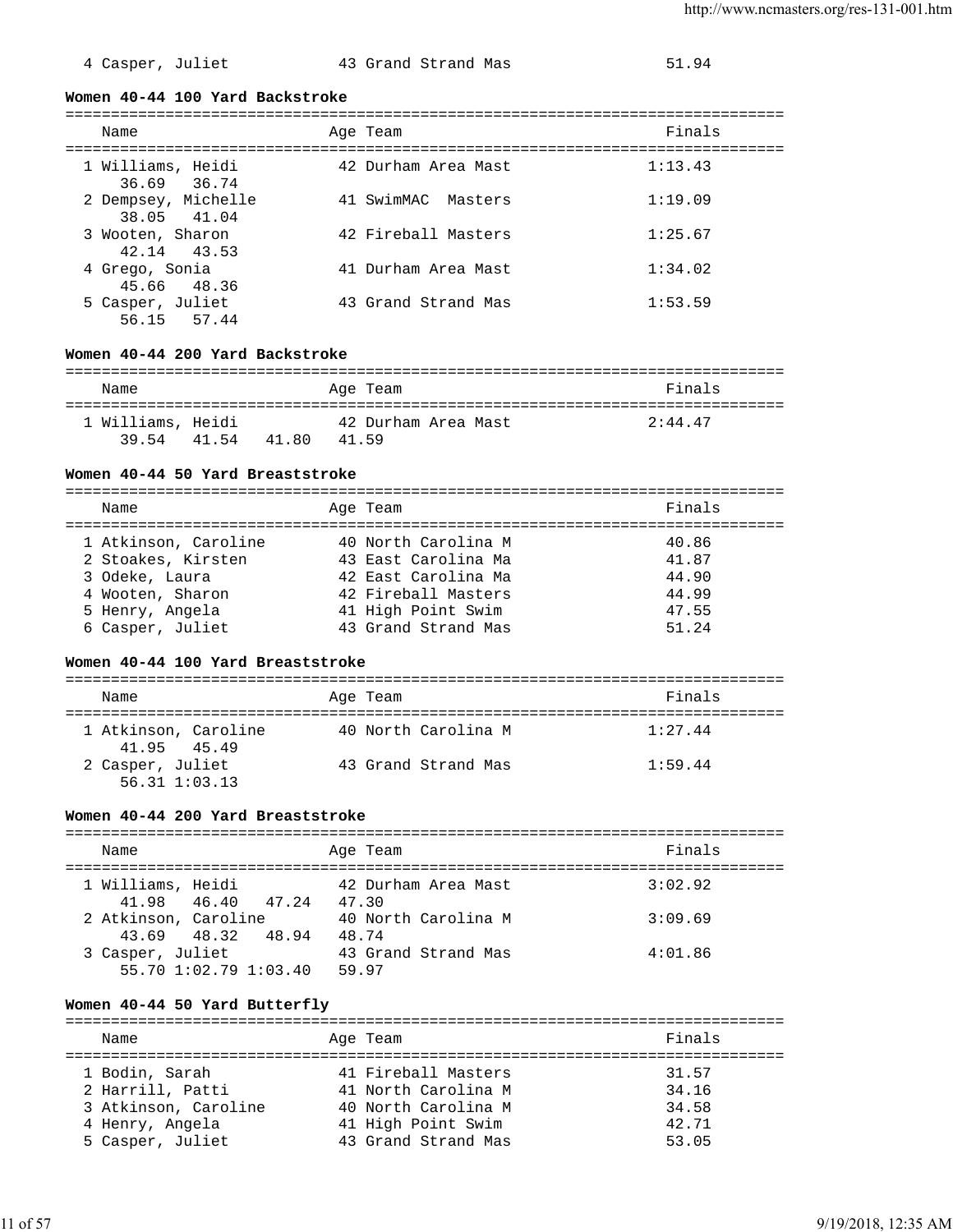### **Women 40-44 100 Yard Butterfly**

| Name                                | Age Team            | Finals  |
|-------------------------------------|---------------------|---------|
| 1 Bodin, Sarah<br>36.03 40.83       | 41 Fireball Masters | 1:16.86 |
| 2 Atkinson, Caroline<br>38.55 42.71 | 40 North Carolina M | 1:21.26 |

### **Women 40-44 200 Yard Butterfly**

| Name                       |       |                | Age Team            | Finals  |
|----------------------------|-------|----------------|---------------------|---------|
| 1 Williams, Heidi<br>37 67 | 44.19 | 42.85<br>46.18 | 42 Durham Area Mast | 2:50.89 |

#### **Women 40-44 100 Yard IM**

| Name                            | Age Team            | Finals  |
|---------------------------------|---------------------|---------|
|                                 |                     |         |
| 1 Bodin, Sarah<br>34.90 40.72   | 41 Fireball Masters | 1:15.62 |
| 2 Bryan, Becky<br>34.89 43.70   | 42 Unattached       | 1:18.59 |
| 3 Harrill, Patti<br>37.72 41.52 | 41 North Carolina M | 1:19.24 |
| 4 Wooten, Sharon<br>39.95 44.05 | 42 Fireball Masters | 1:24.00 |
| 5 Franklin, Dawn<br>41.10 46.74 | 41 Durham Area Mast | 1:27.84 |
| 6 Henry, Angela<br>43.56 52.01  | 41 High Point Swim  | 1:35.57 |
| 7 Casper, Juliet<br>52.32 53.71 | 43 Grand Strand Mas | 1:46.03 |

#### **Women 40-44 200 Yard IM**

| Name                             |       | Age Team                     | Finals  |
|----------------------------------|-------|------------------------------|---------|
| 1 Williams, Heidi<br>33.72 42.27 | 46.44 | 42 Durham Area Mast<br>34.23 | 2:36.66 |
| 2 Bodin, Sarah<br>33.77 42.37    | 50.18 | 41 Fireball Masters<br>38.40 | 2:44.72 |

#### **Women 40-44 400 Yard IM**

| Name              | Age Team            | Finals         |
|-------------------|---------------------|----------------|
| 1 Williams, Heidi | 42 Durham Area Mast | 5:35.97        |
|                   | 48.20<br>3669       | 38.76<br>37.50 |

### **Women 45-49 50 Yard Freestyle**

| Name                    |                    | Finals                                                                                                                                                                                                                                      |
|-------------------------|--------------------|---------------------------------------------------------------------------------------------------------------------------------------------------------------------------------------------------------------------------------------------|
| 1 Elias-Williams, Maria |                    | 27.11<br>27.15                                                                                                                                                                                                                              |
| 3 Perdue, Tammy         |                    | 27.88                                                                                                                                                                                                                                       |
| 4 Fuss, Karen           |                    | 28.20                                                                                                                                                                                                                                       |
| 5 Despres, Maureen      |                    | 29.52                                                                                                                                                                                                                                       |
| 6 Winters, Julie        |                    | 29.94                                                                                                                                                                                                                                       |
| 7 Barrell, Sharon       |                    | 30.11                                                                                                                                                                                                                                       |
| 8 Eagle, Lisa           |                    | 30.58                                                                                                                                                                                                                                       |
| 9 McKinnon, Sandra      |                    | 31.36                                                                                                                                                                                                                                       |
| West, Heather           |                    | 35.54                                                                                                                                                                                                                                       |
|                         | 2 Nowak, Elizabeth | Age Team<br>46 Grand Strand Mas<br>47 Duke Aquatics<br>48 East Carolina Ma<br>45 Grand Strand Mas<br>46 East Carolina Ma<br>48 Bowker Aquatic C<br>49 Durham Area Mast<br>46 East Carolina Ma<br>49 Durham Area Mast<br>48 Fireball Masters |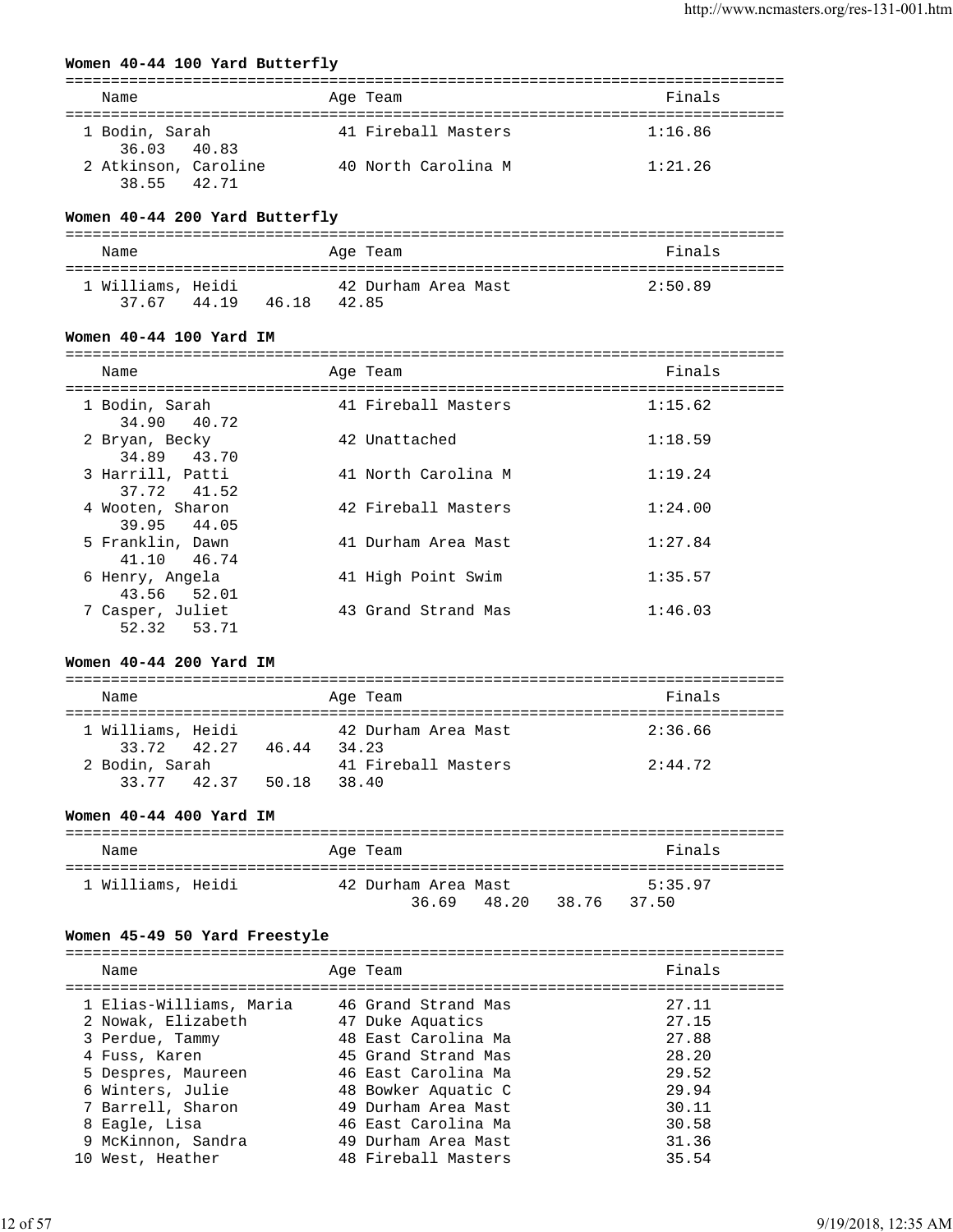### **Women 45-49 100 Yard Freestyle**

| Name                                                       | Age Team            | Finals  |
|------------------------------------------------------------|---------------------|---------|
| 1 Elias-Williams, Maria 16 Grand Strand Mas<br>27.74 30.23 |                     | 57.97   |
| 2 Nowak, Elizabeth<br>28.91 30.75                          | 47 Duke Aquatics    | 59.66   |
| 3 Dore, Mary<br>29.89 31.32                                | 47 SwimMAC Masters  | 1:01.21 |
| 4 Perdue, Tammy<br>30.10 32.24                             | 48 East Carolina Ma | 1:02.34 |
| 5 Fuss, Karen<br>32.02 33.53                               | 45 Grand Strand Mas | 1:05.55 |
| 6 Despres, Maureen<br>32.34 33.98                          | 46 East Carolina Ma | 1:06.32 |
| 7 Winters, Julie<br>32.51 34.35                            | 48 Bowker Aquatic C | 1:06.86 |
| 8 Eagle, Lisa<br>32.75 34.67                               | 46 East Carolina Ma | 1:07.42 |
| 9 Disher, Charlotte<br>42.35 48.90                         | 48 Bowker Aquatic C | 1:31.25 |
| 10 Faulkner, Valerie<br>44.11 48.09                        | 48 Duke Aquatics    | 1:32.20 |

#### **Women 45-49 200 Yard Freestyle**

| Name                                    | Age Team                                             | Finals  |
|-----------------------------------------|------------------------------------------------------|---------|
| 29.30 31.39 32.78                       | 1 Elias-Williams, Maria 46 Grand Strand Mas<br>32.45 | 2:05.92 |
| 2 Dore, Mary<br>31.36 33.44 34.98       | 47 SwimMAC Masters<br>34.59                          | 2:14.37 |
| 3 Despres, Maureen<br>32.09 35.05 37.92 | 46 East Carolina Ma<br>40.67                         | 2:25.73 |
| 4 Eagle, Lisa<br>33.53 35.88            | 46 East Carolina Ma<br>37.99<br>38.82                | 2:26.22 |
| 5 Winters, Julie<br>38.61 41.98         | 48 Bowker Aquatic C<br>42.28<br>43.38                | 2:46.25 |

#### **Women 45-49 500 Yard Freestyle**

#### =============================================================================== Name **Age Team Age Team** Finals =============================================================================== 1 Elias-Williams, Maria 46 Grand Strand Mas 5:38.45 30.97 32.91 33.68 34.08 34.24 34.79 35.11 34.99 34.49 33.19<br>2 Dore, Mary 2 Dore, Mary 47 SwimMAC Masters 6:03.39 33.20 36.50 36.99 37.17 36.92 37.13 36.80 36.81 36.45 35.42 3 Despres, Maureen 46 East Carolina Ma 6:34.93 34.97 37.29 38.21 39.04 39.81 40.32 40.50 41.89 42.11 40.79 4 Eagle, Lisa 46 East Carolina Ma 6:37.96 34.75 37.56 39.13 40.09 40.63 41.13 41.17 41.82 40.89 40.79 5 Faulkner, Valerie 48 Duke Aquatics 9:13.82 47.26 54.77 57.89 57.86 58.55 57.06 56.65 56.30 54.61 52.87

#### **Women 45-49 1000 Yard Freestyle**

=============================================================================== Name **Age Team** Age Team **Finals**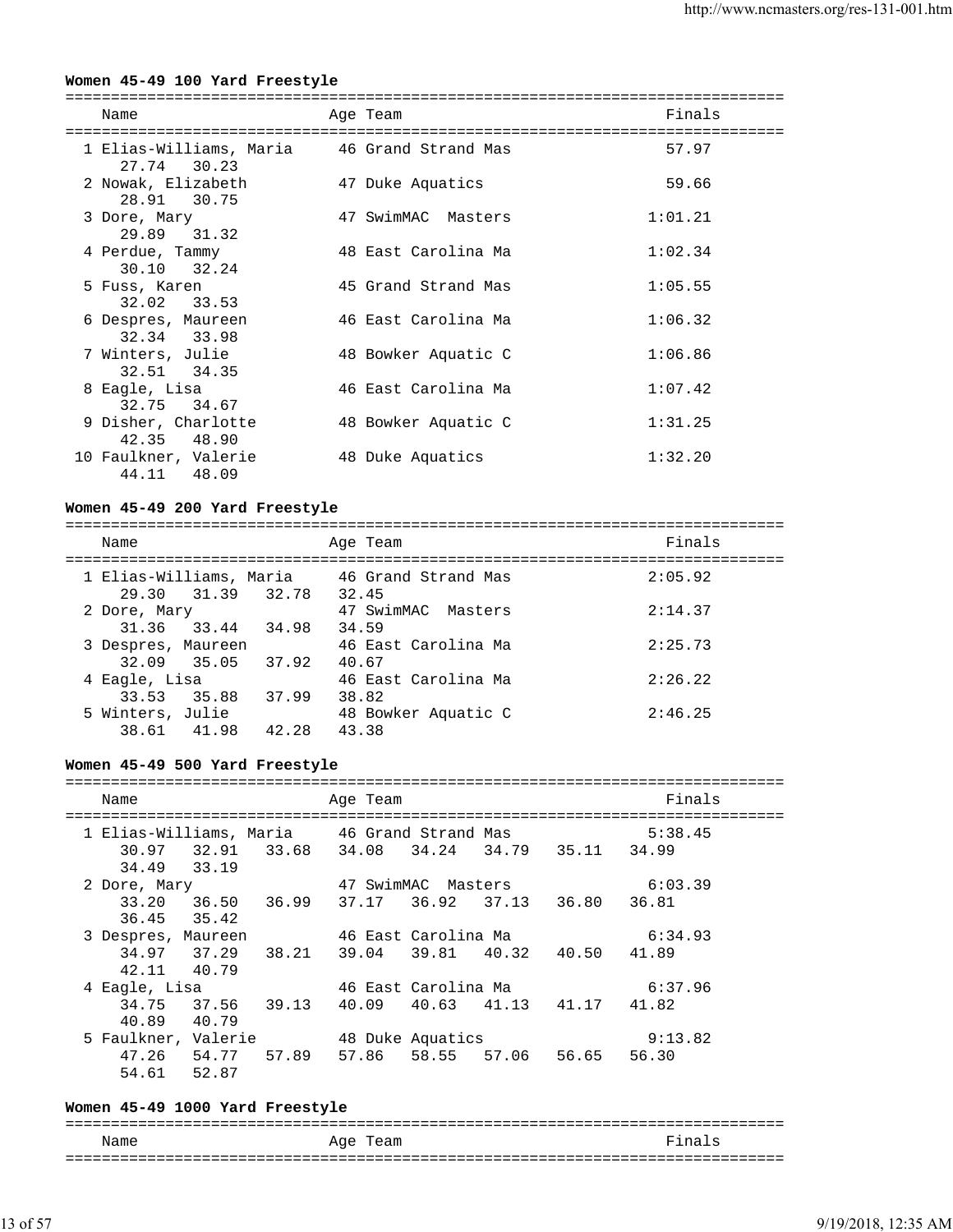| 1 Elias-Williams, Maria |       |       |             | 46 Grand Strand Mas |       |       | 11:33.69 |
|-------------------------|-------|-------|-------------|---------------------|-------|-------|----------|
| 30.55                   | 32.97 | 33.88 | 34.69       | 35.00               | 34.86 | 35.26 | 35.47    |
| 35.39                   | 35.16 | 35.11 | 35.30 35.44 |                     | 35.47 | 35.31 | 35.16    |
| 35.33                   | 35.23 | 34.69 | 33.42       |                     |       |       |          |
| 2 Silvernail, Nicole    |       |       |             | 45 Raleigh Area Mas |       |       | 14:54.20 |
| 41.04                   | 43.76 | 44.84 | 45.00       | 44.58               | 45.28 | 45.58 | 46.09    |
| 45.46 45.34             |       | 45.47 | 44.74 45.02 |                     | 44.67 | 45.11 | 45.47    |
| 45.63                   | 44.55 | 44.61 | 41.96       |                     |       |       |          |
| 3 Dyke, Anne            |       |       |             | 46 Raleigh Area Mas |       |       | 15:05.93 |
| 38.07                   | 43.54 | 47.44 | 47.93       | 46.82               | 45.01 | 46.03 | 45.09    |
| 46.29                   | 46.80 | 47.16 | 45.85 45.20 |                     | 46.15 | 44.68 | 45.52    |
| 45.57                   | 45.73 | 45.02 | 42.03       |                     |       |       |          |

### **Women 45-49 1650 Yard Freestyle**

===============================================================================

| Name                 |       |       | Age Team |                     |       |       | Finals   |  |
|----------------------|-------|-------|----------|---------------------|-------|-------|----------|--|
| 1 Silvernail, Nicole |       |       |          | 45 Raleigh Area Mas |       |       | 24:16.85 |  |
| 41.08                | 43.12 | 43.71 | 43.90    | 44.23               | 44.32 | 44.79 | 44.04    |  |
| 45.21                | 44.79 | 44.87 | 44.70    | 44.60               | 44.85 | 44.56 | 44.44    |  |
| 44.37                | 44.61 | 44.56 | 44.49    | 44.79               | 44.47 | 44.44 | 44.83    |  |
| 44.39                | 44.27 | 44.60 | 44.21    | 44.20               | 43.98 | 43.79 | 43.19    |  |
| 40.45                |       |       |          |                     |       |       |          |  |
| 2 Dyke, Anne         |       |       |          | 46 Raleigh Area Mas |       |       | 24:29.11 |  |
| 38.75                | 42.77 | 44.89 | 45.26    | 44.40               | 44.91 | 44.86 | 46.08    |  |
| 44.98                | 44.61 | 45.74 | 45.17    | 44.21               | 45.96 | 44.41 | 45.49    |  |
| 43.58                | 45.44 | 45.79 | 44.50    | 44.64               | 44.86 | 44.40 | 44.05    |  |
| 44.26                | 46.28 | 45.53 | 45.27    | 44.05               | 44.57 | 44.18 | 44.15    |  |
| 41.07                |       |       |          |                     |       |       |          |  |

### **Women 45-49 50 Yard Backstroke**

| Name                | Age Team            | Finals |
|---------------------|---------------------|--------|
| 1 Nowak, Elizabeth  | 47 Duke Aquatics    | 31.69  |
| 2 Winters, Julie    | 48 Bowker Aquatic C | 35.76  |
| 3 Eagle, Lisa       | 46 East Carolina Ma | 36.79  |
| 4 Disher, Charlotte | 48 Bowker Aquatic C | 44.61  |

#### **Women 45-49 100 Yard Backstroke**

| Name                             | Age Team            | Finals  |
|----------------------------------|---------------------|---------|
| 1 Winters, Julie<br>38.04 38.33  | 48 Bowker Aquatic C | 1:16.37 |
| 2 Barrell, Sharon<br>37.09 40.37 | 49 Durham Area Mast | 1:17.46 |
| 3 Eagle, Lisa<br>39.23 41.34     | 46 East Carolina Ma | 1:20.57 |
| 4 West, Heather<br>45.94 46.28   | 48 Fireball Masters | 1:32.22 |

#### **Women 45-49 200 Yard Backstroke**

| Name                   |             |       | Age Team                     | Finals  |
|------------------------|-------------|-------|------------------------------|---------|
| 1 Winters, Julie       | 40.36 42.20 | 42.60 | 48 Bowker Aquatic C<br>40.34 | 2:45.50 |
| 2 Eagle, Lisa<br>40 48 | 42.52       | 46.42 | 46 East Carolina Ma<br>46.09 | 2:55.51 |

### **Women 45-49 50 Yard Breaststroke**

| Name | Age Team | Finals |
|------|----------|--------|
|      |          |        |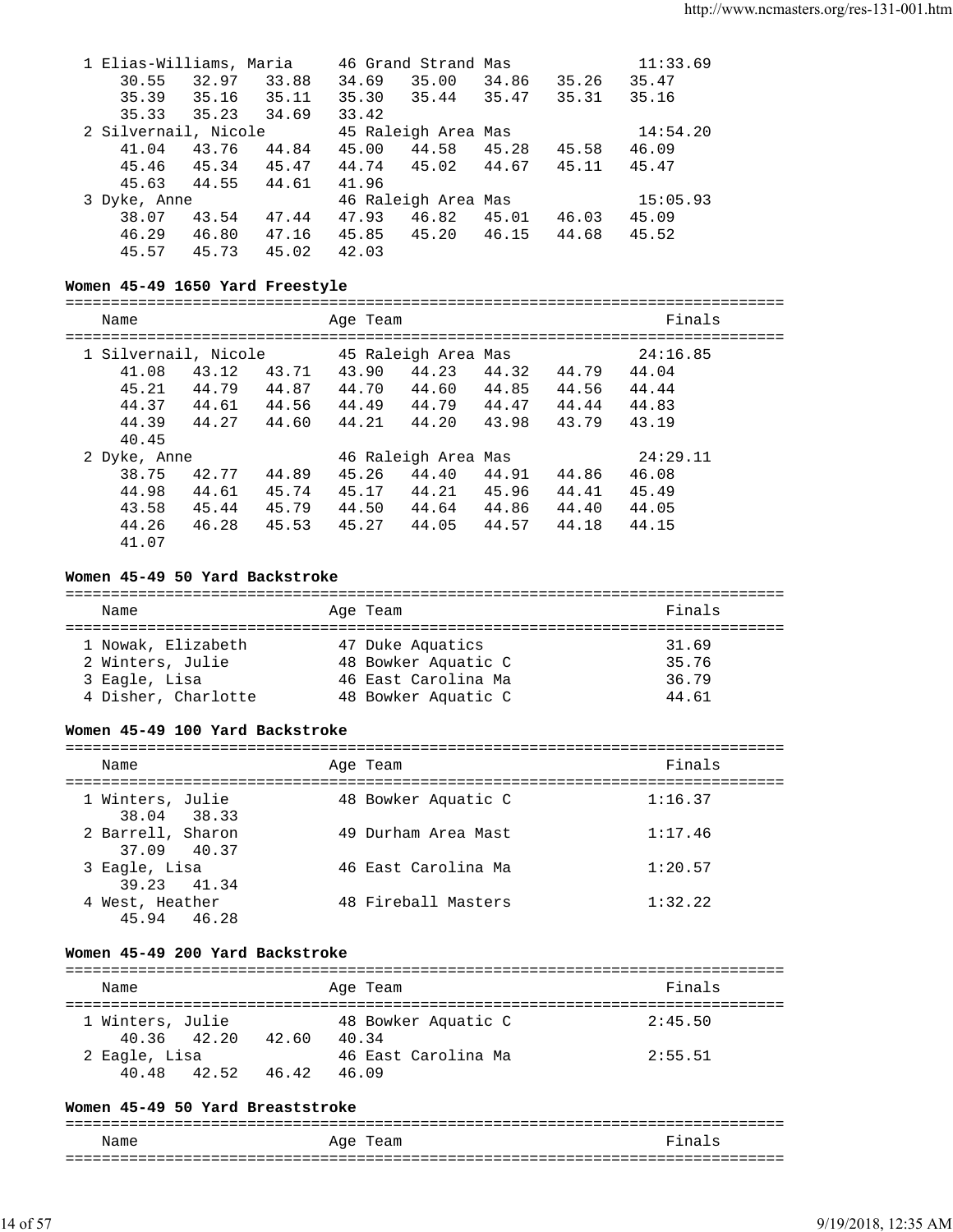| 1 Nowak, Elizabeth      | 47 Duke Aquatics    | 34.06 |
|-------------------------|---------------------|-------|
| 2 Elias-Williams, Maria | 46 Grand Strand Mas | 36.27 |
| 3 Despres, Maureen      | 46 East Carolina Ma | 38.80 |
| 4 Fuss, Karen           | 45 Grand Strand Mas | 38.95 |
| 5 Eagle, Lisa           | 46 East Carolina Ma | 41.24 |
| 6 West, Heather         | 48 Fireball Masters | 47.82 |

### **Women 45-49 100 Yard Breaststroke**

| Name                                   | Age Team            | Finals  |
|----------------------------------------|---------------------|---------|
| 1 Nowak, Elizabeth<br>34.52 39.66      | 47 Duke Aquatics    | 1:14.18 |
| 2 Elias-Williams, Maria<br>37.72 42.83 | 46 Grand Strand Mas | 1:20.55 |
| 3 Eagle, Lisa<br>41.93 44.83           | 46 East Carolina Ma | 1:26.76 |
| 4 Fuss, Karen<br>42.18 44.64           | 45 Grand Strand Mas | 1:26.82 |
| 5 Disher, Charlotte<br>50.95 58.35     | 48 Bowker Aquatic C | 1:49.30 |
| 6 Faulkner, Valerie<br>56.431:09.82    | 48 Duke Aquatics    | 2:06.25 |

### **Women 45-49 200 Yard Breaststroke**

| Name                                   |       | Age Team                    | Finals  |
|----------------------------------------|-------|-----------------------------|---------|
| 1 Elias-Williams, Maria<br>39.26 44.42 | 46.05 | 46 Grand Strand Mas<br>4648 | 2:56.21 |

### **Women 45-49 50 Yard Butterfly**

| Name                                                                            | Age Team                                                                                 | Finals                           |
|---------------------------------------------------------------------------------|------------------------------------------------------------------------------------------|----------------------------------|
| 1 Perdue, Tammy<br>2 Elias-Williams, Maria<br>3 Fuss, Karen<br>4 Winters, Julie | 48 East Carolina Ma<br>46 Grand Strand Mas<br>45 Grand Strand Mas<br>48 Bowker Aquatic C | 30.25<br>31.27<br>32.98<br>33.78 |

### **Women 45-49 100 Yard Butterfly**

| Name                        |       | Age Team            | Finals  |
|-----------------------------|-------|---------------------|---------|
| 1 McKinnon, Sandra<br>38.69 | 47.09 | 49 Durham Area Mast | 1:25.78 |

### **Women 45-49 100 Yard IM**

| Name                              | Age Team            | Finals  |
|-----------------------------------|---------------------|---------|
| 1 Nowak, Elizabeth<br>31.25 35.71 | 47 Duke Aquatics    | 1:06.96 |
| 2 Perdue, Tammy<br>32.78 38.17    | 48 East Carolina Ma | 1:10.95 |
| 3 Eagle, Lisa<br>38.23 39.15      | 46 East Carolina Ma | 1:17.38 |
| 4 Fuss, Karen<br>37.06 40.64      | 45 Grand Strand Mas | 1:17.70 |
| 5 Winters, Julie<br>36.15 43.62   | 48 Bowker Aquatic C | 1:19.77 |
| 6 McKinnon, Sandra<br>39.56 44.16 | 49 Durham Area Mast | 1:23.72 |
| 7 West, Heather<br>44.00 51.37    | 48 Fireball Masters | 1:35.37 |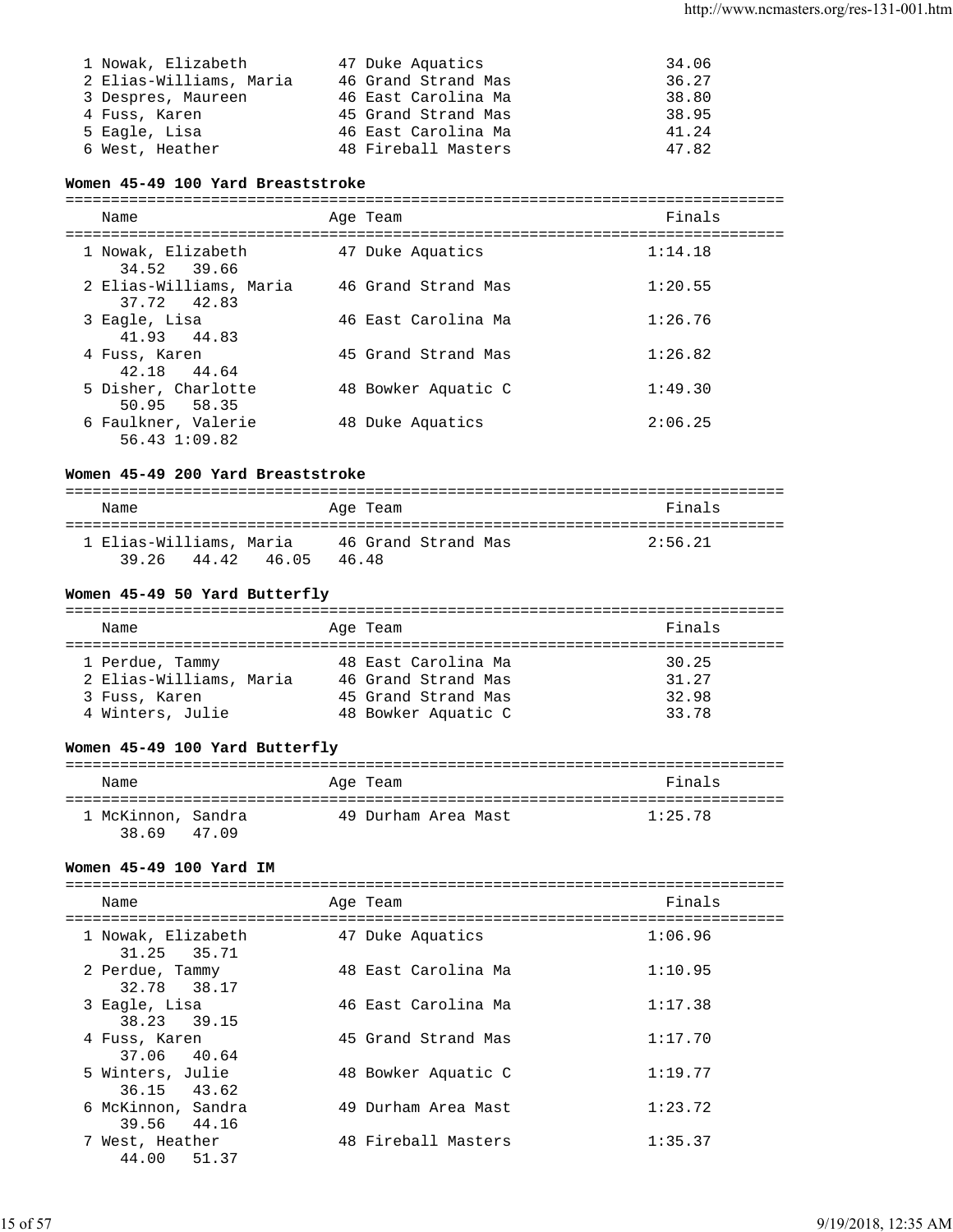#### **Women 45-49 200 Yard IM**

| Name                                            | Age Team                       | Finals  |
|-------------------------------------------------|--------------------------------|---------|
| 1 Elias-Williams, Maria<br>31.91 41.74<br>46.87 | 46 Grand Strand Mas<br>33.10   | 2:33.62 |
| 2 Perdue, Tammy<br>31.36 41.23<br>45.86         | 48 East Carolina Ma<br>37.67   | 2:36.12 |
| 3 Dore, Mary<br>42.50<br>35.52<br>49.87         | 47 SwimMAC<br>Masters<br>34.90 | 2:42.79 |
| 4 Winters, Julie<br>36.78 46.23<br>54.11        | 48 Bowker Aquatic C<br>38.19   | 2:55.31 |

===============================================================================

#### **Women 45-49 400 Yard IM**

| Name         |       | Age Team    |                    |               | Finals  |  |
|--------------|-------|-------------|--------------------|---------------|---------|--|
| 1 Dore, Mary |       |             | 47 SwimMAC Masters |               | 5:42.85 |  |
| 36.74 41.69  | 46.22 | 44.57 50.98 |                    | 49.95 1:12.70 |         |  |

#### **Women 50-54 50 Yard Freestyle**

| Name                                                    | Age Team                                                          | Finals                  |
|---------------------------------------------------------|-------------------------------------------------------------------|-------------------------|
| 1 Addison, Polly<br>2 Chappell, Melinda<br>3 Horne, Liz | 53 Raleigh Area Mas<br>50 Grand Strand Mas<br>54 Fireball Masters | 31.90<br>33.34<br>33.70 |
| 4 Ruebel, Deb<br>5 Acampora, Sue                        | 54 Bowker Aquatic C<br>50 Fireball Masters                        | 35.34<br>35.43          |
| 6 Seay, Nancy                                           | 51 Greensboro Commu                                               | 37.57                   |

#### **Women 50-54 100 Yard Freestyle**

| Name                               |       | Age Team            | Finals  |
|------------------------------------|-------|---------------------|---------|
| 1 Addison, Polly<br>33.59 38.19    |       | 53 Raleigh Area Mas | 1:11.78 |
| 2 Chappell, Melinda<br>37.10 41.53 |       | 50 Grand Strand Mas | 1:18.63 |
| 3 Ruebel, Deb<br>37.51 42.88       |       | 54 Bowker Aquatic C | 1:20.39 |
| 4 Acampora, Sue<br>38.70 45.65     |       | 50 Fireball Masters | 1:24.35 |
| 5 Seay, Nancy<br>40.70             | 46.41 | 51 Greensboro Commu | 1:27.11 |

#### **Women 50-54 200 Yard Freestyle**

| Name             |             |       | Age Team                     | Finals  |
|------------------|-------------|-------|------------------------------|---------|
| 1 Addison, Polly |             |       | 53 Raleigh Area Mas          | 2:45.51 |
| 2 Ruebel, Deb    | 34.93 40.29 | 44.56 | 45.73<br>54 Bowker Aquatic C | 3:02.28 |
| 41.32            | 46.85       | 48.72 | 45.39                        |         |

#### **Women 50-54 500 Yard Freestyle**

=============================================================================== Name **Age Team** Age Team **Finals** =============================================================================== 1 Ruebel, Deb 54 Bowker Aquatic C 8:06.79 42.99 48.39 49.82 50.01 49.78 49.47 49.44 49.72 49.39 47.78 2 VanDeCarr, Gretchen 53 Durham Area Mast 8:08.89 43.82 47.90 49.20 49.83 49.62 50.56 49.96 50.39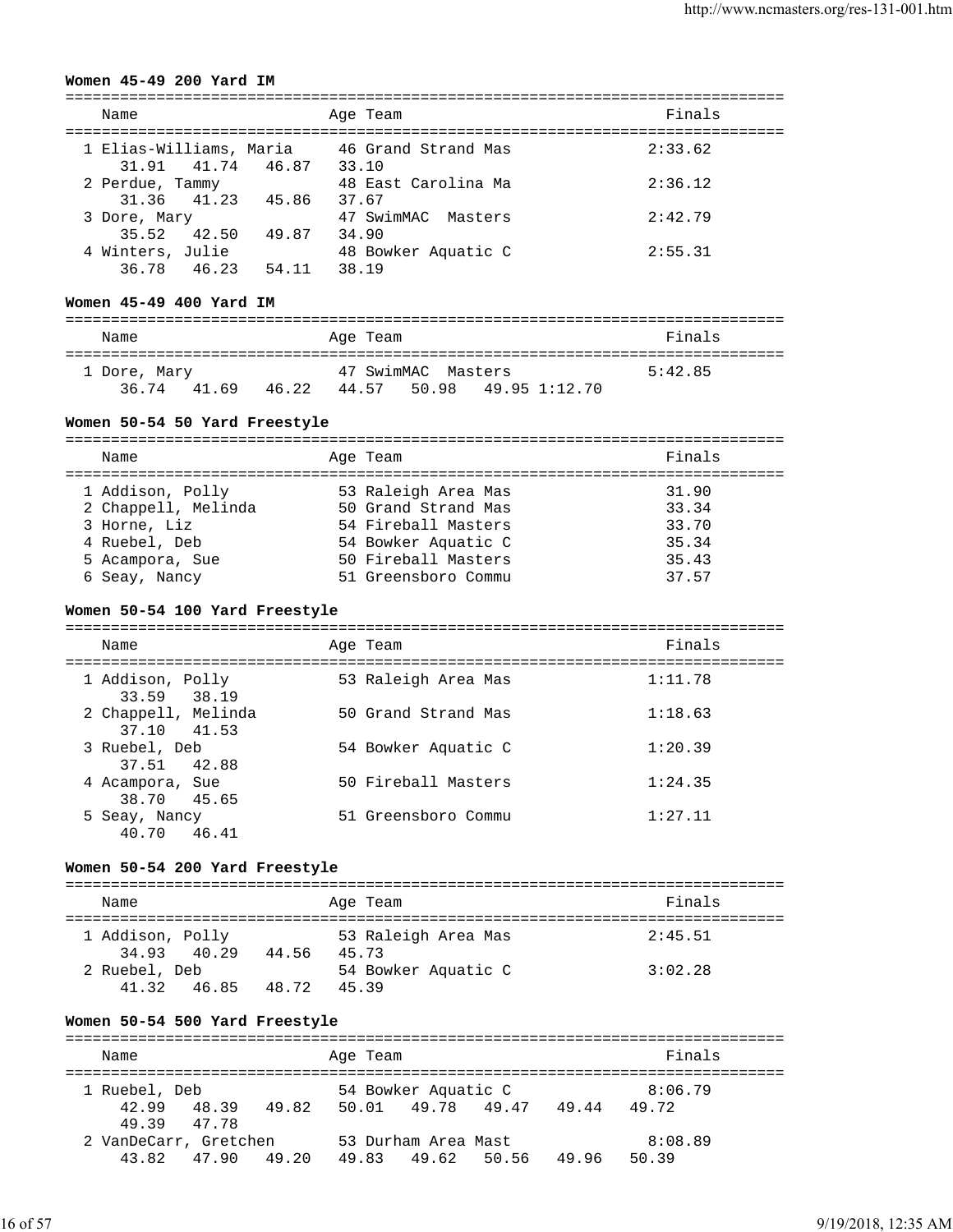50.06 47.55

### **Women 50-54 1650 Yard Freestyle**

| Name                                                               |                                  |                                  | Age Team                         |                                                         |                                  |                                  | Finals                                       |  |
|--------------------------------------------------------------------|----------------------------------|----------------------------------|----------------------------------|---------------------------------------------------------|----------------------------------|----------------------------------|----------------------------------------------|--|
| 1 Chappell, Melinda<br>39.82<br>47.59<br>49.06<br>48.44<br>44.08   | 44.48<br>47.79<br>48.03<br>47.91 | 46.62<br>48.01<br>47.31<br>47.50 | 46.96<br>48.34<br>48.35<br>48.19 | 50 Grand Strand Mas<br>47.43<br>48.27<br>48.98<br>47.81 | 47.78<br>48.62<br>48.60<br>48.34 | 47.83<br>48.30<br>48.17<br>48.81 | 26:09.60<br>47.33<br>49.16<br>47.70<br>47.99 |  |
| 2 VanDeCarr, Gretchen<br>44.91<br>49.05<br>49.69<br>50.28<br>47.61 | 46.88<br>49.71<br>49.58<br>49.94 | 48.56<br>49.67<br>49.65<br>50.25 | 48.28<br>49.27<br>50.43<br>50.27 | 53 Durham Area Mast<br>48.17<br>49.51<br>50.04<br>49.75 | 50.14<br>49.70<br>51.06<br>50.04 | 48.36<br>49.85<br>49.92<br>49.70 | 27:08.43<br>49.23<br>49.05<br>50.10<br>49.78 |  |

### **Women 50-54 50 Yard Backstroke**

| Name                |  | Age Team            | Finals |  |  |
|---------------------|--|---------------------|--------|--|--|
|                     |  |                     |        |  |  |
| 1 Addison, Polly    |  | 53 Raleigh Area Mas | 40.29  |  |  |
| 2 Chappell, Melinda |  | 50 Grand Strand Mas | 41.74  |  |  |
| 3 Ruebel, Deb       |  | 54 Bowker Aquatic C | 47.42  |  |  |
| 4 Acampora, Sue     |  | 50 Fireball Masters | 47.53  |  |  |
| 5 Seay, Nancy       |  | 51 Greensboro Commu | 48.97  |  |  |

#### **Women 50-54 100 Yard Backstroke**

| Name          | Age Team            | Finals  |
|---------------|---------------------|---------|
| 1 Seay, Nancy | 51 Greensboro Commu | 1:50.27 |

### **Women 50-54 50 Yard Breaststroke**

| Name                  | Age Team            | Finals |
|-----------------------|---------------------|--------|
| 1 Chappell, Melinda   | 50 Grand Strand Mas | 41.28  |
| 2 Acampora, Sue       | 50 Fireball Masters | 44.10  |
| 3 Addison, Polly      | 53 Raleigh Area Mas | 44.68  |
| 4 VanDeCarr, Gretchen | 53 Durham Area Mast | 48.14  |
| 5 Ruebel, Deb         | 54 Bowker Aquatic C | 49.30  |
| 6 Seay, Nancy         | 51 Greensboro Commu | 50.11  |
| -- Horne, Liz         | 54 Fireball Masters | DO     |

#### **Women 50-54 100 Yard Breaststroke**

| Name                                 | Age Team |                     | Finals  |
|--------------------------------------|----------|---------------------|---------|
| 1 Addison, Polly<br>45.89 52.80      |          | 53 Raleigh Area Mas | 1:38.69 |
| 2 Acampora, Sue<br>45.71 53.51       |          | 50 Fireball Masters | 1:39.22 |
| 3 Seay, Nancy<br>48.28 53.18         |          | 51 Greensboro Commu | 1:41.46 |
| 4 VanDeCarr, Gretchen<br>49.49 56.00 |          | 53 Durham Area Mast | 1:45.49 |

### **Women 50-54 200 Yard Breaststroke**

| Name                  | Age Team |                     | Finals  |
|-----------------------|----------|---------------------|---------|
| 1 VanDeCarr, Gretchen |          | 53 Durham Area Mast | 3:51.58 |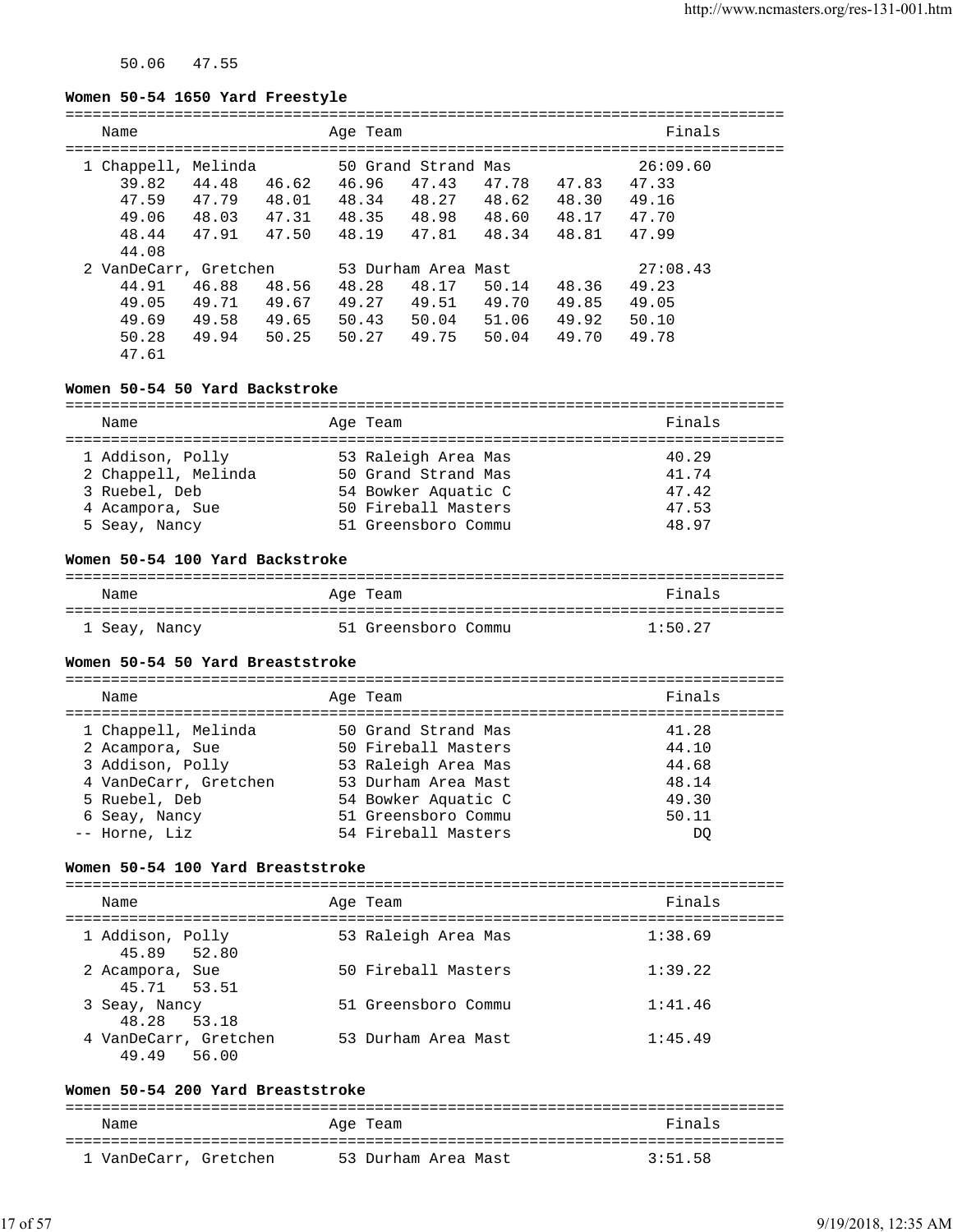52.13 59.51 1:01.58 58.36

#### **Women 50-54 50 Yard Butterfly**

| Name                  | Age Team            | Finals |
|-----------------------|---------------------|--------|
|                       |                     |        |
| 1 Chappell, Melinda   | 50 Grand Strand Mas | 36.15  |
| 2 Addison, Polly      | 53 Raleigh Area Mas | 36.89  |
| 3 Ruebel, Deb         | 54 Bowker Aquatic C | 41.86  |
| 4 Seay, Nancy         | 51 Greensboro Commu | 42.59  |
| 5 VanDeCarr, Gretchen | 53 Durham Area Mast | 50.31  |
|                       |                     |        |

### **Women 50-54 100 Yard Butterfly**

| Name                                   | Age Team            | Finals  |
|----------------------------------------|---------------------|---------|
| 1 Seay, Nancy<br>45.61 52.85           | 51 Greensboro Commu | 1:38.46 |
| 2 VanDeCarr, Gretchen<br>52.78 1:01.51 | 53 Durham Area Mast | 1:54.29 |

### **Women 50-54 200 Yard Butterfly**

| Name                          | Age Team            | Finals  |
|-------------------------------|---------------------|---------|
|                               |                     |         |
| 1 Chappell, Melinda           | 50 Grand Strand Mas | 3:36.41 |
| 43.31 58.34 59.09             | 55.67               |         |
| 2 VanDeCarr, Gretchen         | 53 Durham Area Mast | 4:07.00 |
| 55.47 1:01.58 1:07.75 1:02.20 |                     |         |

### **Women 50-54 100 Yard IM**

| Name                               | Age Team            | Finals  |
|------------------------------------|---------------------|---------|
| 1 Chappell, Melinda<br>39.24 45.85 | 50 Grand Strand Mas | 1:25.09 |
| 2 Addison, Polly<br>40.25 46.12    | 53 Raleigh Area Mas | 1:26.37 |
| 3 Seay, Nancy<br>44.88 49.28       | 51 Greensboro Commu | 1:34.16 |
| 4 Ruebel, Deb<br>44.64 53.78       | 54 Bowker Aquatic C | 1:38.42 |
| 5 Horne, Liz<br>42.17 59.40        | 54 Fireball Masters | 1:41.57 |

### **Women 50-54 200 Yard IM**

| Name                                                 | Age Team                     | Finals  |
|------------------------------------------------------|------------------------------|---------|
| 1 Chappell, Melinda<br>40.59 51.14 58.66             | 50 Grand Strand Mas<br>42.50 | 3:12.89 |
| 2 VanDeCarr, Gretchen<br>$51.51$ $1:01.50$ $1:00.26$ | 53 Durham Area Mast<br>48.23 | 3:41.50 |

### **Women 50-54 400 Yard IM**

| Name                  | Age Team                                      | Finals         |
|-----------------------|-----------------------------------------------|----------------|
| 1 Chappell, Melinda   | 50 Grand Strand Mas                           | 6:57.00        |
| 41.14 58.35 56.02     | 55.91 56.45 58.45                             | 46.84<br>43.84 |
| 2 VanDeCarr, Gretchen | 53 Durham Area Mast                           | 7:49.68        |
|                       | 59.81 1:00.53 1:06.45 1:00.02 1:01.96 1:00.80 | 52.00<br>48.11 |

#### **Women 55-59 50 Yard Freestyle**

#### ===============================================================================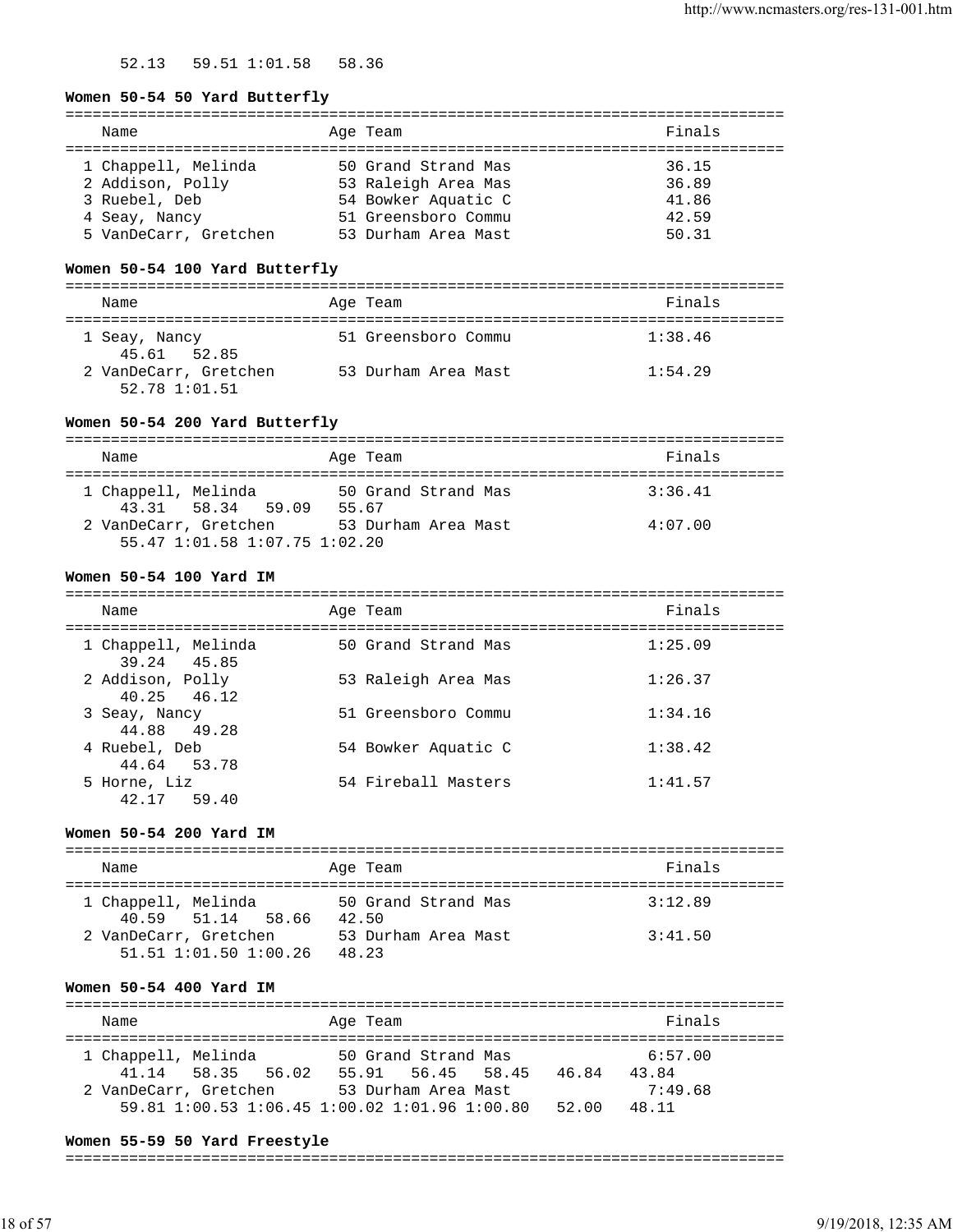| 1 Amick, Beverly<br>2 Merena, Elizabeth<br>3 Pierce, Kris<br>4 Richardson, Carol | 56 Bowker Aquatic C<br>58 Unattached<br>59 Cape Fear Aquati<br>56 Bowker Aquatic C | 31.15<br>33.53<br>39.58<br>40.19<br>43.95 |
|----------------------------------------------------------------------------------|------------------------------------------------------------------------------------|-------------------------------------------|
| 5 Richardson, Anita                                                              | 55 Performance Aqua                                                                |                                           |

#### **Women 55-59 100 Yard Freestyle**

=============================================================================== Name **Age Team Age Team Age Team Ri** =============================================================================== 1 Amick, Beverly 56 Bowker Aquatic C 1:08.72 33.12 35.60 2 Merena, Elizabeth 58 Unattached 1:17.97 39.02 38.95 3 Childers, Judy 57 Grand Strand Mas 1:22.55 39.81 42.74 4 Richardson, Carol 56 Bowker Aquatic C 1:39.96 45.19 54.77 5 Richardson, Anita 55 Performance Aqua 1:41.41 47.95 53.46

### **Women 55-59 200 Yard Freestyle**

| Name                         |                   |       |       | Age Team                     | Finals  |
|------------------------------|-------------------|-------|-------|------------------------------|---------|
| 1 Amick, Beverly             | 34.15 38.26 39.38 |       | 39.61 | 56 Bowker Aquatic C          | 2:31.40 |
| 2 Richardson, Anita<br>48.10 | 55.45             | 56.90 |       | 55 Performance Aqua<br>56.86 | 3:37.31 |

#### **Women 55-59 500 Yard Freestyle**

| Name             |                     |       | Age Team          |                     |                         |       | Finals  |  |
|------------------|---------------------|-------|-------------------|---------------------|-------------------------|-------|---------|--|
| 1 Childers, Judy |                     |       |                   | 57 Grand Strand Mas |                         |       | 8:26.53 |  |
| 41.88            | 47.98               | 51.75 |                   |                     | 52.56 52.59 52.55 52.58 |       | 53.93   |  |
|                  | 52.84 47.87         |       |                   |                     |                         |       |         |  |
|                  | 2 Richardson, Anita |       |                   | 55 Performance Aqua |                         |       | 9:31.85 |  |
|                  | 51.27 56.95         | 58.33 | 57.28 57.97 57.50 |                     |                         | 58.66 | 59.10   |  |
| 57.88            | 56.91               |       |                   |                     |                         |       |         |  |

#### **Women 55-59 1000 Yard Freestyle**

=============================================================================== Name **Age Team Age Team Age Team Age Team Age Team Pinals** =============================================================================== 1 Amick, Beverly 56 Bowker Aquatic C 13:48.30 36.21 38.75 39.92 40.46 41.04 41.14 41.21 41.83 41.89 42.35 42.41 42.42 42.90 43.24 42.99 43.03 42.83 42.57 41.55 39.56 2 Richardson, Anita 55 Performance Aqua 19:16.10 49.16 54.66 57.97 58.40 57.84 59.25 58.32 58.53 58.43 57.93 59.60 58.66 58.42 59.51 58.79 58.88 58.71 58.30 59.09 55.65

#### **Women 55-59 50 Yard Backstroke**

| Name                | Age Team            | Finals |
|---------------------|---------------------|--------|
| 1 Amick, Beverly    | 56 Bowker Aquatic C | 37.40  |
| 2 Childers, Judy    | 57 Grand Strand Mas | 43.26  |
| 3 Richardson, Anita | 55 Performance Aqua | 46.26  |

**Women 55-59 100 Yard Backstroke**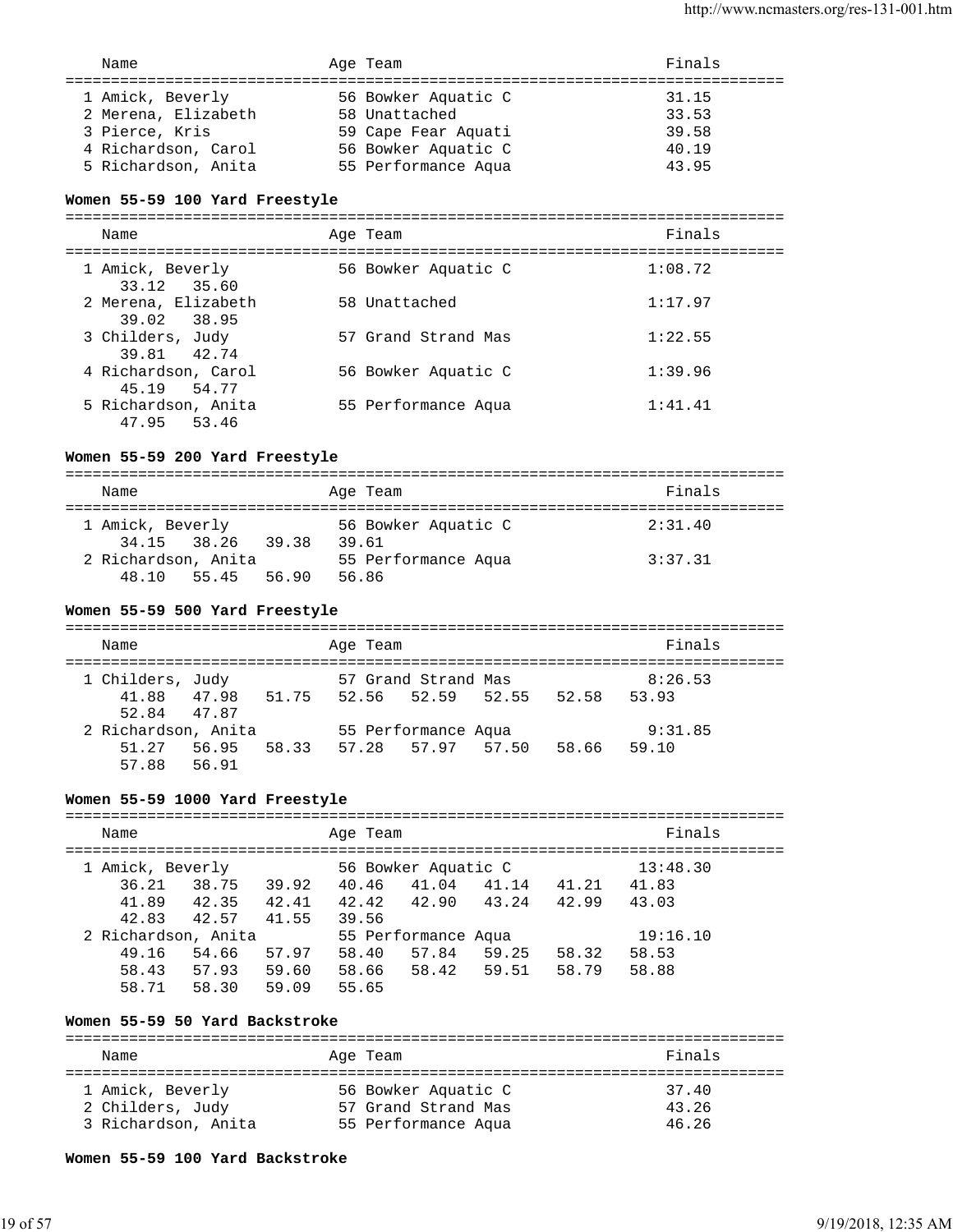| Name<br>=====================================            |              | Age Team<br>==================================== | Finals<br>========== |
|----------------------------------------------------------|--------------|--------------------------------------------------|----------------------|
| 1 Amick, Beverly<br>40.87<br>40.61                       |              | 56 Bowker Aquatic C                              | 1:21.48              |
| 2 Childers, Judy<br>45.90<br>49.04                       |              | 57 Grand Strand Mas                              | 1:34.94              |
| 3 Pierce, Kris<br>49.47 49.01                            |              | 59 Cape Fear Aquati                              | 1:38.48              |
| 4 Richardson, Anita<br>48.14 52.73                       |              | 55 Performance Aqua                              | 1:40.87              |
| Women 55-59 200 Yard Backstroke                          |              |                                                  |                      |
| Name                                                     |              | Age Team                                         | Finals               |
|                                                          |              |                                                  |                      |
| 1 Richardson, Anita 55 Performance Aqua<br>49.37 2:43.31 |              |                                                  | 3:32.68              |
| Women 55-59 50 Yard Breaststroke                         |              |                                                  |                      |
| Name                                                     |              | Age Team                                         | Finals               |
|                                                          |              |                                                  |                      |
| 1 Childers, Judy                                         |              | 57 Grand Strand Mas                              | 42.91                |
| 2 Merena, Elizabeth                                      |              | 58 Unattached                                    | 43.02                |
| 3 Pierce, Kris                                           |              | 59 Cape Fear Aquati                              | 50.56                |
| Women 55-59 100 Yard Breaststroke                        |              |                                                  |                      |
| Name                                                     |              | Age Team                                         | Finals               |
| 1 Childers, Judy                                         |              | 57 Grand Strand Mas                              | 1:35.25              |
| 45.93 49.32<br>2 Merena, Elizabeth<br>46.14 50.28        |              | 58 Unattached                                    | 1:36.42              |
| Women 55-59 200 Yard Breaststroke                        |              |                                                  |                      |
| Name                                                     |              | Age Team                                         | Finals               |
|                                                          |              |                                                  |                      |
| 1 Childers, Judy<br>46.75 53.28<br>54.82                 | 54.52        | 57 Grand Strand Mas                              | 3:29.37              |
| Women 55-59 50 Yard Butterfly                            |              |                                                  |                      |
| Name                                                     |              | Age Team                                         | Finals               |
| 1 Amick, Beverly                                         |              | 56 Bowker Aquatic C                              | 33.71                |
| Women 55-59 100 Yard Butterfly                           |              |                                                  |                      |
| Name                                                     |              | Age Team                                         | Finals               |
| 1 Amick, Beverly                                         |              | 56 Bowker Aquatic C                              | 1:14.79              |
| 36.10 38.69                                              |              |                                                  |                      |
| Women 55-59 100 Yard IM                                  |              |                                                  |                      |
| Name                                                     | :=========== | Age Team                                         | Finals               |
| 1 Childers, Judy<br>45.09 45.16                          |              | 57 Grand Strand Mas                              | 1:30.25              |
| 2 Merena, Elizabeth<br>45.21 45.06                       |              | 58 Unattached                                    | 1:30.27              |
| 3 Pierce, Kris                                           |              | 59 Cape Fear Aquati                              | 1:40.65              |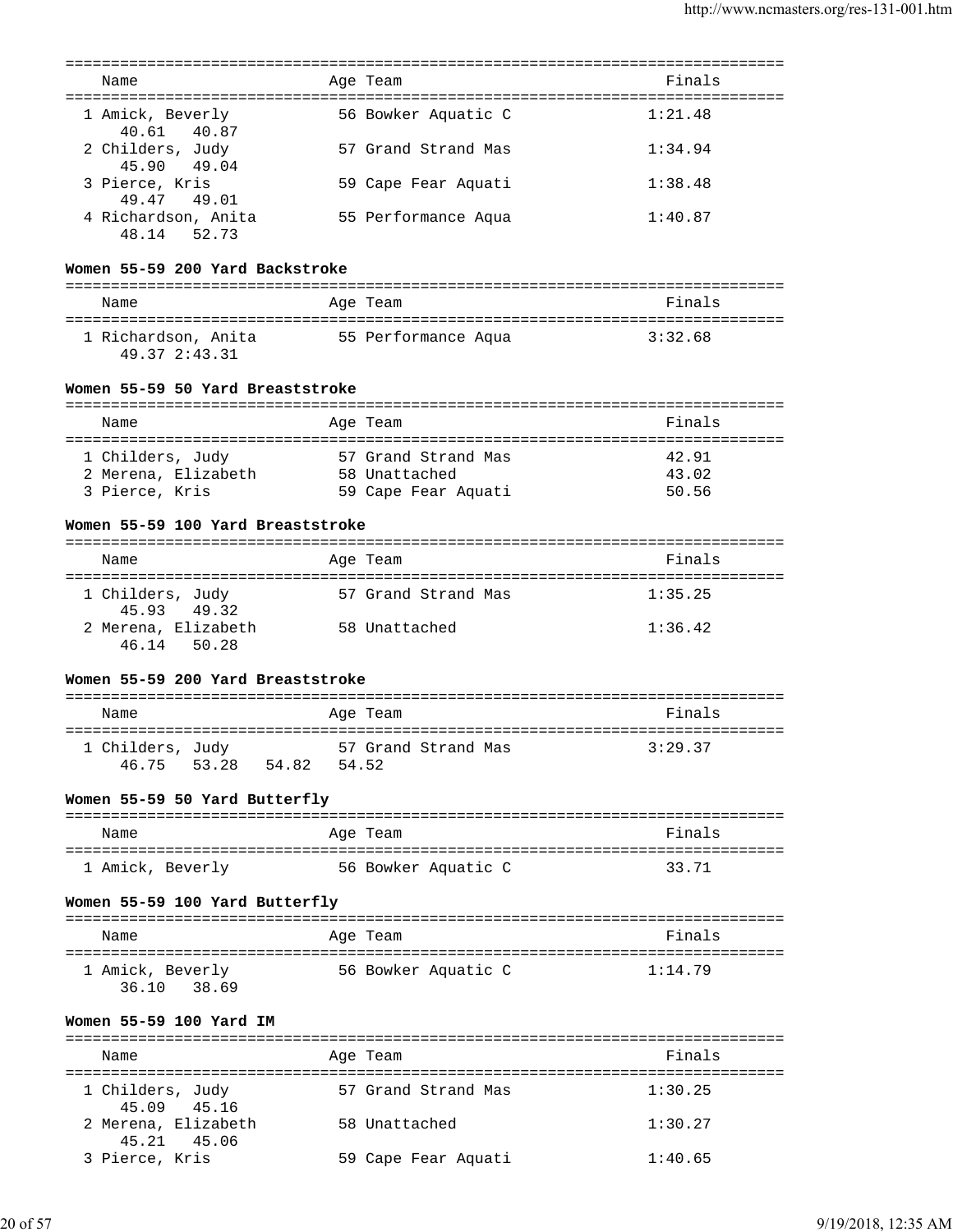| 48.79<br>51.86 |
|----------------|
|----------------|

#### **Women 55-59 200 Yard IM**

| Name             |       | Age Team            |  | Finals  |
|------------------|-------|---------------------|--|---------|
| 1 Childers, Judy |       | 57 Grand Strand Mas |  | 3:34.83 |
| 49.55 58.54      | 56.29 | 50.45               |  |         |

#### **Women 60-64 50 Yard Freestyle**

| Name               | Age Team            | Finals |
|--------------------|---------------------|--------|
| 1 Godwin, Margaret | 62 Rocky Mount YMCA | 35.36  |

### **Women 60-64 200 Yard Freestyle**

| Name                              | Age Team                              | Finals  |
|-----------------------------------|---------------------------------------|---------|
| 1 Godwin, Margaret<br>41.39 47.12 | 62 Rocky Mount YMCA<br>49 17<br>50.25 | 3:07.93 |

#### **Women 60-64 100 Yard Backstroke**

| Name                                 | Age Team            | Finals  |
|--------------------------------------|---------------------|---------|
| 1 Godwin, Margaret<br>46.68<br>50.55 | 62 Rocky Mount YMCA | 1:37.23 |

### **Women 60-64 50 Yard Breaststroke**

| Name               | Age Team            | Finals |
|--------------------|---------------------|--------|
| 1 Godwin, Margaret | 62 Rocky Mount YMCA | 47.01  |

### **Women 65-69 50 Yard Freestyle**

| Name               | Age Team            | Finals  |
|--------------------|---------------------|---------|
|                    |                     |         |
| 1 Hovey, Mary Anna | 67 Durham Area Mast | 41.97   |
| 2 Perryman, Sue    | 67 Durham Area Mast | 53.13   |
| 3 Bruegmann, Heide | 69 Raleigh Area Mas | 1:11.07 |

#### **Women 65-69 100 Yard Freestyle**

| Name                              | Age Team            | Finals  |
|-----------------------------------|---------------------|---------|
| 1 Hovey, Mary Anna<br>47.45 52.73 | 67 Durham Area Mast | 1:40.18 |
| 2 Perryman, Sue<br>51.56 57.28    | 67 Durham Area Mast | 1:48.84 |

#### **Women 65-69 500 Yard Freestyle**

| Name                 |       |       | Age Team |                     |       | Finals  |  |
|----------------------|-------|-------|----------|---------------------|-------|---------|--|
| 1 Hovey, Mary Anna   |       |       |          | 67 Durham Area Mast |       | 9:12.07 |  |
| 49.52 56.98<br>54.62 | 50.64 | 58.88 |          | 57.12 56.56 55.10   | 57.41 | 55.24   |  |

#### **Women 65-69 50 Yard Backstroke**

| Name               | Age Team            | Finals |
|--------------------|---------------------|--------|
| 1 Hovey, Mary Anna | 67 Durham Area Mast | 49.49  |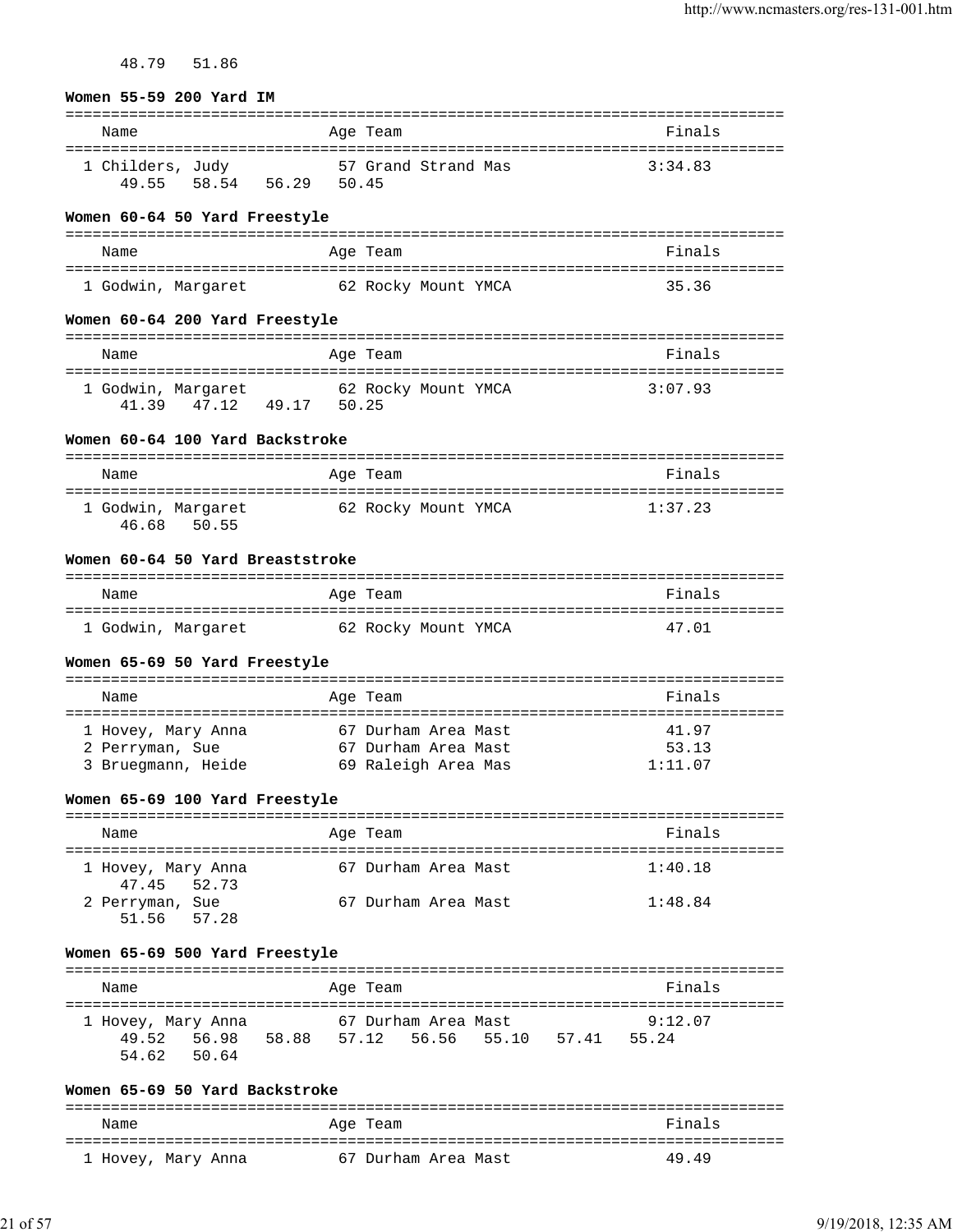| Name                                                                | Age Team                                                   | Finals                           |
|---------------------------------------------------------------------|------------------------------------------------------------|----------------------------------|
|                                                                     |                                                            |                                  |
| 1 Hovey, Mary Anna<br>50.97 55.93                                   | 67 Durham Area Mast                                        | 1:46.90                          |
| 2 Perryman, Sue<br>53.44 1:01.45                                    | 67 Durham Area Mast                                        | 1:54.89                          |
| Women 65-69 50 Yard Breaststroke                                    |                                                            |                                  |
| Name                                                                | Age Team                                                   | Finals                           |
|                                                                     |                                                            |                                  |
| 1 Bruegmann, Heide                                                  | 69 Raleigh Area Mas                                        | 1:06.78                          |
| 2 Perryman, Sue                                                     | 67 Durham Area Mast                                        | 1:10.84                          |
| Women 65-69 100 Yard Breaststroke                                   |                                                            |                                  |
| Name                                                                | Age Team                                                   | Finals                           |
| 1 Bruegmann, Heide<br>$1:05.34$ $1:21.51$                           | 69 Raleigh Area Mas                                        | 2:26.85                          |
| 2 Perryman, Sue<br>$1:15.11$ $1:19.38$                              | 67 Durham Area Mast                                        | 2:34.49                          |
| Women 65-69 50 Yard Butterfly                                       |                                                            |                                  |
| Name                                                                | Age Team                                                   | Finals                           |
| 1 Hovey, Mary Anna                                                  | 67 Durham Area Mast                                        | 57.77                            |
| Women 65-69 100 Yard IM                                             |                                                            |                                  |
| =========================<br>Name                                   | Age Team                                                   | Finals                           |
| 1 Hovey, Mary Anna<br>54.49 59.89                                   | 67 Durham Area Mast                                        | . ===================<br>1:54.38 |
| Women 65-69 200 Yard IM                                             |                                                            |                                  |
| Name                                                                | Age Team                                                   | Finals                           |
| 1 Hovey, Mary Anna 67 Durham Area Mast<br>59.85 58.31 1:16.59 55.60 |                                                            | 4:10.35                          |
| Women 65-69 400 Yard IM                                             |                                                            |                                  |
| Name                                                                | Age Team                                                   | Finals                           |
| 1 Hovey, Mary Anna<br>1:01.69                                       | 67 Durham Area Mast<br>1:00.84 1:16.40 1:12.49 57.92 55.13 | 8:40.34                          |
| Men 18-24 50 Yard Freestyle                                         |                                                            |                                  |
| Name                                                                | Age Team                                                   | Finals                           |
| 1 Evans, Dan                                                        | 23 East Carolina Ma                                        | 21.72                            |
|                                                                     |                                                            |                                  |
| 2 Milton, Wes                                                       | 19 Duke Aquatics                                           | 26.23                            |
|                                                                     |                                                            |                                  |

-- Perryman, Sue 67 Durham Area Mast 60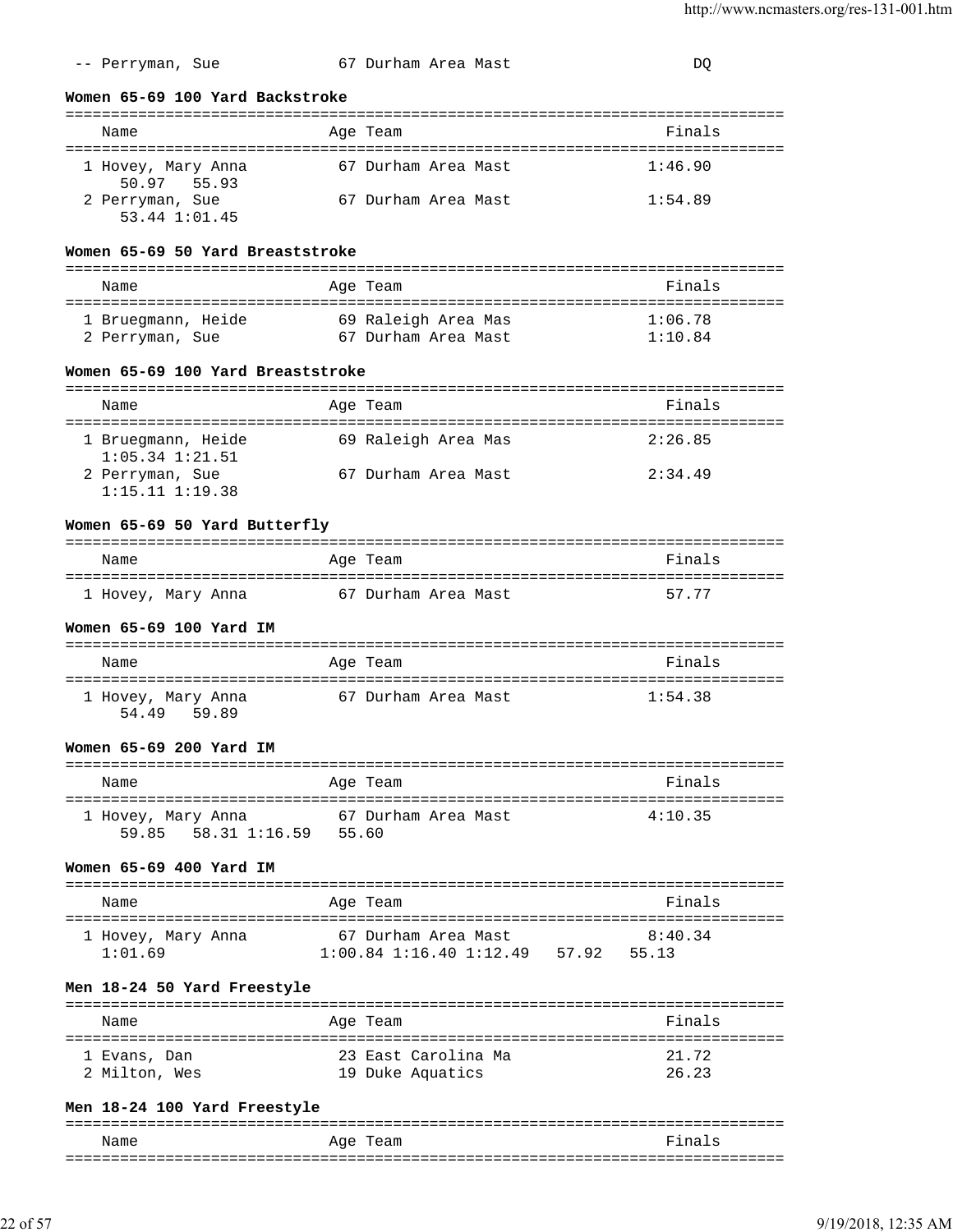| 1 Evans, Dan<br>23.14 24.81                    | 23 East Carolina Ma | 47.95   |
|------------------------------------------------|---------------------|---------|
| 2 Keenan, Andrew                               | 22 One Step Beyond  | 48.23   |
| 23.08 25.15<br>3 Slater, Alex                  | 24 Raleigh Area Mas | 57.54   |
| 28.12 29.42<br>4 Milton, Wes<br>29.29<br>32.12 | 19 Duke Aquatics    | 1:01.41 |

### **Men 18-24 200 Yard Freestyle**

| Name                            |        | Age Team                    | Finals  |
|---------------------------------|--------|-----------------------------|---------|
| 1 Keenan, Andrew<br>25.16 27.50 | 2.7.20 | 22 One Step Beyond<br>26.47 | 1:46.33 |

### **Men 18-24 500 Yard Freestyle**

| Name            |       |       | Age Team      |             | Finals  |  |
|-----------------|-------|-------|---------------|-------------|---------|--|
| 1 Hogg, Michael |       |       | 24 Unattached |             | 5:11.00 |  |
| 26.94           | 29.76 | 30.58 | 31.32 32.06   | 32.66 31.36 | 32.49   |  |
| 32.61 31.22     |       |       |               |             |         |  |

### **Men 18-24 100 Yard Breaststroke**

| Name                            | Age Team         | Finals  |
|---------------------------------|------------------|---------|
| 1 Milton, Wes<br>38.98<br>42.83 | 19 Duke Aquatics | 1:21.81 |

### **Men 18-24 50 Yard Butterfly**

| Name           | Age Team            | Finals |
|----------------|---------------------|--------|
| 1 Evans, Dan   | 23 East Carolina Ma | 23.79  |
| 2 Slater, Alex | 24 Raleigh Area Mas | 28.72  |

### **Men 18-24 100 Yard IM**

| Name          | Age Team         | Finals  |
|---------------|------------------|---------|
| 1 Milton, Wes | 19 Duke Aquatics | 1:10.37 |

### **Men 18-24 200 Yard IM**

| Name             |             |       | Age Team |                    | Finals  |
|------------------|-------------|-------|----------|--------------------|---------|
| 1 Keenan, Andrew |             |       |          | 22 One Step Beyond | 2:02.46 |
|                  | 25.75 31.40 | 37.21 | 28.10    |                    |         |

### **Men 25-29 50 Yard Freestyle**

| Finals<br>Age Team<br>Name<br>1 Krayer, Michael<br>28 Raleigh Area Mas<br>21.45<br>26 Rocky Mount YMCA<br>2 Bain, Kyle<br>23.13<br>28 SwimMAC Masters<br>3 Taube, Tim<br>23.41<br>4 Bowker, Chris<br>23.61 |                     |  |
|------------------------------------------------------------------------------------------------------------------------------------------------------------------------------------------------------------|---------------------|--|
|                                                                                                                                                                                                            |                     |  |
| 27 James J Harris Y<br>5 Belote, Brandon<br>24.18<br>25 Durham Area Mast<br>6 Caruth, Nick<br>26.90                                                                                                        | 27 Bowker Aquatic C |  |

#### **Men 25-29 100 Yard Freestyle**

| _______ |        |  |
|---------|--------|--|
| Name    | $-101$ |  |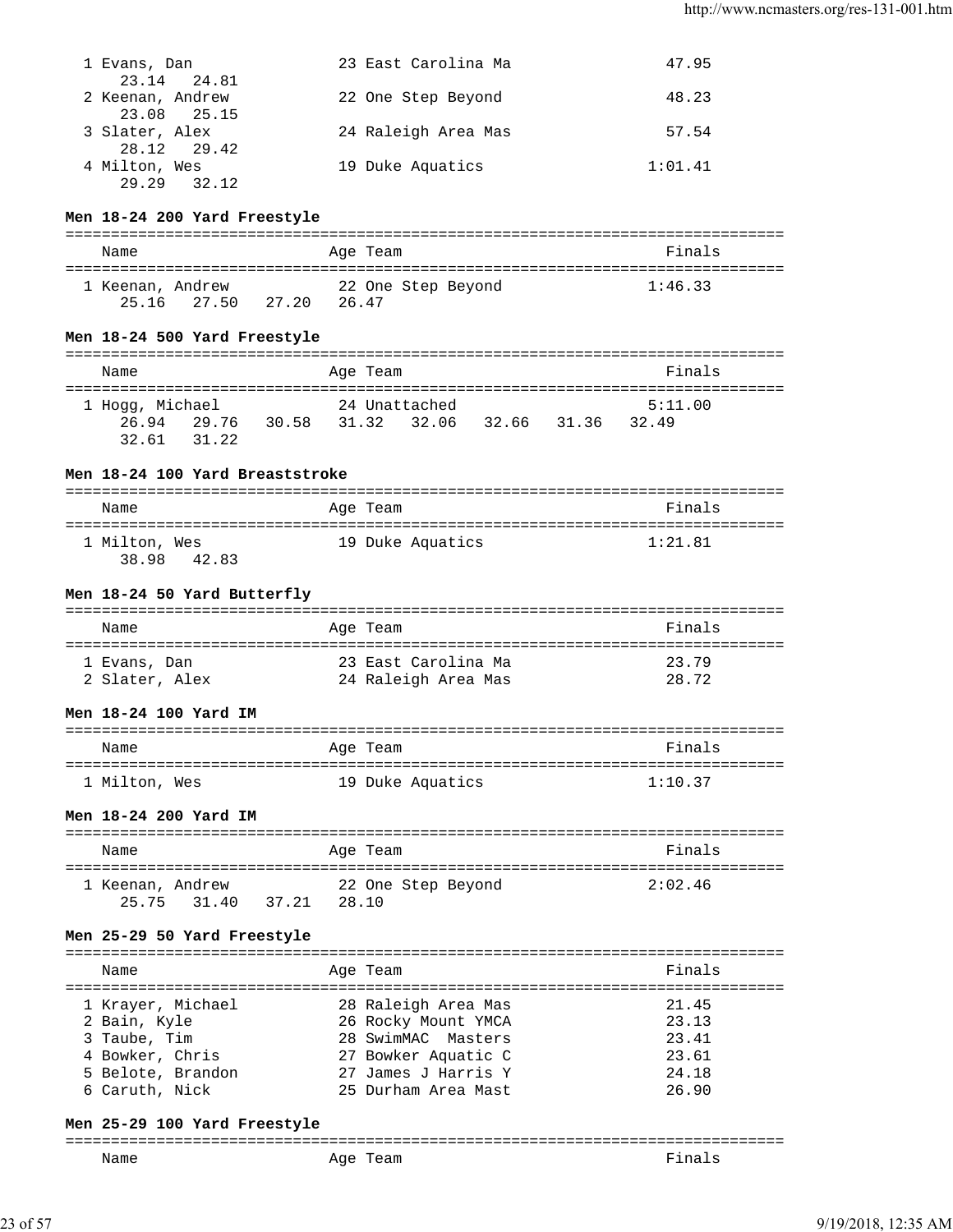| 1 Krayer, Michael<br>23.39 24.69               | 28 Raleigh Area Mas | 48.08   |
|------------------------------------------------|---------------------|---------|
| 2 Bain, Kyle<br>24.32 26.65                    | 26 Rocky Mount YMCA | 50.97   |
| 3 Caruth, Nick                                 | 25 Durham Area Mast | 1:02.14 |
| 29.26 32.88<br>4 Adams, Michael<br>36.81 38.63 | 26 Durham Area Mast | 1:15.44 |
|                                                |                     |         |

#### **Men 25-29 200 Yard Freestyle**

===============================================================================

| Name                                     | Age Team                     | Finals  |
|------------------------------------------|------------------------------|---------|
| 1 Bowker, Chris                          | 27 Bowker Aquatic C          | 1:55.06 |
| 27.64 30.19<br>28.83<br>2 Bain, Kyle     | 28.40<br>26 Rocky Mount YMCA | 1:56.62 |
| 26.62 29.67<br>30.54<br>3 Taube, Tim     | 29.79<br>28 SwimMAC Masters  | 2:06.43 |
| 28.55 31.18<br>33.14                     | 33.56                        |         |
| 4 Adams, Michael<br>42.62<br>39.30 41.04 | 26 Durham Area Mast<br>41.94 | 2:44.90 |

### **Men 25-29 500 Yard Freestyle**

| Name             | Age Team                                        | Finals         |
|------------------|-------------------------------------------------|----------------|
| 1 Bain, Kyle     | 26 Rocky Mount YMCA                             | 5:36.00        |
|                  | 27.68 31.57 33.37 34.17 34.53 34.24 34.81 35.35 |                |
| 35.76 34.52      |                                                 |                |
| 2 Caruth, Nick   | 25 Durham Area Mast                             | 6:38.59        |
| 34.28 38.40      | 40.62 40.90 41.16<br>40.00                      | 41.37<br>42.60 |
| 40.03 39.23      |                                                 |                |
| 3 Adams, Michael | 26 Durham Area Mast                             | 8:56.38        |
| 46.66 50.39      | 51.27 51.00 50.12 49.43 48.18                   | 46.72          |
| 2:22.61          |                                                 |                |

### **Men 25-29 1000 Yard Freestyle**

| Name |                  |       |                           | Age Team |                     |       |       | Finals   |  |
|------|------------------|-------|---------------------------|----------|---------------------|-------|-------|----------|--|
|      | 1 Bowker, Chris  |       |                           |          | 27 Bowker Aquatic C |       |       | 11:17.54 |  |
|      | 27.92            | 31.37 | 32.17                     | 32.86    | 33.64               | 33.67 | 33.80 | 33.47    |  |
|      | 33.90            | 34.14 | 34.17                     | 34.38    | 34.67               | 35.24 | 34.90 | 35.16    |  |
|      | 34.60            | 35.06 | 35.44                     | 36.98    |                     |       |       |          |  |
|      | 2 Adams, Michael |       |                           |          | 26 Durham Area Mast |       |       | 16:18.08 |  |
|      | 43.62            | 46.35 | 50.02                     | 51.12    | 51.00               | 50.22 | 51.18 | 51.28    |  |
|      |                  |       | $51.76$ $50.47$ $1:41.25$ | 52.06    | 48.65               |       |       | 46.78    |  |
|      | 47.82            | 46.66 | 45.61                     | 42.70    |                     |       |       |          |  |
|      |                  |       |                           |          |                     |       |       |          |  |

### **Men 25-29 1650 Yard Freestyle**

| Name             |       |       | Age Team |                     |       |       | Finals   |  |
|------------------|-------|-------|----------|---------------------|-------|-------|----------|--|
| 1 Adams, Michael |       |       |          | 26 Durham Area Mast |       |       | 27:28.66 |  |
|                  |       |       |          | 40.50               | 52.62 | 51.45 | 52.09    |  |
| 51.25            | 50.87 | 51.22 | 49.70    | 51.43               | 51.99 | 50.55 | 50.14    |  |
| 50.38            | 52.48 | 51.09 | 51.30    | 50.19               | 51.14 | 47.52 | 49.94    |  |
| 49.38            | 48.70 | 47.10 | 47.38    | 50.13               | 50.41 | 48.67 | 47.56    |  |
| 42.30            |       |       |          |                     |       |       |          |  |

### **Men 25-29 50 Yard Backstroke**

| Name | Age Team | Fina<br>Τs. |
|------|----------|-------------|
|      |          |             |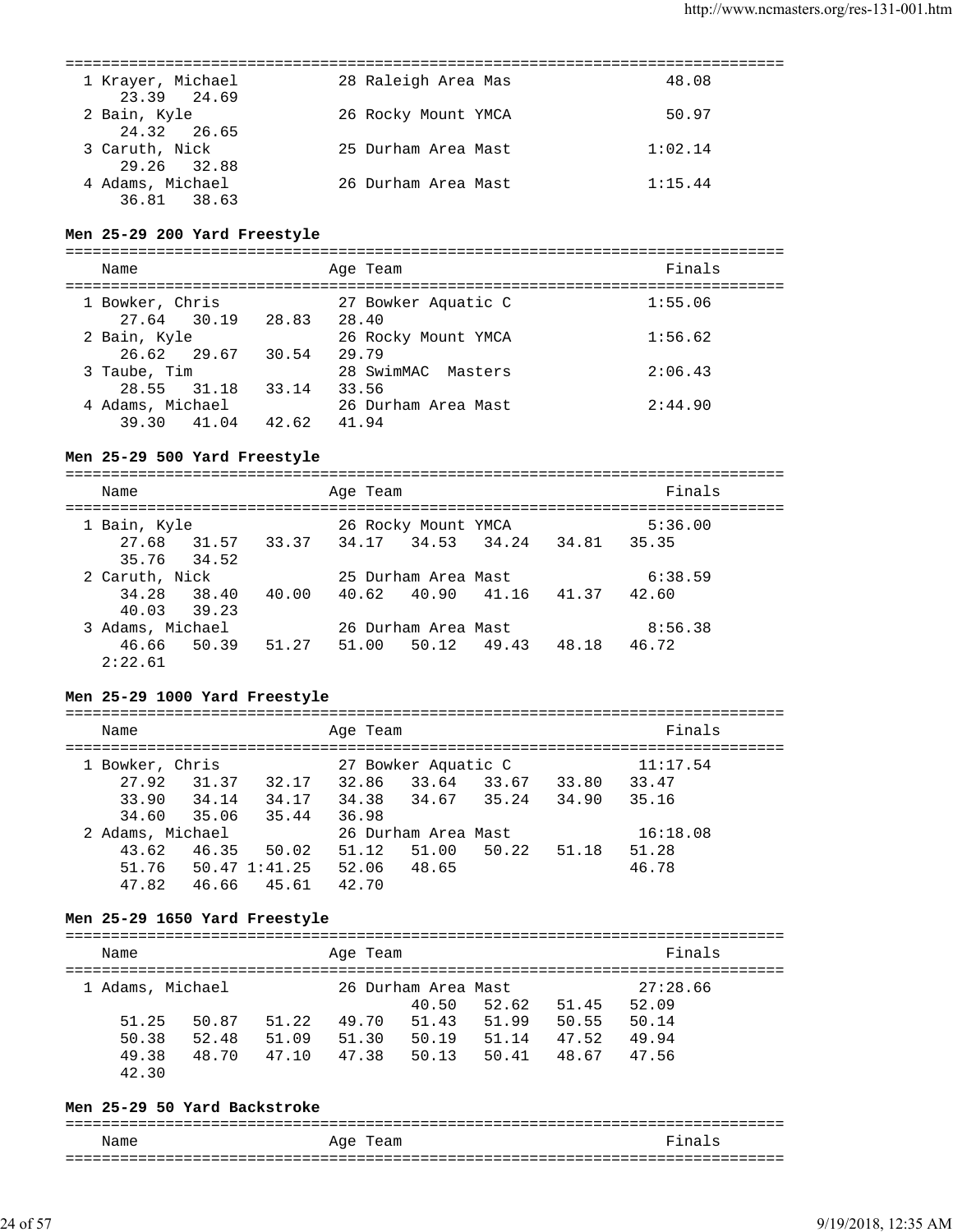| 1 Belote, Brandon | 27 James J Harris Y | 28.67 |
|-------------------|---------------------|-------|
| 2 Bowker, Chris   | 27 Bowker Aquatic C | 28.73 |
| 3 Caruth, Nick    | 25 Durham Area Mast | 34.73 |

### **Men 25-29 100 Yard Backstroke**

| Name              |             | Age Team            | Finals  |
|-------------------|-------------|---------------------|---------|
| 1 Belote, Brandon | 29.48 31.13 | 27 James J Harris Y | 1:00.61 |
| 2 Caruth, Nick    | 39.59 43.67 | 25 Durham Area Mast | 1:23.26 |

### **Men 25-29 200 Yard Backstroke**

| Name                             |       |       | Age Team            | Finals  |
|----------------------------------|-------|-------|---------------------|---------|
| 1 Charles, Thomas<br>35.05 39.08 | 39.72 | 39 07 | 29 East Carolina Ma | 2:32.92 |
| 2 Adams, Michael<br>48.87 50.33  | 52.05 | 50.37 | 26 Durham Area Mast | 3:21.62 |

### **Men 25-29 50 Yard Breaststroke**

| Name                                | Age Team                                   | Finals         |
|-------------------------------------|--------------------------------------------|----------------|
| 1 Charles, Thomas<br>2 Caruth, Nick | 29 East Carolina Ma<br>25 Durham Area Mast | 30.53<br>34.47 |
| 3 Belote, Brandon                   | 27 James J Harris Y                        | 34.87          |

### **Men 25-29 100 Yard Breaststroke**

| Name                             | Age Team            | Finals  |
|----------------------------------|---------------------|---------|
| 1 Charles, Thomas<br>31.63 38.03 | 29 East Carolina Ma | 1:09.66 |
| 2 Belote, Brandon<br>35.43 39.35 | 27 James J Harris Y | 1:14.78 |
| 3 Caruth, Nick<br>35.95 39.25    | 25 Durham Area Mast | 1:15.20 |

#### **Men 25-29 200 Yard Breaststroke**

| Name              |             |       | Age Team |                     | Finals  |
|-------------------|-------------|-------|----------|---------------------|---------|
| 1 Charles, Thomas |             |       |          | 29 East Carolina Ma | 2:39.06 |
|                   | 32.94 39.42 | 42.00 | 44.70    |                     |         |
| 2 Caruth, Nick    |             |       |          | 25 Durham Area Mast | 2:51.77 |
| 37.20             | 41.80       | 46.76 | 46.01    |                     |         |

### **Men 25-29 50 Yard Butterfly**

| Name              | Age Team            | Finals |
|-------------------|---------------------|--------|
| 1 Bowker, Chris   | 27 Bowker Aquatic C | 24.99  |
| 2 Bain, Kyle      | 26 Rocky Mount YMCA | 25.56  |
| 3 Belote, Brandon | 27 James J Harris Y | 26.53  |
| 4 Caruth, Nick    | 25 Durham Area Mast | 32.33  |

### **Men 25-29 100 Yard Butterfly**

| Name            |             | Age Team            |  | Finals |
|-----------------|-------------|---------------------|--|--------|
| 1 Bowker, Chris | 25.39 29.58 | 27 Bowker Aquatic C |  | 54.97  |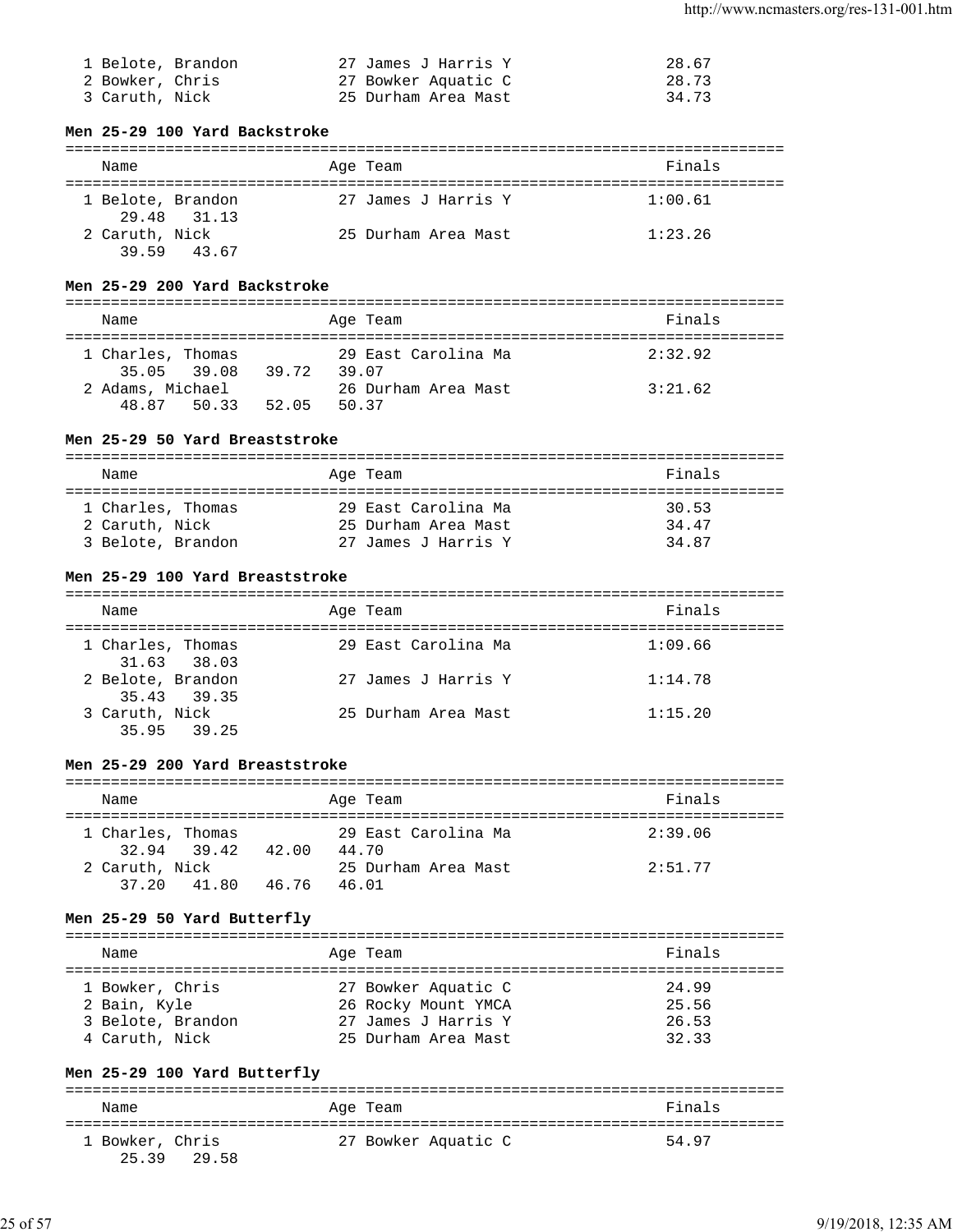| 2 Bain, Kyle                     | 26 Rocky Mount YMCA | 57.55   |
|----------------------------------|---------------------|---------|
| 26.72 30.83                      |                     |         |
| 3 Belote, Brandon<br>28.02 32.46 | 27 James J Harris Y | 1:00.48 |
| 4 Adams, Michael                 | 26 Durham Area Mast | 1:47.36 |
| 48.92 58.44                      |                     |         |

## **Men 25-29 200 Yard Butterfly**

| Name             | Age Team                              |                     | Finals  |
|------------------|---------------------------------------|---------------------|---------|
| 1 Adams, Michael |                                       | 26 Durham Area Mast | 4:37.90 |
|                  | $57.99$ $1:15.11$ $1:16.69$ $1:08.11$ |                     |         |

### **Men 25-29 100 Yard IM**

| Name              |             | Age Team            | Finals  |
|-------------------|-------------|---------------------|---------|
| 1 Krayer, Michael | 26.95 30.52 | 28 Raleigh Area Mas | 57.47   |
| 2 Bowker, Chris   | 26.71 32.32 | 27 Bowker Aquatic C | 59.03   |
| 3 Caruth, Nick    | 33.94 39.46 | 25 Durham Area Mast | 1:13.40 |

### **Men 25-29 200 Yard IM**

| Name                                        | Age Team                     | Finals  |
|---------------------------------------------|------------------------------|---------|
| 1 Bowker, Chris<br>26.96 33.86<br>40.57     | 27 Bowker Aquatic C<br>31 73 | 2:13.12 |
| 2 Adams, Michael<br>49.34<br>58.42<br>52.17 | 26 Durham Area Mast<br>39.40 | 3:19.33 |

### **Men 25-29 400 Yard IM**

| Name                              |       | Age Team                                     |       | Finals           |
|-----------------------------------|-------|----------------------------------------------|-------|------------------|
| 1 Adams, Michael<br>54.89 1:06.68 | 58.49 | 26 Durham Area Mast<br>57.27 1:05.15 1:04.35 | 44 09 | 7:34.45<br>43 53 |

### **Men 30-34 50 Yard Freestyle**

| Name                |  | Age Team            | Finals |  |  |
|---------------------|--|---------------------|--------|--|--|
|                     |  |                     |        |  |  |
| 1 Hillen, Timothy   |  | 30 Bowker Aquatic C | 23.44  |  |  |
| 2 Dallamura, Scott  |  | 32 Clubworx - Fuqua | 24.70  |  |  |
| 3 Porco, Pipo       |  | 33 Durham Area Mast | 27.00  |  |  |
| 4 Casper, Michael   |  | 34 Grand Strand Mas | 28.32  |  |  |
| 5 Schairer, Steffen |  | 34 One Step Beyond  | 30.87  |  |  |

### **Men 30-34 100 Yard Freestyle**

| Name                               | Age Team            | Finals  |
|------------------------------------|---------------------|---------|
| 1 Dallamura, Scott<br>25.77 28.46  | 32 Clubworx - Fuqua | 54.23   |
| 2 Schairer, Steffen<br>32.51 35.65 | 34 One Step Beyond  | 1:08.16 |

### **Men 30-34 200 Yard Freestyle**

| Name              | Age Team            | Finals  |
|-------------------|---------------------|---------|
|                   |                     |         |
| 1 Hillen, Timothy | 30 Bowker Aquatic C | 1:58.60 |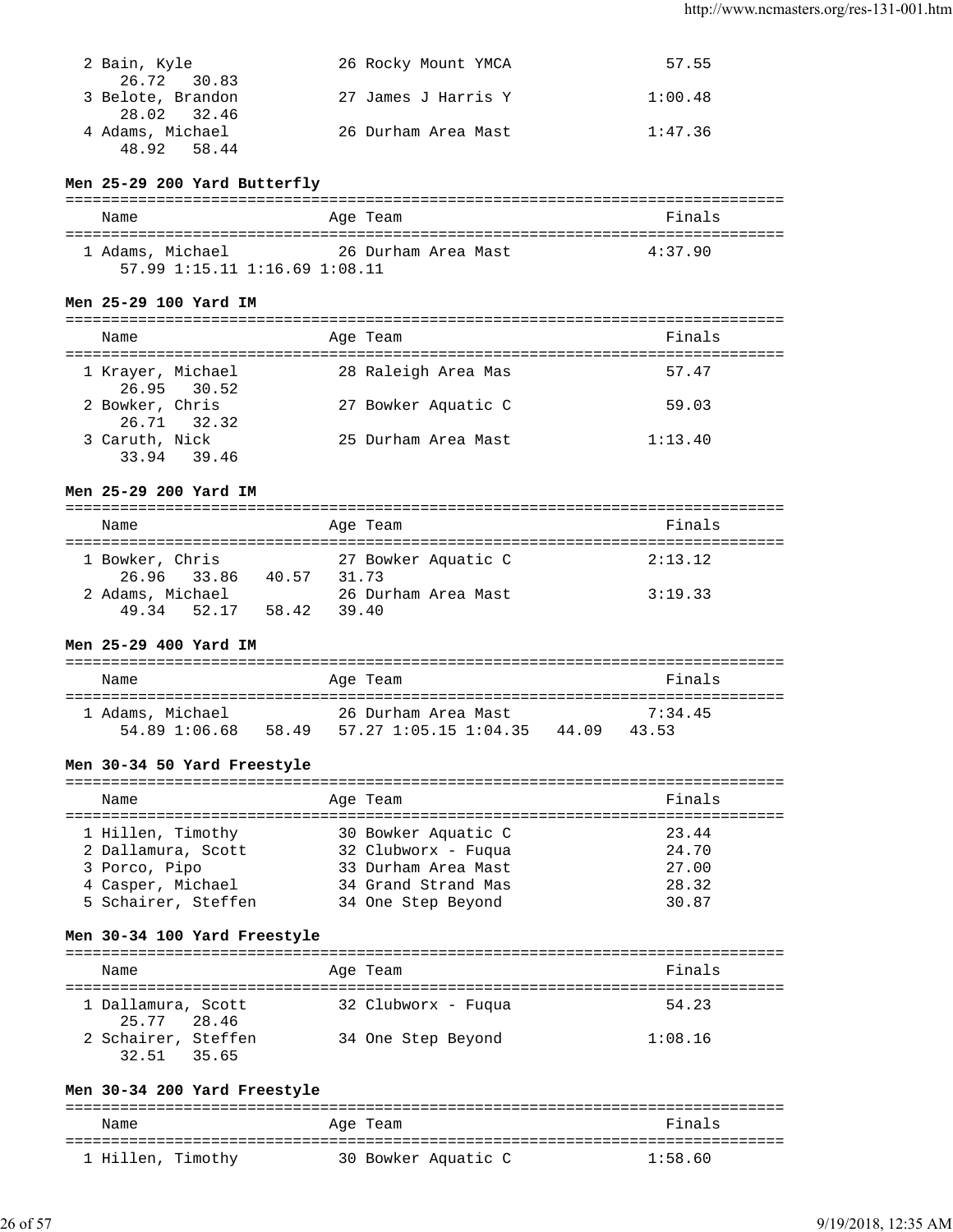| 28.32 31.83         | 30.11 | 28.34               |         |
|---------------------|-------|---------------------|---------|
| 2 McElwee, Matt     |       | 34 Durham Area Mast | 2:10.85 |
| 31.21 32.63         | 33.41 | 33.60               |         |
| 3 Dallamura, Scott  |       | 32 Clubworx - Fuqua | 2:26.85 |
| 33.05 37.38 39.21   |       | 37.21               |         |
| 4 Schairer, Steffen |       | 34 One Step Beyond  | 2:36.41 |
| 34.94 38.73 40.72   |       | 42.02               |         |

#### **Men 30-34 500 Yard Freestyle**

| Name            |                                        | Age Team |                     |       | Finals  |  |
|-----------------|----------------------------------------|----------|---------------------|-------|---------|--|
| 1 McElwee, Matt |                                        |          | 34 Durham Area Mast |       | 6:06.99 |  |
| 34 18<br>37.12  | 36.72 37.55 37.63 37.59 37.00<br>36.53 |          |                     | 36.31 | 36.36   |  |

#### **Men 30-34 1000 Yard Freestyle**

|  | Name          |       |       |       | Age Team |                     |       |       | Finals   |
|--|---------------|-------|-------|-------|----------|---------------------|-------|-------|----------|
|  | 1 Porco, Pipo |       |       |       |          | 33 Durham Area Mast |       |       | 12:49.64 |
|  | 35.00         | 37.76 | 39.17 | 39.89 |          | 39.90               | 38.89 | 39.35 | 39.15    |
|  | 38.80         | 39.90 | 37.17 |       | 38.36    | 38.94               | 38.44 | 39.15 | 38.91    |
|  | 38.44         | 38.54 | 38.22 | 35.66 |          |                     |       |       |          |

#### **Men 30-34 1650 Yard Freestyle**

=============================================================================== Name **Age Team** Age Team **Finals** =============================================================================== 1 Porco, Pipo 33 Durham Area Mast 21:05.42 34.12 36.63 37.93 37.99 37.79 37.99 38.56 38.69 38.82 39.24 38.50 38.81 38.53 39.26 39.02 39.49 38.82 39.13 38.56 38.77 38.75 39.12 38.52 39.21 38.46 38.32 38.81 38.85 38.55 38.24 38.45 37.90 35.59

#### **Men 30-34 50 Yard Backstroke**

| Name              | Age Team            | Finals |
|-------------------|---------------------|--------|
| 1 Casper, Michael | 34 Grand Strand Mas | 35.50  |
| -- Porco, Pipo    | 33 Durham Area Mast | DO     |

#### **Men 30-34 100 Yard Backstroke**

| Name              |             | Age Team            | Finals |
|-------------------|-------------|---------------------|--------|
| 1 Hillen, Timothy | 27.61 29.25 | 30 Bowker Aquatic C | 56.86  |

#### **Men 30-34 200 Yard Backstroke**

| Name                   |       |       | Age Team |                     | Finals  |
|------------------------|-------|-------|----------|---------------------|---------|
| 1 Porco, Pipo<br>43 23 | 44.72 | 44.99 | 43.75    | 33 Durham Area Mast | 2:56.69 |

#### **Men 30-34 50 Yard Breaststroke**

| Name                | Age Team            | Finals |
|---------------------|---------------------|--------|
|                     |                     |        |
| 1 Porco, Pipo       | 33 Durham Area Mast | 33.74  |
| 2 Casper, Michael   | 34 Grand Strand Mas | 37.01  |
| 3 Schairer, Steffen | 34 One Step Beyond  | 39.22  |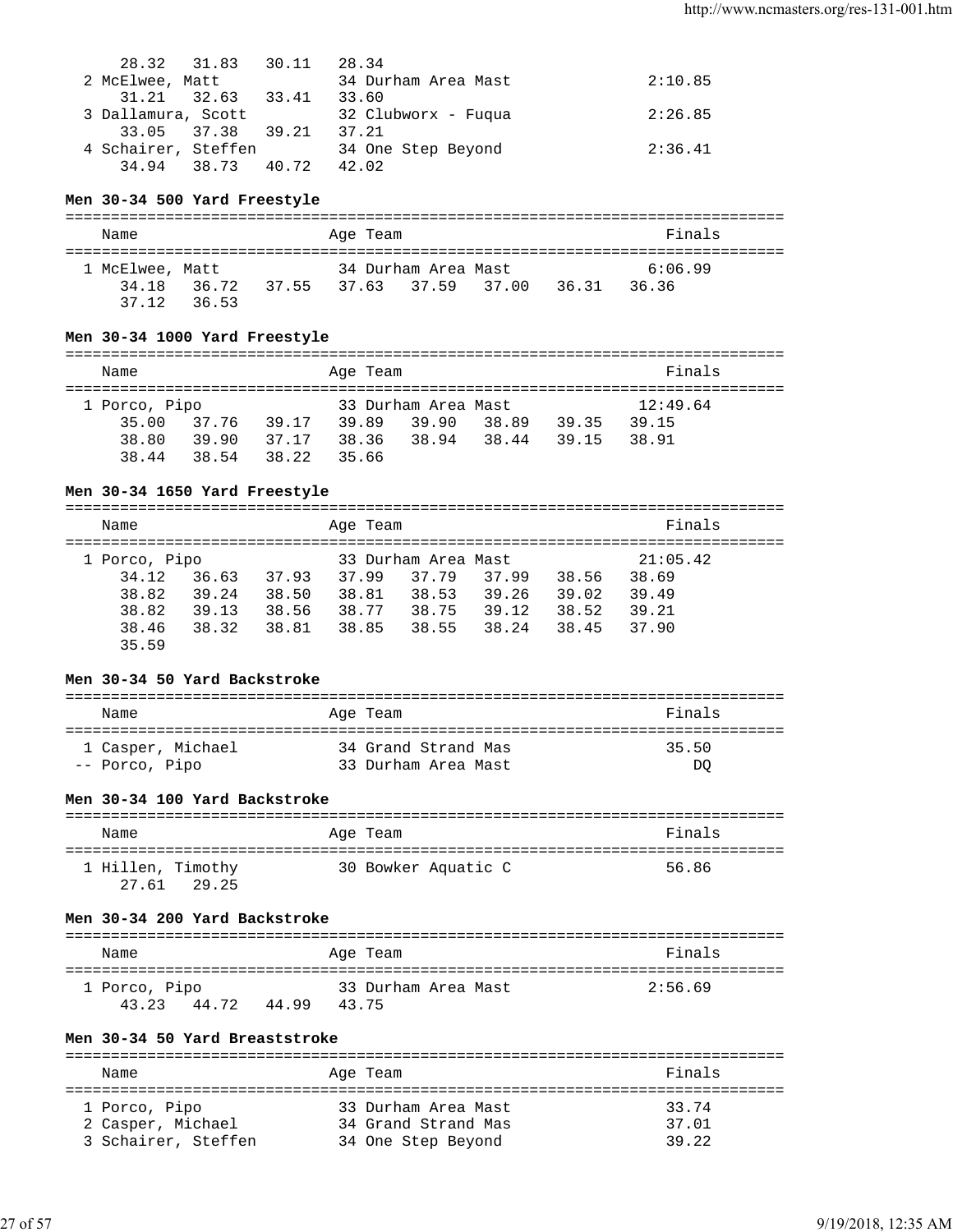| Men 30-34 100 Yard Breaststroke          |                                             |                               |
|------------------------------------------|---------------------------------------------|-------------------------------|
|                                          |                                             |                               |
| Name                                     | Age Team                                    | Finals                        |
| 1 Porco, Pipo                            | 33 Durham Area Mast                         | 1:16.73                       |
| 37.18 39.55                              |                                             |                               |
| Men 30-34 200 Yard Breaststroke          |                                             |                               |
| Name                                     | Age Team                                    | Finals                        |
| 1 Porco, Pipo                            | 33 Durham Area Mast                         | 2:47.75                       |
| 38.76 43.07 44.13 41.79                  |                                             |                               |
| Men 30-34 50 Yard Butterfly              |                                             |                               |
| Name                                     | Age Team                                    | Finals                        |
|                                          |                                             |                               |
|                                          | 1 Dallamura, Scott 32 Clubworx - Fuqua      | 25.90                         |
| 2 McElwee, Matt                          | 34 Durham Area Mast                         | 28.07                         |
| 3 Casper, Michael<br>4 Porco, Pipo       | 34 Grand Strand Mas                         | 31.93                         |
|                                          | 33 Durham Area Mast                         | 34.46                         |
| Men 30-34 100 Yard Butterfly             |                                             |                               |
| Name                                     | Age Team                                    | Finals                        |
|                                          |                                             |                               |
| 1 Hillen, Timothy<br>26.78<br>30.79      | 30 Bowker Aquatic C                         | 57.57                         |
| 2 McElwee, Matt<br>30.96 35.08           | 34 Durham Area Mast                         | 1:06.04                       |
| -- Dallamura, Scott                      | 32 Clubworx - Fuqua                         | DQ                            |
| Men 30-34 200 Yard Butterfly             |                                             |                               |
| Name                                     | Age Team                                    | Finals                        |
|                                          |                                             |                               |
| 1 McElwee, Matt                          | 34 Durham Area Mast                         | 2:49.63                       |
| 41.13 43.57 47.37<br>37.56               |                                             |                               |
| 2 Porco, Pipo<br>43.02 50.55 50.21 48.46 | 33 Durham Area Mast                         | 3:12.24                       |
|                                          |                                             |                               |
| Men 30-34 100 Yard IM                    |                                             |                               |
| =============================<br>Name    | ----------<br>Age Team                      | -------------------<br>Finals |
|                                          |                                             |                               |
| 1 Hillen, Timothy<br>29.87<br>33.85      | 30 Bowker Aquatic C                         | 1:03.72                       |
| Men 30-34 200 Yard IM                    |                                             |                               |
|                                          |                                             |                               |
| Name                                     | Age Team                                    | Finals                        |
| 1 Porco, Pipo                            | 33 Durham Area Mast                         | 2:48.67                       |
| 39.81 46.57 46.42                        | 35.87                                       |                               |
| Men 35-39 50 Yard Freestyle              |                                             |                               |
| Name                                     | Age Team                                    | Finals                        |
| 1 Speerschneider, Derek                  | --------------------<br>37 YMCA Of the Tria | 23.20                         |
| 2 Terndrup, Seth                         | 35 SwimMAC Masters                          | 23.78                         |
| 3 Sadosky, Daniel                        | 36 Raleigh Area Mas                         | 24.96                         |
| 4 Millichip, Gary                        | 39 One Step Beyond                          | 25.85                         |

5 Bullard, Joel 38 East Carolina Ma 26.10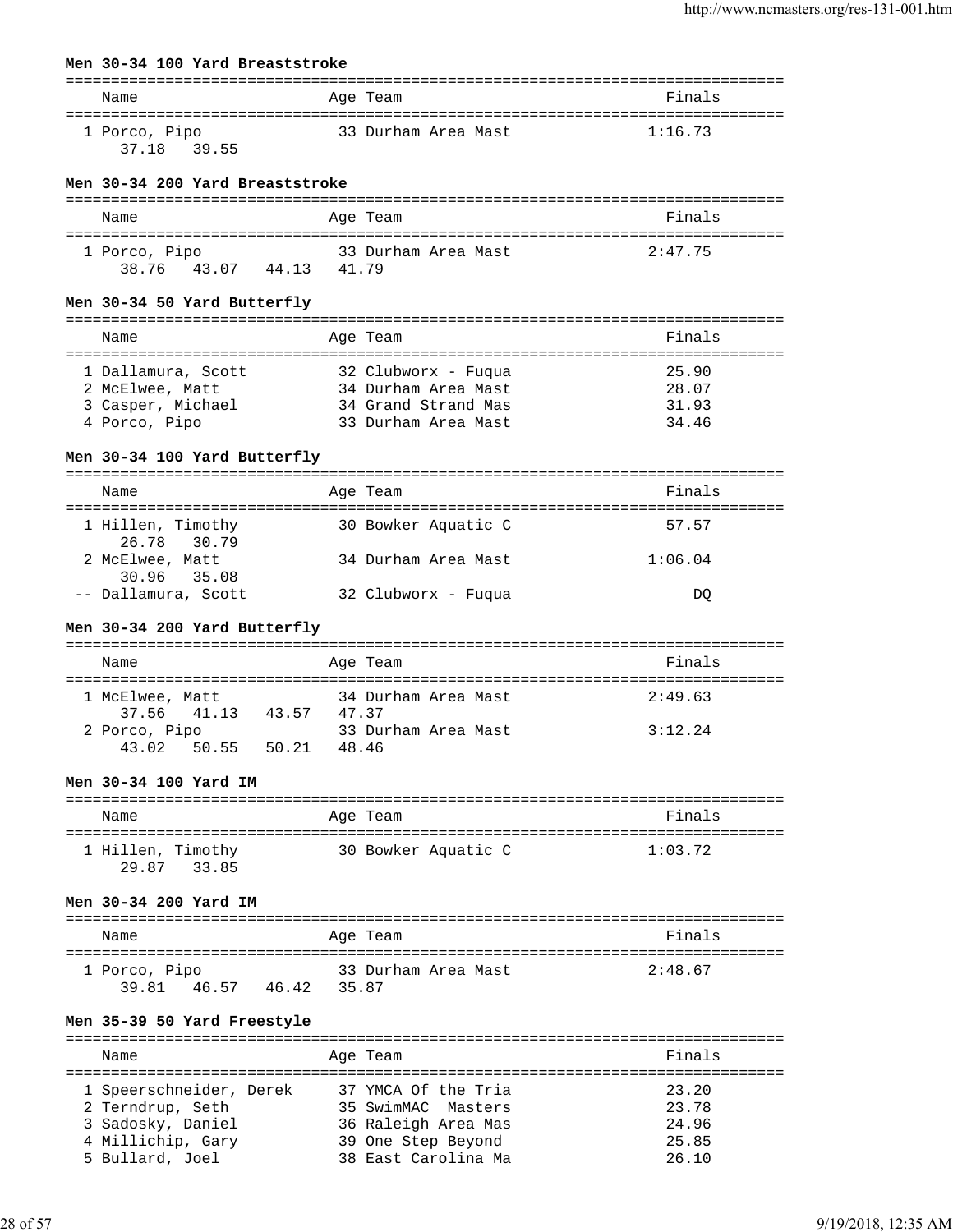| 6 Glazener, Todd | 39 Bowker Aquatic C | 27.03 |
|------------------|---------------------|-------|
| 7 Unger, Matthew | 35 One Step Beyond  | 27.41 |

#### **Men 35-39 100 Yard Freestyle**

### =============================================================================== Name **Age Team** Age Team **Finals** =============================================================================== 1 Speerschneider, Derek 37 YMCA Of the Tria 50.56 24.32 26.24 2 Gaal, Marty 39 One Step Beyond 53.53 26.04 27.49 3 Sadosky, Daniel 36 Raleigh Area Mas 54.48 26.23 28.25 4 Millichip, Gary 39 One Step Beyond 58.59

| 27.59 31.00      |                     |         |
|------------------|---------------------|---------|
| 5 Bullard, Joel  | 38 East Carolina Ma | 59.21   |
| 28.25 30.96      |                     |         |
| 6 Unger, Matthew | 35 One Step Beyond  | 1:00.91 |
| 29.45 31.46      |                     |         |
| 7 Patterson, Bob | 39 East Carolina Ma | 1:01.84 |
| 28.53<br>33.31   |                     |         |

### **Men 35-39 200 Yard Freestyle**

| Name                                          |                         | Age Team                    | Finals  |
|-----------------------------------------------|-------------------------|-----------------------------|---------|
| 1 Terndrup, Seth                              | 27.52 29.69 29.47 28.56 | 35 SwimMAC Masters          | 1:55.24 |
| 2 Gaal, Marty<br>28.12 29.75 30.11            |                         | 39 One Step Beyond<br>30.18 | 1:58.16 |
| 3 Unger, Matthew<br>$30.24$ $34.99$ $1:13.41$ |                         | 35 One Step Beyond          | 2:18.64 |
| 4 Glazener, Todd                              |                         | 39 Bowker Aquatic C         | 2:36.75 |

### **Men 35-39 500 Yard Freestyle**

| Name                                         |  | Age Team |                               |  | Finals           |  |
|----------------------------------------------|--|----------|-------------------------------|--|------------------|--|
| 1 Gaal, Marty                                |  |          | 39 One Step Beyond            |  | 5:23.78          |  |
| 29.60 32.19<br>32.72 31.97                   |  |          | 32.93 32.88 33.19 32.96 32.82 |  | 32.52            |  |
| 2 Unger, Matthew<br>35.53 1:23.79<br>1:18.87 |  |          | 35 One Step Beyond            |  | 6:50.35<br>42.67 |  |

### **Men 35-39 50 Yard Backstroke**

| Name                                                     | Age Team                                                         | Finals                  |
|----------------------------------------------------------|------------------------------------------------------------------|-------------------------|
| 1 Speerschneider, Derek<br>2 Gaal, Marty                 | 37 YMCA Of the Tria<br>39 One Step Beyond                        | 26.28<br>30.06          |
| 3 Millichip, Gary<br>4 Bullard, Joel<br>5 Patterson, Bob | 39 One Step Beyond<br>38 East Carolina Ma<br>39 East Carolina Ma | 31.39<br>33.14<br>33.83 |
|                                                          |                                                                  |                         |

### **Men 35-39 100 Yard Backstroke**

| Name                                   | Age Team            | Finals  |
|----------------------------------------|---------------------|---------|
| 1 Speerschneider, Derek<br>26.92 30.03 | 37 YMCA Of the Tria | 56.95   |
| 2 Terndrup, Seth<br>30.10 30.85        | 35 SwimMAC Masters  | 1:00.95 |
| 3 Patterson, Bob<br>34.47 39.19        | 39 East Carolina Ma | 1:13.66 |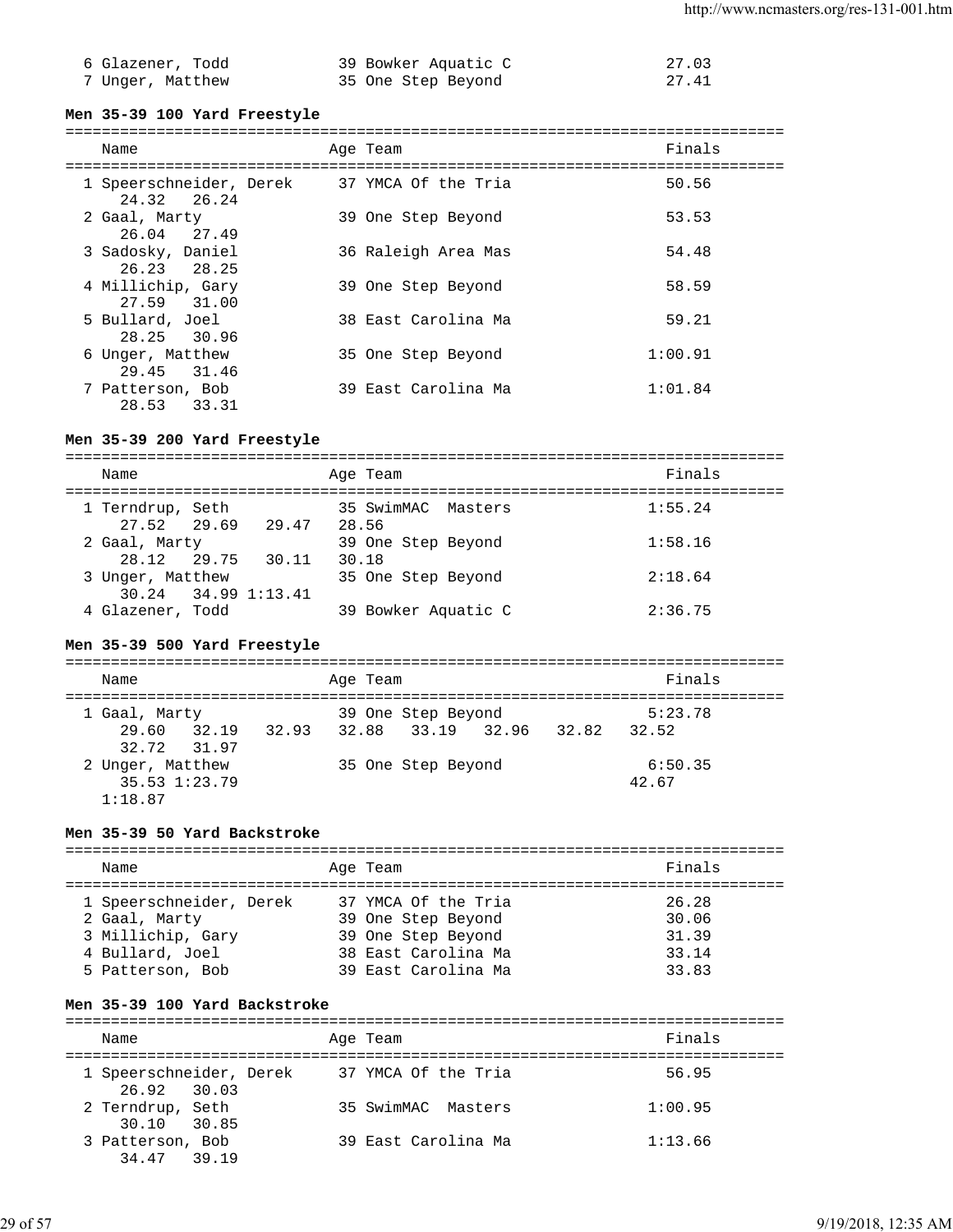### **Men 35-39 200 Yard Backstroke**

| Name                    |       | Age Team |                     | Finals  |
|-------------------------|-------|----------|---------------------|---------|
| 1 Speerschneider, Derek |       |          | 37 YMCA Of the Tria | 2:07.59 |
| 29.72 32.13 33.24       | 32.50 |          |                     |         |

#### **Men 35-39 50 Yard Breaststroke**

| Name |                   | Age Team            | Finals |
|------|-------------------|---------------------|--------|
|      |                   |                     |        |
|      | 1 Sadosky, Daniel | 36 Raleigh Area Mas | 32.43  |
|      | 2 O'Donnell, John | 37 Unattached       | 32.68  |
|      | 3 Bullard, Joel   | 38 East Carolina Ma | 36.64  |

#### **Men 35-39 200 Yard Breaststroke**

| Name                             | Age Team       |               | Finals  |
|----------------------------------|----------------|---------------|---------|
| 1 O'Donnell, John<br>35.38 39.56 | 40.40<br>39.77 | 37 Unattached | 2:35.11 |

### **Men 35-39 50 Yard Butterfly**

### **Men 35-39 100 Yard Butterfly**

| Name           | Age Team           | Finals |
|----------------|--------------------|--------|
| 1 Gaal, Marty  | 39 One Step Beyond | 59.08  |
| 28.34<br>30.74 |                    |        |

#### **Men 35-39 100 Yard IM**

| Name                                                       | Age Team            | Finals  |
|------------------------------------------------------------|---------------------|---------|
| 1 Speerschneider, Derek 37 YMCA Of the Tria<br>25.72 32.17 |                     | 57.89   |
| 2 Sadosky, Daniel<br>30.18 33.73                           | 36 Raleigh Area Mas | 1:03.91 |
| 3 Gaal, Marty<br>30.20 34.68                               | 39 One Step Beyond  | 1:04.88 |
| 4 O'Donnell, John<br>32.64 34.69                           | 37 Unattached       | 1:07.33 |
| 5 Millichip, Gary<br>31.56 36.46                           | 39 One Step Beyond  | 1:08.02 |
| 6 Patterson, Bob<br>32.12 37.38                            | 39 East Carolina Ma | 1:09.50 |
| 7 Bullard, Joel<br>31.57 38.87                             | 38 East Carolina Ma | 1:10.44 |
| 8 Glazener, Todd<br>34.86 40.10                            | 39 Bowker Aquatic C | 1:14.96 |

#### **Men 40-44 50 Yard Freestyle**

===============================================================================

| Name | aqe<br>ealll<br>-   | --<br>-                 |
|------|---------------------|-------------------------|
| ___  | ------------------- | ___<br>---------------- |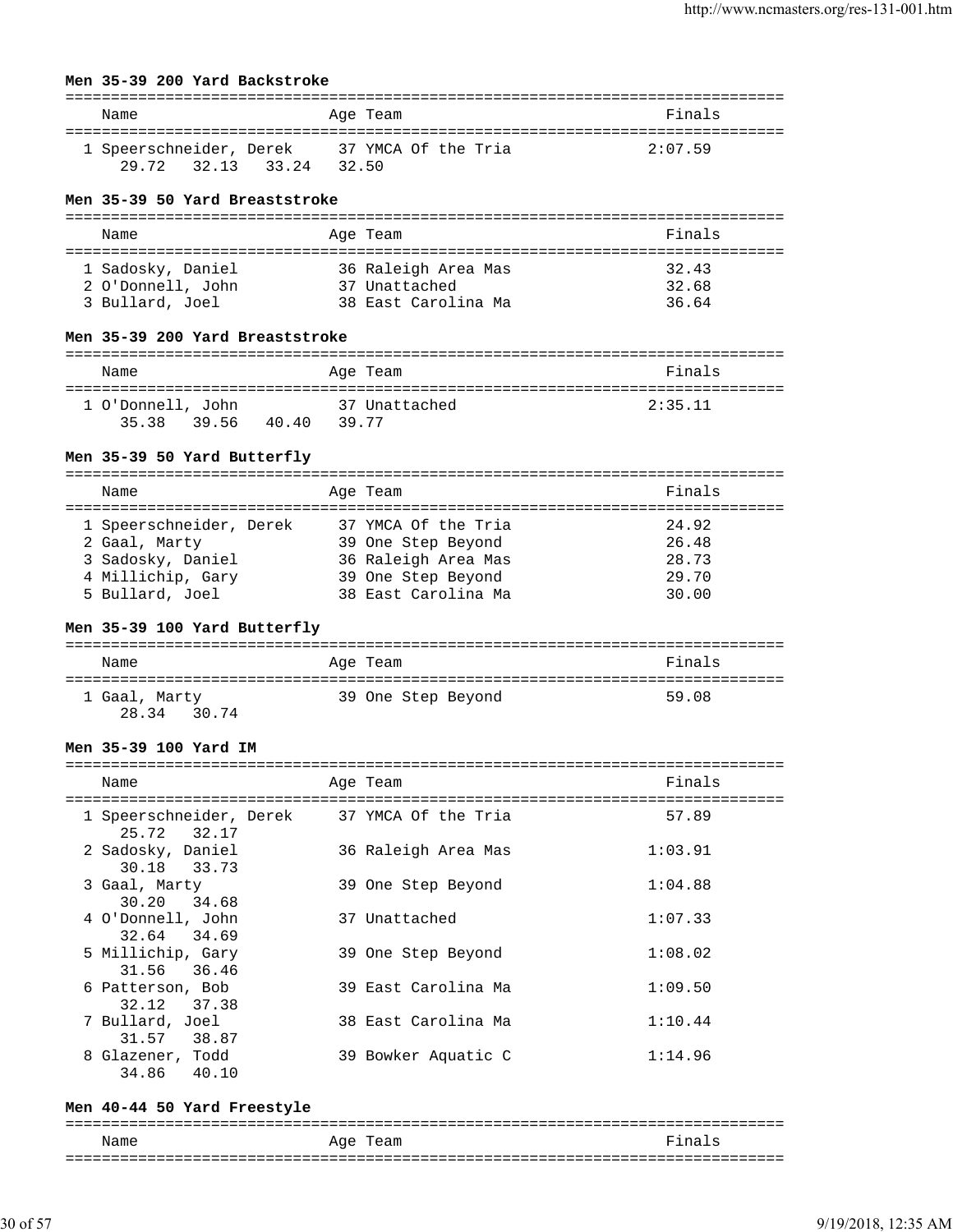| 1 Torres, Todd   | 42 East Carolina Ma | 21.92 |
|------------------|---------------------|-------|
| 2 Davis, William | 43 SwimMAC Masters  | 25.61 |
| 3 Jennings, Jim  | 41 Michigan Masters | 26.42 |
| 4 Klober, Roland | 42 Durham Area Mast | 30.45 |

#### **Men 40-44 100 Yard Freestyle**

===============================================================================

| Name                              | Age Team            | Finals  |
|-----------------------------------|---------------------|---------|
| 1 Andersen, Morten<br>24.16 26.83 | 40 SwimMAC Masters  | 50.99   |
| 2 O'Neil, Jeffrey<br>27.25 28.36  | 44 Grand Strand Mas | 55.61   |
| 3 Johnson, Erik<br>27.34 30.18    | 42 One Step Beyond  | 57.52   |
| 4 Jennings, Jim<br>27.98 29.87    | 41 Michigan Masters | 57.85   |
| 5 Lynch, Ted<br>28.23 30.64       | 42 Grand Strand Mas | 58.87   |
| 6 Strong, John<br>30.73 32.94     | 43 North Carolina A | 1:03.67 |

#### **Men 40-44 200 Yard Freestyle**

=============================================================================== Name Research Age Team and the Search School and Times and Search School and Search School and Times and Times =============================================================================== 1 Lynch, Ted 42 Grand Strand Mas 2:02.24 27.85 30.45 31.68 32.26 2 Jennings, Jim 41 Michigan Masters 2:11.54 29.79 33.37 34.53 33.85 3 Davis, William 43 SwimMAC Masters 2:15.59 32.98 34.09 34.68 33.84 4 Schmaltz, Joel 40 Grand Strand Mas 2:22.69 31.22 35.62 37.74 38.11

#### **Men 40-44 500 Yard Freestyle**

| Name               |                   |             | Age Team |                                     |       |             | Finals  |
|--------------------|-------------------|-------------|----------|-------------------------------------|-------|-------------|---------|
| 1 Andersen, Morten |                   |             |          | 40 SwimMAC Masters                  |       |             | 5:17.34 |
| 27.74              | 31.20             | 31.56 31.82 |          | 32.27                               |       | 32.35 32.61 | 32.73   |
| 32.85 32.21        |                   |             |          |                                     |       |             |         |
| 2 Lynch, Ted       |                   |             |          | 42 Grand Strand Mas                 |       |             | 5:32.75 |
| 29.11              |                   |             |          | 32.27 33.45 33.85 33.87 34.24 34.51 |       |             | 34.63   |
| 34.86              | 31.96             |             |          |                                     |       |             |         |
| 3 Jennings, Jim    |                   |             |          | 41 Michigan Masters                 |       |             | 6:05.79 |
|                    | 31.07 35.22 36.54 |             | 37.09    | 37.65 37.64 38.31                   |       |             | 38.50   |
| 38.18              | 35.59             |             |          |                                     |       |             |         |
| 4 O'Neil, Jeffrey  |                   |             |          | 44 Grand Strand Mas                 |       |             | 6:20.54 |
| 31.72              | 36.07             | 37.45       | 38.24    | 38.15 39.49 39.45 41.36             |       |             |         |
| 39.88              | 38.73             |             |          |                                     |       |             |         |
| 5 Schmaltz,        | Joel              |             |          | 40 Grand Strand Mas                 |       |             | 6:24.88 |
| 33.52 37.68        |                   | 38.13 39.13 |          | 39.50                               | 39.73 | 39.76 39.88 |         |
| 39.90              | 37.65             |             |          |                                     |       |             |         |

#### **Men 40-44 1000 Yard Freestyle**

=============================================================================== Name **Age Team** Age Team **Finals** =============================================================================== 1 Klober, Roland 42 Durham Area Mast 16:44.92 38.98 44.31 47.83 49.84 51.18 50.34 50.99 51.47 51.23 51.49 51.75 52.17 52.41 51.95 52.71 52.73 51.94 52.99 51.95 46.66

**Men 40-44 1650 Yard Freestyle**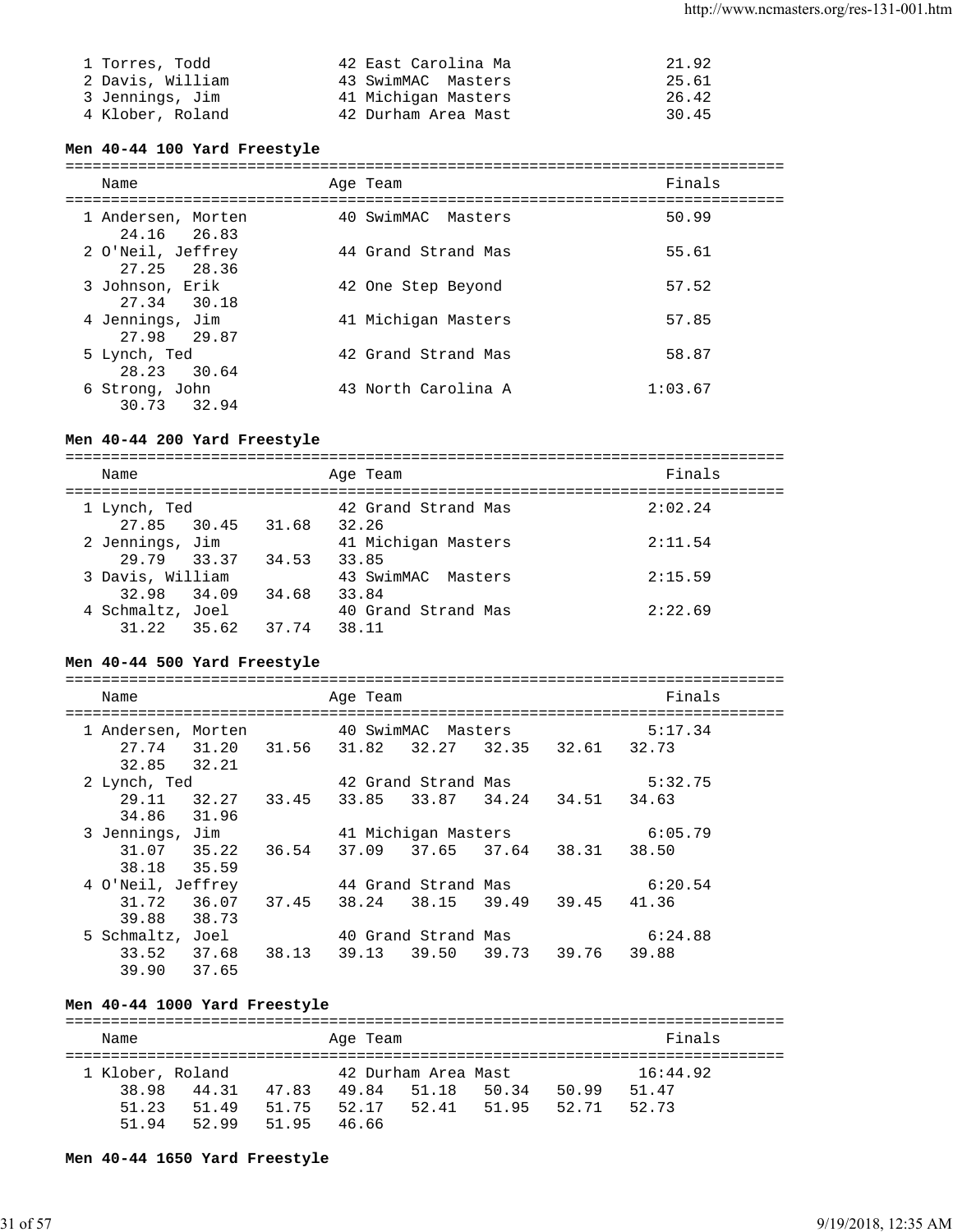| Finals<br>Name<br>Age Team<br>43 SwimMAC<br>1 Davis, William<br>18:36.34<br>Masters<br>33.20 33.95 33.55<br>30.88<br>34.37 34.88 34.17 34.96<br>34.31<br>34.02<br>33.96 33.70 33.99 33.69 33.76<br>33.83 33.90<br>33.79<br>32.57<br>2 Schmaltz, Joel<br>22:43.05<br>40 Grand Strand Mas<br>28.35<br>39.14 39.25 39.29<br>40.18  40.67  40.56  40.69  41.48  41.54  42.77<br>42.41  42.57  43.10  42.67  43.03  42.73  43.12<br>40.15<br>41.74<br>44.00 42.89 43.54 42.72<br>43.27 44.59<br>42.46<br>43.82<br>42.21<br>Men 40-44 50 Yard Backstroke<br>Finals<br>Age Team<br>Name<br>29.75<br>1 Lynch, Ted<br>42 Grand Strand Mas<br>Men 40-44 100 Yard Backstroke<br>Finals<br>Name<br>Age Team<br>1 Lynch, Ted<br>42 Grand Strand Mas<br>1:03.17<br>32.09<br>31.08<br>2 O'Neil, Jeffrey<br>44 Grand Strand Mas<br>1:06.08<br>32.62<br>33.46<br>3 Schmaltz, Joel<br>40 Grand Strand Mas<br>1:16.33<br>36.90 39.43<br>Men 40-44 200 Yard Backstroke<br>Finals<br>Name<br>Age Team<br>1 Schmaltz, Joel<br>40 Grand Strand Mas<br>2:39.88<br>39.88 41.77 40.55<br>37.68<br>Men 40-44 50 Yard Breaststroke<br>Finals<br>Name<br>Age Team<br>42 East Carolina Ma<br>26.41<br>1 Torres, Todd<br>2 Schmaltz, Joel<br>40 Grand Strand Mas<br>36.95<br>3 Klober, Roland<br>40.48<br>42 Durham Area Mast<br>Men 40-44 100 Yard Breaststroke<br>Finals<br>Name<br>Age Team<br>43 North Carolina A<br>1:21.61<br>1 Strong, John<br>39.31 42.30<br>Men 40-44 200 Yard Breaststroke<br>============<br>Finals<br>Name<br>Aqe Team<br>1 O'Neil, Jeffrey<br>44 Grand Strand Mas<br>2:32.32<br>34.57 38.24 39.21 40.30<br>2 Schmaltz, Joel<br>2:57.69<br>40 Grand Strand Mas<br>39.96<br>45.14 46.66 45.93 |  |  |  |  |  |  |
|-------------------------------------------------------------------------------------------------------------------------------------------------------------------------------------------------------------------------------------------------------------------------------------------------------------------------------------------------------------------------------------------------------------------------------------------------------------------------------------------------------------------------------------------------------------------------------------------------------------------------------------------------------------------------------------------------------------------------------------------------------------------------------------------------------------------------------------------------------------------------------------------------------------------------------------------------------------------------------------------------------------------------------------------------------------------------------------------------------------------------------------------------------------------------------------------------------------------------------------------------------------------------------------------------------------------------------------------------------------------------------------------------------------------------------------------------------------------------------------------------------------------------------------------------------------------------------------------------------------------------------------------------------------------------------------------|--|--|--|--|--|--|
|                                                                                                                                                                                                                                                                                                                                                                                                                                                                                                                                                                                                                                                                                                                                                                                                                                                                                                                                                                                                                                                                                                                                                                                                                                                                                                                                                                                                                                                                                                                                                                                                                                                                                           |  |  |  |  |  |  |
|                                                                                                                                                                                                                                                                                                                                                                                                                                                                                                                                                                                                                                                                                                                                                                                                                                                                                                                                                                                                                                                                                                                                                                                                                                                                                                                                                                                                                                                                                                                                                                                                                                                                                           |  |  |  |  |  |  |
|                                                                                                                                                                                                                                                                                                                                                                                                                                                                                                                                                                                                                                                                                                                                                                                                                                                                                                                                                                                                                                                                                                                                                                                                                                                                                                                                                                                                                                                                                                                                                                                                                                                                                           |  |  |  |  |  |  |
|                                                                                                                                                                                                                                                                                                                                                                                                                                                                                                                                                                                                                                                                                                                                                                                                                                                                                                                                                                                                                                                                                                                                                                                                                                                                                                                                                                                                                                                                                                                                                                                                                                                                                           |  |  |  |  |  |  |
|                                                                                                                                                                                                                                                                                                                                                                                                                                                                                                                                                                                                                                                                                                                                                                                                                                                                                                                                                                                                                                                                                                                                                                                                                                                                                                                                                                                                                                                                                                                                                                                                                                                                                           |  |  |  |  |  |  |
|                                                                                                                                                                                                                                                                                                                                                                                                                                                                                                                                                                                                                                                                                                                                                                                                                                                                                                                                                                                                                                                                                                                                                                                                                                                                                                                                                                                                                                                                                                                                                                                                                                                                                           |  |  |  |  |  |  |
|                                                                                                                                                                                                                                                                                                                                                                                                                                                                                                                                                                                                                                                                                                                                                                                                                                                                                                                                                                                                                                                                                                                                                                                                                                                                                                                                                                                                                                                                                                                                                                                                                                                                                           |  |  |  |  |  |  |
|                                                                                                                                                                                                                                                                                                                                                                                                                                                                                                                                                                                                                                                                                                                                                                                                                                                                                                                                                                                                                                                                                                                                                                                                                                                                                                                                                                                                                                                                                                                                                                                                                                                                                           |  |  |  |  |  |  |
|                                                                                                                                                                                                                                                                                                                                                                                                                                                                                                                                                                                                                                                                                                                                                                                                                                                                                                                                                                                                                                                                                                                                                                                                                                                                                                                                                                                                                                                                                                                                                                                                                                                                                           |  |  |  |  |  |  |
|                                                                                                                                                                                                                                                                                                                                                                                                                                                                                                                                                                                                                                                                                                                                                                                                                                                                                                                                                                                                                                                                                                                                                                                                                                                                                                                                                                                                                                                                                                                                                                                                                                                                                           |  |  |  |  |  |  |
|                                                                                                                                                                                                                                                                                                                                                                                                                                                                                                                                                                                                                                                                                                                                                                                                                                                                                                                                                                                                                                                                                                                                                                                                                                                                                                                                                                                                                                                                                                                                                                                                                                                                                           |  |  |  |  |  |  |
|                                                                                                                                                                                                                                                                                                                                                                                                                                                                                                                                                                                                                                                                                                                                                                                                                                                                                                                                                                                                                                                                                                                                                                                                                                                                                                                                                                                                                                                                                                                                                                                                                                                                                           |  |  |  |  |  |  |
|                                                                                                                                                                                                                                                                                                                                                                                                                                                                                                                                                                                                                                                                                                                                                                                                                                                                                                                                                                                                                                                                                                                                                                                                                                                                                                                                                                                                                                                                                                                                                                                                                                                                                           |  |  |  |  |  |  |
|                                                                                                                                                                                                                                                                                                                                                                                                                                                                                                                                                                                                                                                                                                                                                                                                                                                                                                                                                                                                                                                                                                                                                                                                                                                                                                                                                                                                                                                                                                                                                                                                                                                                                           |  |  |  |  |  |  |
|                                                                                                                                                                                                                                                                                                                                                                                                                                                                                                                                                                                                                                                                                                                                                                                                                                                                                                                                                                                                                                                                                                                                                                                                                                                                                                                                                                                                                                                                                                                                                                                                                                                                                           |  |  |  |  |  |  |
|                                                                                                                                                                                                                                                                                                                                                                                                                                                                                                                                                                                                                                                                                                                                                                                                                                                                                                                                                                                                                                                                                                                                                                                                                                                                                                                                                                                                                                                                                                                                                                                                                                                                                           |  |  |  |  |  |  |
|                                                                                                                                                                                                                                                                                                                                                                                                                                                                                                                                                                                                                                                                                                                                                                                                                                                                                                                                                                                                                                                                                                                                                                                                                                                                                                                                                                                                                                                                                                                                                                                                                                                                                           |  |  |  |  |  |  |
|                                                                                                                                                                                                                                                                                                                                                                                                                                                                                                                                                                                                                                                                                                                                                                                                                                                                                                                                                                                                                                                                                                                                                                                                                                                                                                                                                                                                                                                                                                                                                                                                                                                                                           |  |  |  |  |  |  |
|                                                                                                                                                                                                                                                                                                                                                                                                                                                                                                                                                                                                                                                                                                                                                                                                                                                                                                                                                                                                                                                                                                                                                                                                                                                                                                                                                                                                                                                                                                                                                                                                                                                                                           |  |  |  |  |  |  |
|                                                                                                                                                                                                                                                                                                                                                                                                                                                                                                                                                                                                                                                                                                                                                                                                                                                                                                                                                                                                                                                                                                                                                                                                                                                                                                                                                                                                                                                                                                                                                                                                                                                                                           |  |  |  |  |  |  |
|                                                                                                                                                                                                                                                                                                                                                                                                                                                                                                                                                                                                                                                                                                                                                                                                                                                                                                                                                                                                                                                                                                                                                                                                                                                                                                                                                                                                                                                                                                                                                                                                                                                                                           |  |  |  |  |  |  |
|                                                                                                                                                                                                                                                                                                                                                                                                                                                                                                                                                                                                                                                                                                                                                                                                                                                                                                                                                                                                                                                                                                                                                                                                                                                                                                                                                                                                                                                                                                                                                                                                                                                                                           |  |  |  |  |  |  |
|                                                                                                                                                                                                                                                                                                                                                                                                                                                                                                                                                                                                                                                                                                                                                                                                                                                                                                                                                                                                                                                                                                                                                                                                                                                                                                                                                                                                                                                                                                                                                                                                                                                                                           |  |  |  |  |  |  |
|                                                                                                                                                                                                                                                                                                                                                                                                                                                                                                                                                                                                                                                                                                                                                                                                                                                                                                                                                                                                                                                                                                                                                                                                                                                                                                                                                                                                                                                                                                                                                                                                                                                                                           |  |  |  |  |  |  |
|                                                                                                                                                                                                                                                                                                                                                                                                                                                                                                                                                                                                                                                                                                                                                                                                                                                                                                                                                                                                                                                                                                                                                                                                                                                                                                                                                                                                                                                                                                                                                                                                                                                                                           |  |  |  |  |  |  |
|                                                                                                                                                                                                                                                                                                                                                                                                                                                                                                                                                                                                                                                                                                                                                                                                                                                                                                                                                                                                                                                                                                                                                                                                                                                                                                                                                                                                                                                                                                                                                                                                                                                                                           |  |  |  |  |  |  |
|                                                                                                                                                                                                                                                                                                                                                                                                                                                                                                                                                                                                                                                                                                                                                                                                                                                                                                                                                                                                                                                                                                                                                                                                                                                                                                                                                                                                                                                                                                                                                                                                                                                                                           |  |  |  |  |  |  |
|                                                                                                                                                                                                                                                                                                                                                                                                                                                                                                                                                                                                                                                                                                                                                                                                                                                                                                                                                                                                                                                                                                                                                                                                                                                                                                                                                                                                                                                                                                                                                                                                                                                                                           |  |  |  |  |  |  |
|                                                                                                                                                                                                                                                                                                                                                                                                                                                                                                                                                                                                                                                                                                                                                                                                                                                                                                                                                                                                                                                                                                                                                                                                                                                                                                                                                                                                                                                                                                                                                                                                                                                                                           |  |  |  |  |  |  |
|                                                                                                                                                                                                                                                                                                                                                                                                                                                                                                                                                                                                                                                                                                                                                                                                                                                                                                                                                                                                                                                                                                                                                                                                                                                                                                                                                                                                                                                                                                                                                                                                                                                                                           |  |  |  |  |  |  |
|                                                                                                                                                                                                                                                                                                                                                                                                                                                                                                                                                                                                                                                                                                                                                                                                                                                                                                                                                                                                                                                                                                                                                                                                                                                                                                                                                                                                                                                                                                                                                                                                                                                                                           |  |  |  |  |  |  |
|                                                                                                                                                                                                                                                                                                                                                                                                                                                                                                                                                                                                                                                                                                                                                                                                                                                                                                                                                                                                                                                                                                                                                                                                                                                                                                                                                                                                                                                                                                                                                                                                                                                                                           |  |  |  |  |  |  |
|                                                                                                                                                                                                                                                                                                                                                                                                                                                                                                                                                                                                                                                                                                                                                                                                                                                                                                                                                                                                                                                                                                                                                                                                                                                                                                                                                                                                                                                                                                                                                                                                                                                                                           |  |  |  |  |  |  |
|                                                                                                                                                                                                                                                                                                                                                                                                                                                                                                                                                                                                                                                                                                                                                                                                                                                                                                                                                                                                                                                                                                                                                                                                                                                                                                                                                                                                                                                                                                                                                                                                                                                                                           |  |  |  |  |  |  |
|                                                                                                                                                                                                                                                                                                                                                                                                                                                                                                                                                                                                                                                                                                                                                                                                                                                                                                                                                                                                                                                                                                                                                                                                                                                                                                                                                                                                                                                                                                                                                                                                                                                                                           |  |  |  |  |  |  |
|                                                                                                                                                                                                                                                                                                                                                                                                                                                                                                                                                                                                                                                                                                                                                                                                                                                                                                                                                                                                                                                                                                                                                                                                                                                                                                                                                                                                                                                                                                                                                                                                                                                                                           |  |  |  |  |  |  |
|                                                                                                                                                                                                                                                                                                                                                                                                                                                                                                                                                                                                                                                                                                                                                                                                                                                                                                                                                                                                                                                                                                                                                                                                                                                                                                                                                                                                                                                                                                                                                                                                                                                                                           |  |  |  |  |  |  |
|                                                                                                                                                                                                                                                                                                                                                                                                                                                                                                                                                                                                                                                                                                                                                                                                                                                                                                                                                                                                                                                                                                                                                                                                                                                                                                                                                                                                                                                                                                                                                                                                                                                                                           |  |  |  |  |  |  |
|                                                                                                                                                                                                                                                                                                                                                                                                                                                                                                                                                                                                                                                                                                                                                                                                                                                                                                                                                                                                                                                                                                                                                                                                                                                                                                                                                                                                                                                                                                                                                                                                                                                                                           |  |  |  |  |  |  |
|                                                                                                                                                                                                                                                                                                                                                                                                                                                                                                                                                                                                                                                                                                                                                                                                                                                                                                                                                                                                                                                                                                                                                                                                                                                                                                                                                                                                                                                                                                                                                                                                                                                                                           |  |  |  |  |  |  |
|                                                                                                                                                                                                                                                                                                                                                                                                                                                                                                                                                                                                                                                                                                                                                                                                                                                                                                                                                                                                                                                                                                                                                                                                                                                                                                                                                                                                                                                                                                                                                                                                                                                                                           |  |  |  |  |  |  |
|                                                                                                                                                                                                                                                                                                                                                                                                                                                                                                                                                                                                                                                                                                                                                                                                                                                                                                                                                                                                                                                                                                                                                                                                                                                                                                                                                                                                                                                                                                                                                                                                                                                                                           |  |  |  |  |  |  |
|                                                                                                                                                                                                                                                                                                                                                                                                                                                                                                                                                                                                                                                                                                                                                                                                                                                                                                                                                                                                                                                                                                                                                                                                                                                                                                                                                                                                                                                                                                                                                                                                                                                                                           |  |  |  |  |  |  |
|                                                                                                                                                                                                                                                                                                                                                                                                                                                                                                                                                                                                                                                                                                                                                                                                                                                                                                                                                                                                                                                                                                                                                                                                                                                                                                                                                                                                                                                                                                                                                                                                                                                                                           |  |  |  |  |  |  |
|                                                                                                                                                                                                                                                                                                                                                                                                                                                                                                                                                                                                                                                                                                                                                                                                                                                                                                                                                                                                                                                                                                                                                                                                                                                                                                                                                                                                                                                                                                                                                                                                                                                                                           |  |  |  |  |  |  |
|                                                                                                                                                                                                                                                                                                                                                                                                                                                                                                                                                                                                                                                                                                                                                                                                                                                                                                                                                                                                                                                                                                                                                                                                                                                                                                                                                                                                                                                                                                                                                                                                                                                                                           |  |  |  |  |  |  |

```
Men 40-44 50 Yard Butterfly
```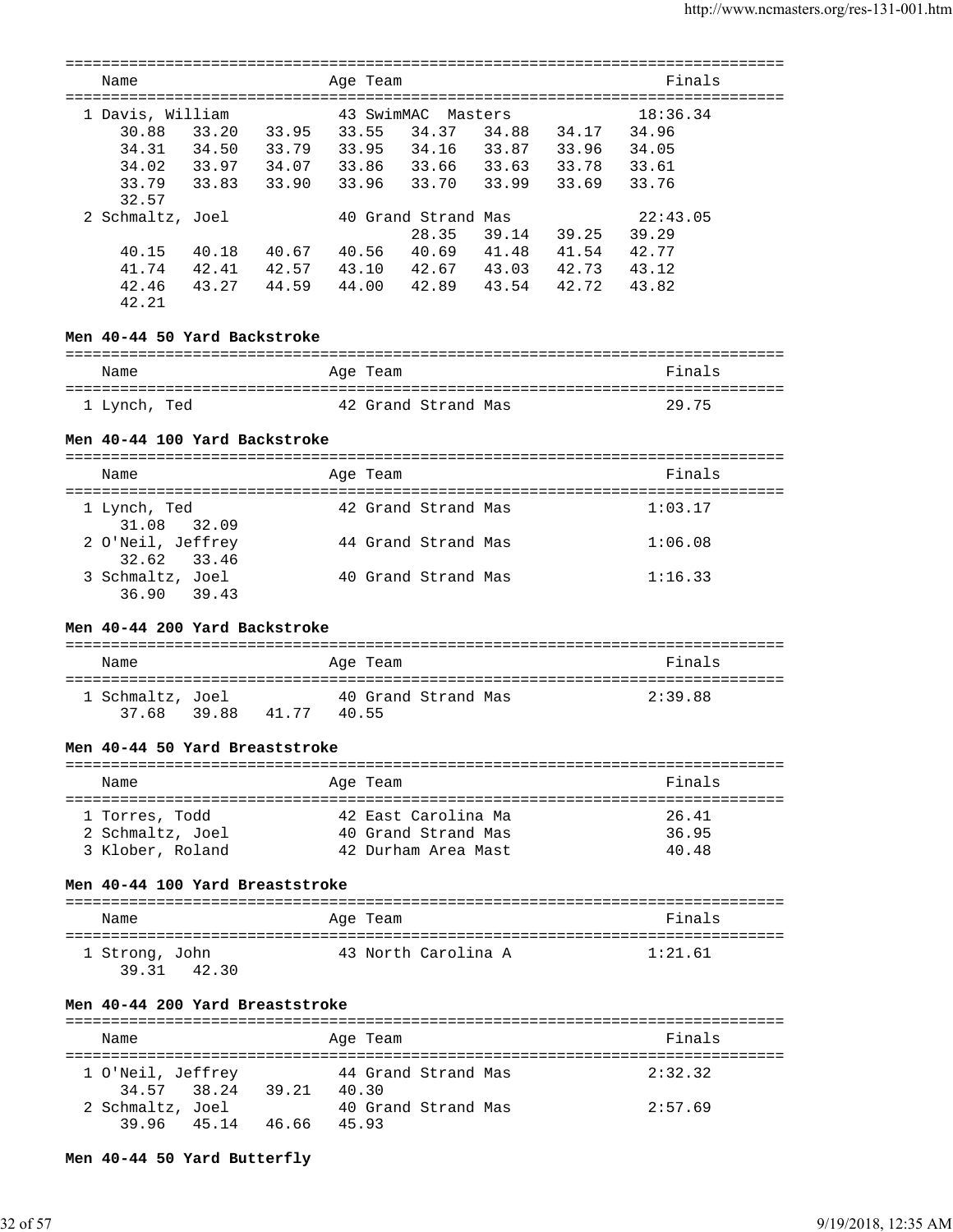| Name            | Age Team           | Finals |
|-----------------|--------------------|--------|
| 1 Johnson, Erik | 42 One Step Beyond | 28.77  |

### **Men 40-44 100 Yard Butterfly**

| Name                              | Age Team            | Finals  |
|-----------------------------------|---------------------|---------|
| 1 Andersen, Morten<br>25.44 29.32 | 40 SwimMAC Masters  | 54.76   |
| 2 Knox, Giles<br>28.13 33.64      | 43 North Carolina M | 1:01.77 |
| 3 O'Neil, Jeffrey<br>28.09 34.52  | 44 Grand Strand Mas | 1:02.61 |

#### **Men 40-44 100 Yard IM**

| Name                              | Age Team            | Finals  |
|-----------------------------------|---------------------|---------|
| 1 Torres, Todd<br>25.09 29.49     | 42 East Carolina Ma | 54.58   |
| 2 Andersen, Morten<br>26.70 31.29 | 40 SwimMAC Masters  | 57.99   |
| 3 Lynch, Ted<br>30.71 35.10       | 42 Grand Strand Mas | 1:05.81 |

#### **Men 40-44 200 Yard IM**

| Name                              |       | Age Team                     | Finals  |
|-----------------------------------|-------|------------------------------|---------|
| 1 Andersen, Morten<br>26.35 32.88 | 36.80 | 40 SwimMAC Masters<br>29.49  | 2:05.52 |
| 2 O'Neil, Jeffrey<br>29.19 35.76  | 39.26 | 44 Grand Strand Mas<br>33.59 | 2:17.80 |
| 3 Schmaltz, Joel<br>33.48 39.02   | 46.26 | 40 Grand Strand Mas<br>35.84 | 2:34.60 |

#### **Men 40-44 400 Yard IM**

| Name               |       | Age Team           |       |       | Finals  |  |
|--------------------|-------|--------------------|-------|-------|---------|--|
| 1 Andersen, Morten |       | 40 SwimMAC Masters |       |       | 4:34.48 |  |
| 27.46 32.19        | 37.57 | 37.37 37.03        | 38.52 | 32.75 | 31.59   |  |

# **Men 45-49 50 Yard Freestyle**

| Name                  | Age Team            | Finals |
|-----------------------|---------------------|--------|
| 1 Stewart, Henry      | 47 Raleigh Area Mas | 23.19  |
| 2 Schultz, Norman     | 45 SwimMAC Masters  | 23.61  |
| 3 Goldman, Brian      | 46 Raleigh Area Mas | 24.13  |
| 4 Anderson, Earl      | 46 Cape Fear Aquati | 24.20  |
| 5 Smith, Jeffrey      | 48 SwimMAC Masters  | 24.54  |
| 6 Wingerter, Clifford | 45 Grand Strand Mas | 25.55  |
| 7 Rehanek, Todd       | 49 Grand Strand Mas | 26.63  |
| 8 Kretz, Russell      | 49 Durham Area Mast | 26.75  |

### **Men 45-49 100 Yard Freestyle**

| Name                            | Age Team            | Finals |
|---------------------------------|---------------------|--------|
| 1 Stewart, Henry<br>24.74 26.35 | 47 Raleigh Area Mas | 51.09  |
| 2 Pistorio, Tyge                | 45 SwimMAC Masters  | 51.37  |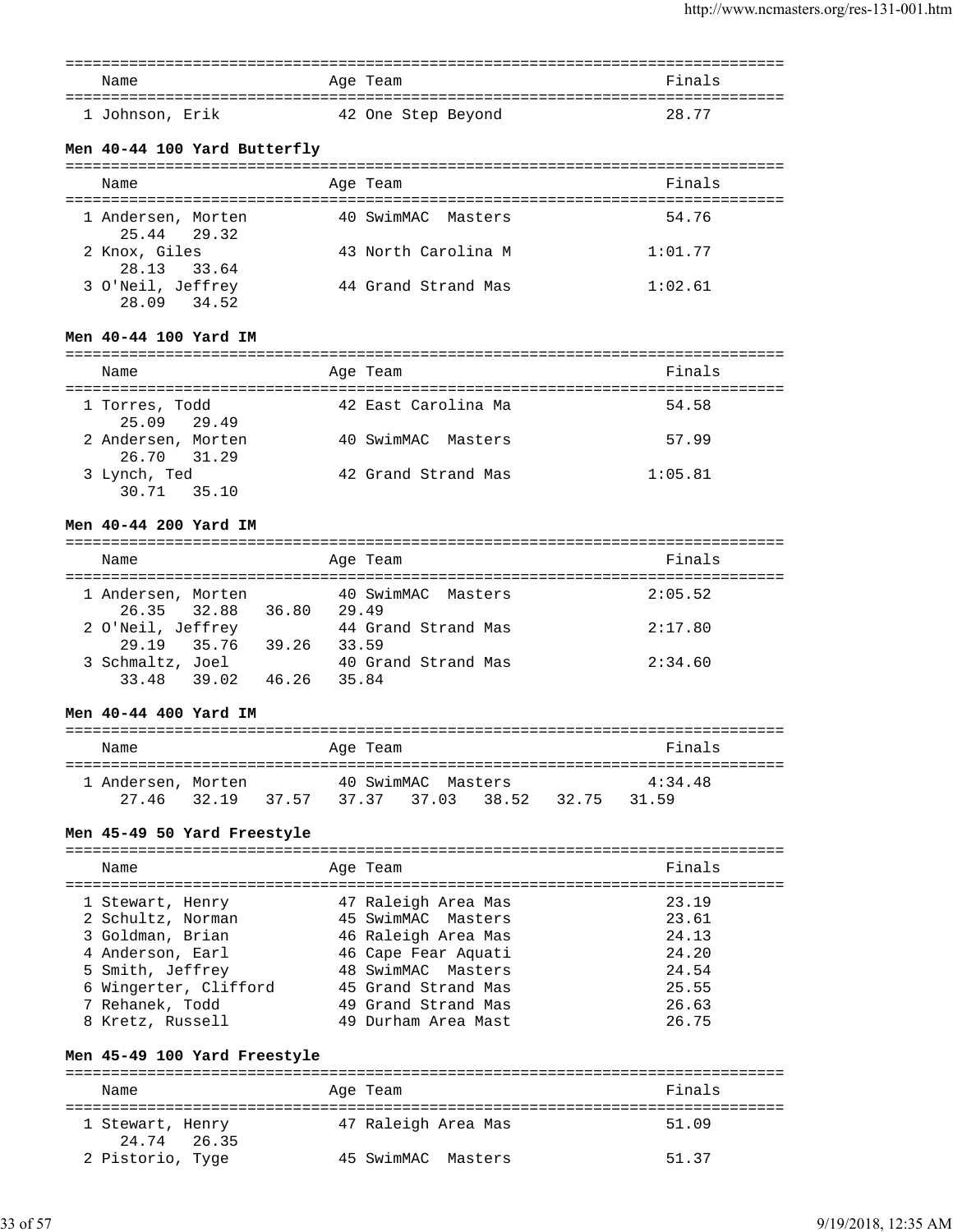| 24.99 26.38           |                     |       |
|-----------------------|---------------------|-------|
| 3 Schultz, Norman     | 45 SwimMAC Masters  | 52.26 |
| 25.58 26.68           |                     |       |
| 4 Anderson, Earl      | 46 Cape Fear Aquati | 52.84 |
| 53.01                 |                     |       |
| 5 Orn, Mikael         | 49 One Step Beyond  | 53.60 |
| 26.34 27.26           |                     |       |
| 6 Smith, Stratton     | 46 SwimMAC Masters  | 55.78 |
| 26.79 28.99           |                     |       |
| 7 Wingerter, Clifford | 45 Grand Strand Mas | 56.36 |
| 27.68 28.68           |                     |       |

#### **Men 45-49 200 Yard Freestyle**

=============================================================================== Name **Age Team** Age Team Finals =============================================================================== 1 Stevenson, Chris 46 Virginia Masters 1:49.35 25.59 27.71 28.03 28.02 2 Pistorio, Tyge 45 SwimMAC Masters 1:53.67 26.19 28.63 29.36 29.49 3 Chan, Andy 48 Bowker Aquatic C 2:00.45 29.39 31.58 29.46 30.02 4 Orn, Mikael 49 One Step Beyond 2:02.36 28.67 30.66 30.56 32.47 5 Smith, Stratton 46 SwimMAC Masters 2:03.71 29.92 31.13 31.73 30.93 6 Wingerter, Clifford 45 Grand Strand Mas 2:07.99 28.47 31.27 33.70 34.55

#### **Men 45-49 500 Yard Freestyle**

=============================================================================== Name Age Team Finals =============================================================================== 1 Stevenson, Chris 46 Virginia Masters 4:58.12 26.92 29.58 30.34 30.29 30.29 30.26 30.27 30.16 30.26 29.75<br>2 Pistorio, Tyge 45 SwimMAC Masters 5:11.43 28.62 30.94 31.41 31.90 31.95 31.96 31.75 31.38 31.34 30.18 3 Smith, Stratton 46 SwimMAC Masters 5:33.24 31.97 33.51 33.25 33.80 33.91 34.02 33.33 33.53 33.15 32.77 4 Jennings, Bob 45 Bowker Aquatic C 5:35.56 29.48 32.47 33.06 33.96 34.08 34.01 34.58 35.08 34.86 33.98 5 Wilson, Boyd 47 Raleigh Area Mas 5:36.65 30.80 33.16 33.68 34.16 34.63 34.51 34.16 34.71 33.95 32.89 6 Chan, Andy 48 Bowker Aquatic C 5:50.46 31.08 33.50 34.80 35.76 35.85 36.46 35.93 36.40 36.34 34.34 7 Mangrum, John 48 Raleigh Area Mas 6:12.03 32.21 34.73 36.34 37.76 38.65 39.45 38.74 38.90 38.41 36.84

#### **Men 45-49 1000 Yard Freestyle**

=============================================================================== Name **Age Team** Age Team **Finals** =============================================================================== 1 Pistorio, Tyge 45 SwimMAC Masters 10:49.44 29.73 32.27 32.72 33.19 33.37 33.82 33.60 33.56 33.37 33.24 33.08 32.79 32.83 32.81 32.44 32.10 32.08 31.90 31.30 29.24 2 Smith, Stratton 46 SwimMAC Masters 11:29.18 31.21 33.18 33.95 34.16 34.24 34.40 34.52 34.54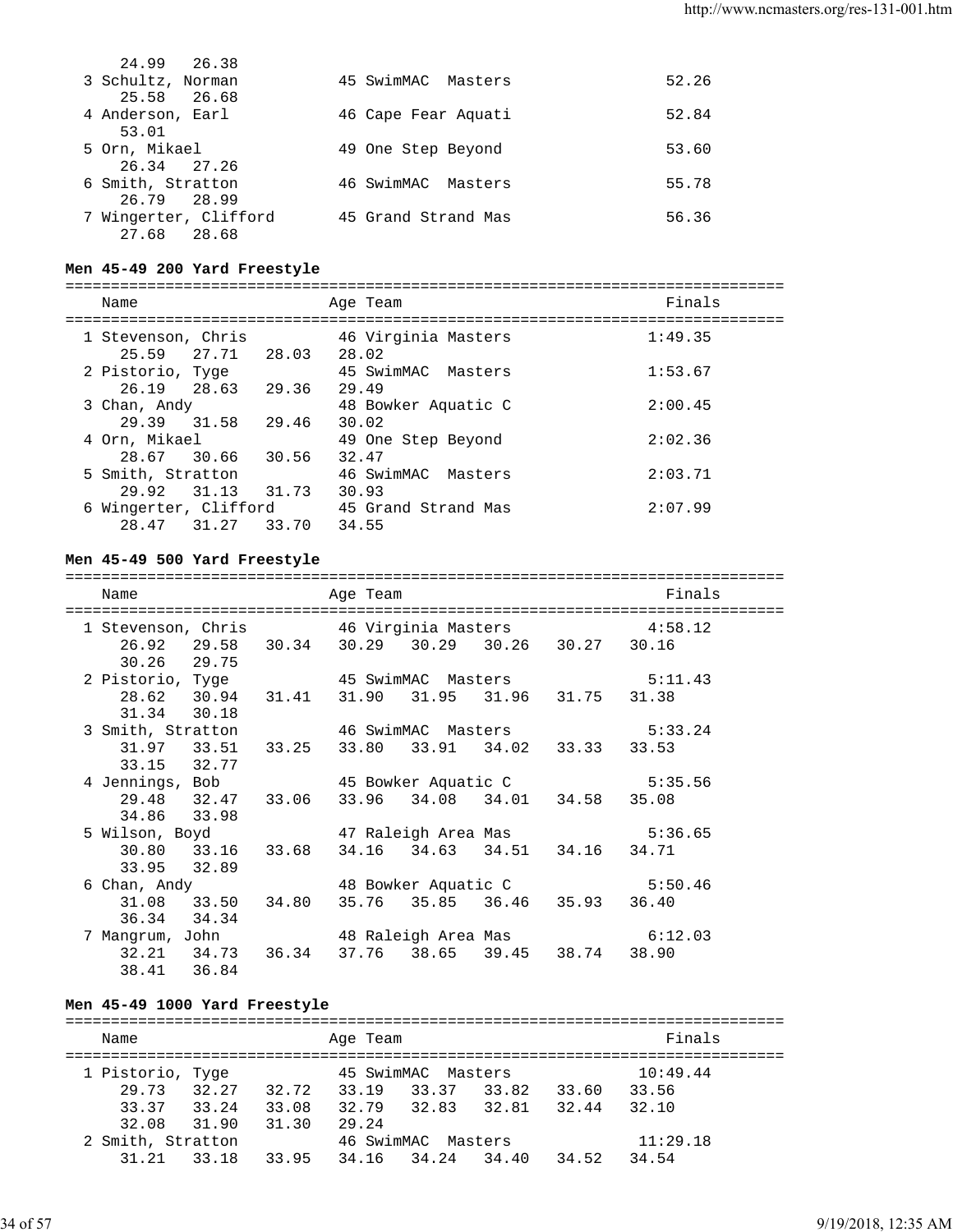34.81 34.60 34.77 34.92 34.68 35.14 35.19 35.20 35.20 35.31 35.05 34.11

#### **Men 45-49 1650 Yard Freestyle**

| Name              |                                           |                                  |                                  | Age Team                                       |                                                         |                                             |                                  | Finals                                       |  |
|-------------------|-------------------------------------------|----------------------------------|----------------------------------|------------------------------------------------|---------------------------------------------------------|---------------------------------------------|----------------------------------|----------------------------------------------|--|
| 1 Schultz, Norman | 31.12<br>34.90<br>34.69<br>34.20<br>32.13 | 34.12<br>34.39<br>34.44<br>34.58 | 34.80<br>34.39<br>34.35<br>34.28 | 45 SwimMAC<br>35.21<br>35.21<br>34.49<br>34.58 | 35.21<br>34.74<br>34.71<br>34.88                        | Masters<br>35.18<br>34.84<br>34.60<br>34.77 | 35.04<br>34.40<br>34.26<br>34.83 | 18:57.13<br>35.05<br>34.53<br>34.05<br>34.16 |  |
| 2 Anderson, Earl  | 32.84<br>38.11<br>38.38<br>38.04<br>36.00 | 36.89<br>38.17<br>37.31<br>38.16 | 37.55<br>38.79<br>38.39<br>38.27 | 37.78<br>38.06<br>38.92<br>38.17               | 46 Cape Fear Aquati<br>38.09<br>38.58<br>37.63<br>38.77 | 37.21<br>38.38<br>38.90<br>38.28            | 37.48<br>38.01<br>38.46<br>37.80 | 20:50.23<br>37.90<br>38.49<br>38.44<br>37.98 |  |

#### **Men 45-49 50 Yard Backstroke**

| Name             |  | Age Team            | Finals |  |  |
|------------------|--|---------------------|--------|--|--|
|                  |  |                     |        |  |  |
| 1 Stewart, Henry |  | 47 Raleigh Area Mas | 27.90  |  |  |
| 2 Chan, Andy     |  | 48 Bowker Aquatic C | 30.49  |  |  |
| 3 Colvard, John  |  | 48 One Step Beyond  | 31.41  |  |  |
| 4 Rehanek, Todd  |  | 49 Grand Strand Mas | 33.72  |  |  |
| 5 Mangrum, John  |  | 48 Raleigh Area Mas | 34.29  |  |  |

#### **Men 45-49 100 Yard Backstroke**

=============================================================================== Name **Age Team** Age Team Finals =============================================================================== 1 Stevenson, Chris 46 Virginia Masters 53.29 26.20 27.09 2 Chan, Andy 3 All 2 Chan, Andy 48 Bowker Aquatic C 1:01.64 30.78 30.86<br>3 Smith, Jeffrey 3 Smith, Jeffrey 48 SwimMAC Masters 1:02.71 4 Smith, Stratton 46 SwimMAC Masters 1:04.56 31.62 32.94 5 Mangrum, John 48 Raleigh Area Mas 1:11.30 34.87 36.43

#### **Men 45-49 200 Yard Backstroke**

| Name               |             |       | Age Team                     | Finals  |
|--------------------|-------------|-------|------------------------------|---------|
| 1 Stevenson, Chris |             |       | 46 Virginia Masters          | 1:58.98 |
| 2 Chan, Andy       | 28.16 30.20 | 30.36 | 30.26<br>48 Bowker Aquatic C | 2:20.51 |
| 33.90              | 35.47       | 36.42 | 34.72                        |         |
| 3 Mangrum, John    | 38.73 40.19 | 41.31 | 48 Raleigh Area Mas<br>40.59 | 2:40.82 |

#### **Men 45-49 50 Yard Breaststroke**

| Name                               | Age Team                                   | Finals         |
|------------------------------------|--------------------------------------------|----------------|
| 1 Wennborg, Lars<br>2 Orn, Mikael  | 47 SwimMAC Masters<br>49 One Step Beyond   | 29.56<br>30.91 |
| 3 Chan, Andy                       | 48 Bowker Aquatic C                        | 31.85          |
| 4 Wilson, Boyd<br>5 Goldman, Brian | 47 Raleigh Area Mas<br>46 Raleigh Area Mas | 32.36<br>32.64 |
| 6 Kretz, Russell                   | 49 Durham Area Mast                        | 33.07          |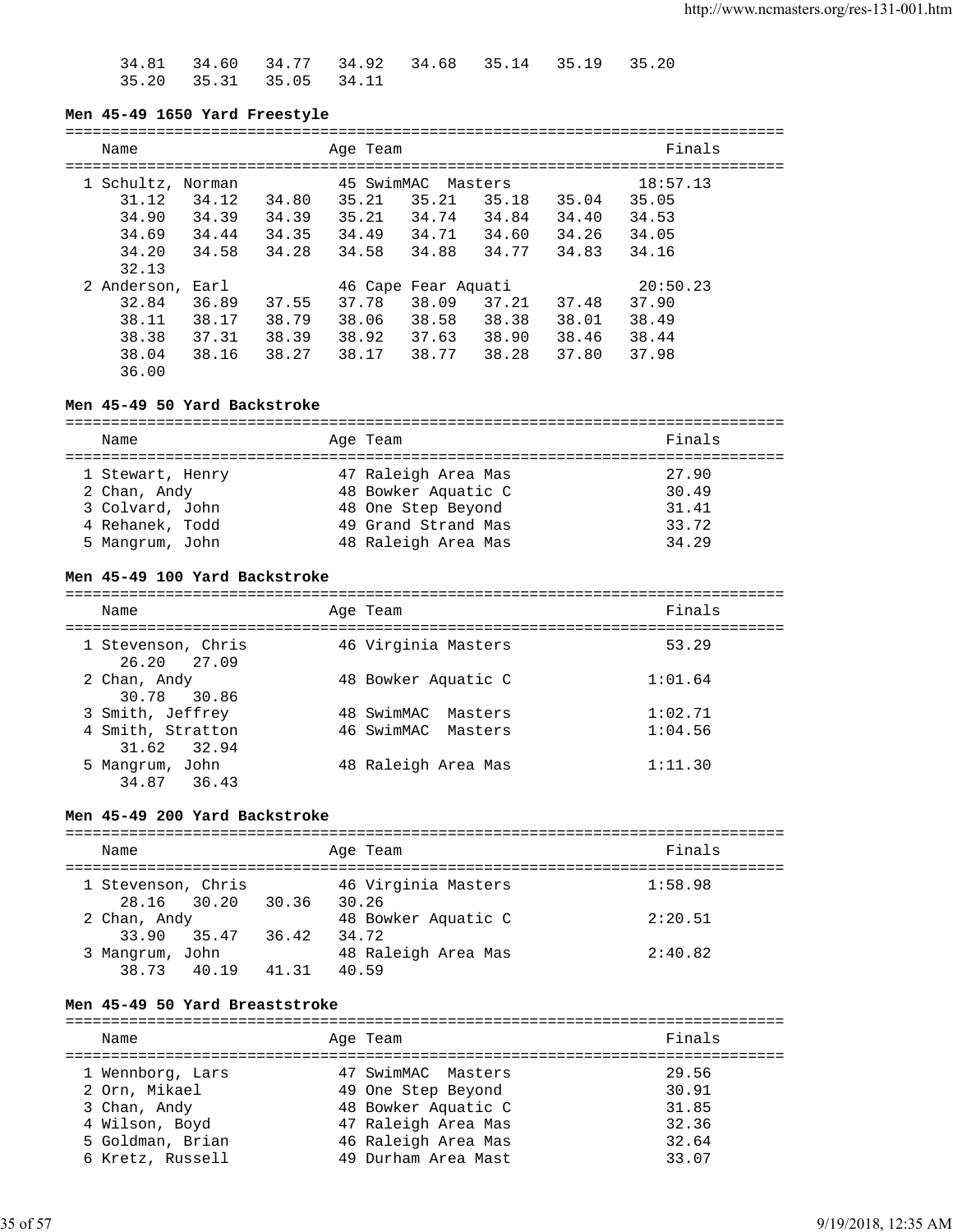### 7 Rehanek, Todd 49 Grand Strand Mas 34.56

#### **Men 45-49 100 Yard Breaststroke**

| Name                             | Age Team            | Finals  |
|----------------------------------|---------------------|---------|
| 1 Jennings, Bob<br>31.40 33.86   | 45 Bowker Aquatic C | 1:05.26 |
| 2 Orn, Mikael<br>32.16 35.68     | 49 One Step Beyond  | 1:07.84 |
| 3 Wilson, Boyd<br>33.41 36.49    | 47 Raleigh Area Mas | 1:09.90 |
| 4 Schultz, Norman<br>35.13 37.60 | 45 SwimMAC Masters  | 1:12.73 |
| 5 Kretz, Russell<br>34.44 40.67  | 49 Durham Area Mast | 1:15.11 |
| 6 Rehanek, Todd<br>37.51 44.66   | 49 Grand Strand Mas | 1:22.17 |

#### **Men 45-49 200 Yard Breaststroke**

| Name                            |       | Age Team                     | Finals  |
|---------------------------------|-------|------------------------------|---------|
| 1 Wennborg, Lars<br>33.84 35.38 | 36.73 | 47 SwimMAC Masters<br>37.14  | 2:23.09 |
| 2 Wilson, Boyd<br>34.04 38.14   | 39.40 | 47 Raleigh Area Mas<br>39.45 | 2:31.03 |
| 3 Anderson, Earl<br>37.45 42.87 | 44.67 | 46 Cape Fear Aquati<br>44.52 | 2:49.51 |
| 4 Rehanek, Todd<br>38.62 45.68  | 49.17 | 49 Grand Strand Mas<br>47.73 | 3:01.20 |

#### **Men 45-49 50 Yard Butterfly**

| Name                  | Age Team            | Finals |
|-----------------------|---------------------|--------|
| 1 Stewart, Henry      | 47 Raleigh Area Mas | 25.31  |
| 2 Jennings, Bob       | 45 Bowker Aquatic C | 25.97  |
| 3 Anderson, Earl      | 46 Cape Fear Aquati | 26.52  |
| 4 Schultz, Norman     | 45 SwimMAC Masters  | 27.20  |
| 5 Colvard, John       | 48 One Step Beyond  | 27.32  |
| 6 Chan, Andy          | 48 Bowker Aquatic C | 28.13  |
| 7 Wingerter, Clifford | 45 Grand Strand Mas | 29.40  |
| 8 Kretz, Russell      | 49 Durham Area Mast | 29.93  |
| 9 Rehanek, Todd       | 49 Grand Strand Mas | 32.49  |
|                       |                     |        |

#### **Men 45-49 100 Yard Butterfly**

| Name                                  | Age Team              | Finals  |
|---------------------------------------|-----------------------|---------|
| 1 Stevenson, Chris<br>$25.30$ $28.52$ | 46 Virginia Masters   | 53.82   |
| 2 Chan, Andy<br>28.08 32.07           | 48 Bowker Aquatic C   | 1:00.15 |
| 3 Smith, Jeffrey<br>27.80 32.47       | 48 SwimMAC<br>Masters | 1:00.27 |
| 4 Schultz, Norman<br>28.99<br>32.38   | 45 SwimMAC<br>Masters | 1:01.37 |
| 5 Anderson, Earl<br>33.88<br>29.10    | 46 Cape Fear Aquati   | 1:02.98 |

#### **Men 45-49 200 Yard Butterfly**

=============================================================================== Name **Age Team** Age Team **Finals**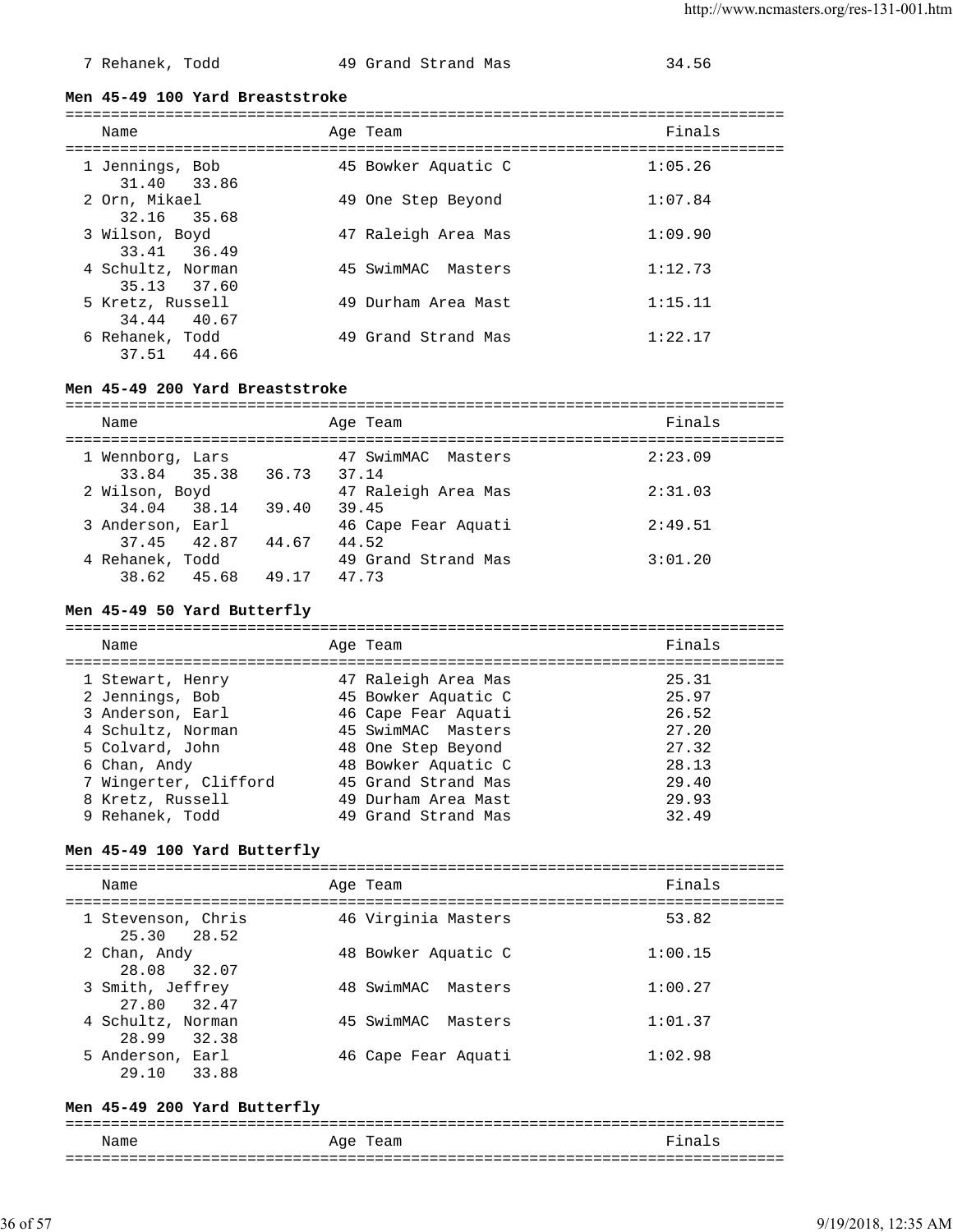| 1 Anderson, Earl |                         | 46 Cape Fear Aquati | 3:06.22 |
|------------------|-------------------------|---------------------|---------|
|                  | 35.92 46.03 53.22 51.05 |                     |         |

#### **Men 45-49 100 Yard IM**

=============================================================================== Name Age Team Finals =============================================================================== 1 Chan, Andy 48 Bowker Aquatic C 1:00.99 28.94 32.05 2 Schultz, Norman 45 SwimMAC Masters 1:02.01 29.13 32.88 3 Orn, Mikael 49 One Step Beyond 1:02.03 30.54 31.49<br>4 Goldman, Brian 46 Raleigh Area Mas 1:02.33 29.85 32.48 5 Smith, Stratton 46 SwimMAC Masters 1:03.24 29.37 33.87 6 Wilson, Boyd 47 Raleigh Area Mas 1:03.41 30.02 33.39 7 Kretz, Russell 49 Durham Area Mast 1:09.75 32.97 36.78 8 Mangrum, John 48 Raleigh Area Mas 1:10.70 32.54 38.16

#### **Men 45-49 200 Yard IM**

=============================================================================== Name Age Team Finals =============================================================================== 1 Stevenson, Chris 46 Virginia Masters 2:05.11 26.58 31.38 37.92 29.23 2 Pistorio, Tyge 45 SwimMAC Masters 2:06.84 27.15 33.63 36.81 29.25 3 Jennings, Bob 45 Bowker Aquatic C 2:13.34 28.74 37.16 35.75 31.69 4 Chan, Andy 48 Bowker Aquatic C 2:14.55 28.57 35.67 39.93 30.38<br>5 Wilson, Boyd 47 Ra 47 Raleigh Area Mas 2:17.43 29.81 36.48 38.92 32.22<br>6 Smith, Stratton 46 Swi 46 SwimMAC Masters 2:19.81 29.74 35.22 42.22 32.63 7 Schultz, Norman 45 SwimMAC Masters 2:20.00 29.41 36.87 40.96 32.76 8 Anderson, Earl 46 Cape Fear Aquati 2:22.58 28.97 37.91 42.09 33.61 9 Mangrum, John 48 Raleigh Area Mas 2:36.25 32.60 39.31 47.16 37.18

#### **Men 45-49 400 Yard IM**

=============================================================================== Name Age Team Finals =============================================================================== 1 Pistorio, Tyge 45 SwimMAC Masters 4:39.18 28.87 32.28 37.71 37.18 41.12 39.63 32.01 30.38<br>2 Schultz, Norman 45 SwimMAC Masters 5:22 45 SwimMAC Masters 5:22.71 34.69 40.15 43.43 41.16 44.98 44.66 38.49 35.15 3 Anderson, Earl 46 Cape Fear Aquati 5:27.37 31.91 39.25 46.14 47.14 43.98 46.36 37.58 35.01

### **Men 50-54 50 Yard Freestyle**

| Name              | Age Team            | Finals |
|-------------------|---------------------|--------|
| 1 Klein, Jonathan | 53 Duke Aquatics    | 23.95  |
| 2 Slater, Douglas | 53 Rocky Mount YMCA | 24.79  |
| 3 Spangler, Tom   | 52 Bowker Aquatic C | 27.59  |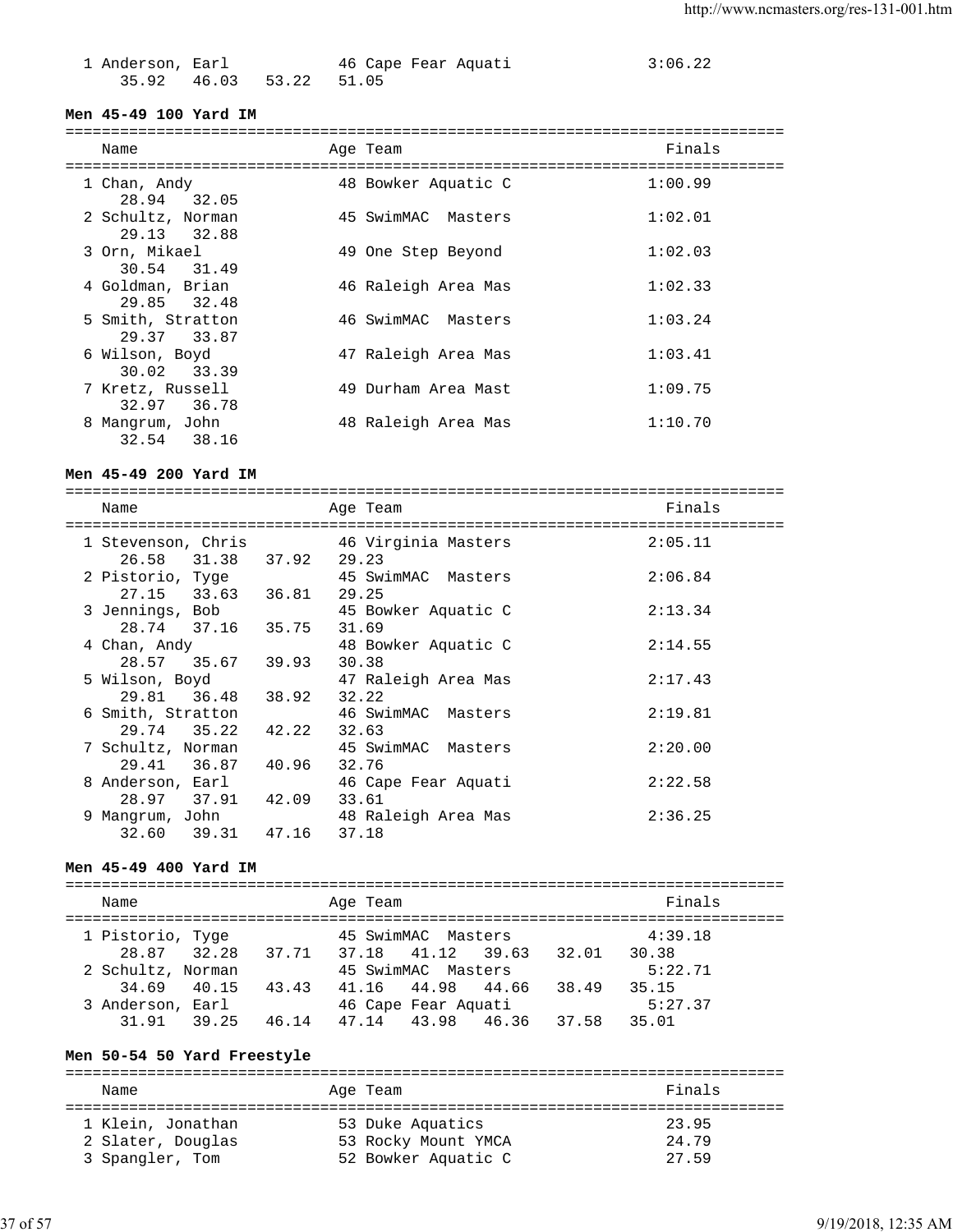| 4 Bradley, Robert | 53 North Carolina M | 29.45 |
|-------------------|---------------------|-------|
| 5 Waqner, Rich    | 50 Bowker Aquatic C | 29.53 |
| 6 Creighton, Mel  | 51 Grand Strand Mas | 33.72 |

### **Men 50-54 100 Yard Freestyle**

| Name              |  | Age Team            | Finals  |  |  |  |  |
|-------------------|--|---------------------|---------|--|--|--|--|
|                   |  |                     |         |  |  |  |  |
| 1 Klein, Jonathan |  | 53 Duke Aquatics    | 53.44   |  |  |  |  |
| 25.88 27.56       |  |                     |         |  |  |  |  |
| 2 Erb, Wayne      |  | 51 One Step Beyond  | 57.67   |  |  |  |  |
|                   |  |                     |         |  |  |  |  |
| 27.22 30.45       |  |                     |         |  |  |  |  |
| 3 Mehlhop, Paul   |  | 50 East Carolina Ma | 1:04.84 |  |  |  |  |
| 30.51 34.33       |  |                     |         |  |  |  |  |
| 4 Bradley, Robert |  | 53 North Carolina M | 1:06.44 |  |  |  |  |
|                   |  |                     |         |  |  |  |  |
| 31.33 35.11       |  |                     |         |  |  |  |  |
| 5 Wagner, Rich    |  | 50 Bowker Aquatic C | 1:08.59 |  |  |  |  |
| 33.10 35.49       |  |                     |         |  |  |  |  |
| 6 Creighton, Mel  |  | 51 Grand Strand Mas | 1:15.92 |  |  |  |  |
|                   |  |                     |         |  |  |  |  |
| 37.58 38.34       |  |                     |         |  |  |  |  |
| 7 Acheson, Scott  |  | 52 North Carolina M | 1:16.66 |  |  |  |  |
| 36.92<br>39.74    |  |                     |         |  |  |  |  |
|                   |  |                     |         |  |  |  |  |

### **Men 50-54 200 Yard Freestyle**

| Name                                         | Age Team                     | Finals  |
|----------------------------------------------|------------------------------|---------|
| 1 Klein, Jonathan<br>27.43 31.16 31.34       | 53 Duke Aquatics<br>30.62    | 2:00.55 |
| 2 Washburn, Jonathan<br>27.95 30.74<br>31.57 | 53 Cape Fear Aquati<br>31.95 | 2:02.21 |
| 3 Biondi, Gino<br>29.68 31.69<br>33.06       | 50 SwimMAC Masters<br>33.67  | 2:08.10 |
| 4 Trivette, Robert<br>30.25 31.84<br>33.82   | 54 North Carolina M<br>33.86 | 2:09.77 |
| 5 Spangler, Tom<br>31.49<br>35.01<br>36.23   | 52 Bowker Aquatic C<br>38.52 | 2:21.25 |
| 6 Wagner, Rich<br>35.88 2:12.21              | 50 Bowker Aquatic C          | 2:48.09 |

### **Men 50-54 500 Yard Freestyle**

| Name             |                   |                                                 | Age Team |                     |  | Finals  |  |
|------------------|-------------------|-------------------------------------------------|----------|---------------------|--|---------|--|
| 1 Acheson, Scott |                   |                                                 |          | 52 North Carolina M |  | 7:38.70 |  |
|                  |                   | 41.55 44.61 45.64 46.86 46.53 48.15 48.24 47.09 |          |                     |  |         |  |
|                  | 45.70 44.33       |                                                 |          |                     |  |         |  |
| 2 Wagner, Rich   |                   |                                                 |          | 50 Bowker Aquatic C |  | 7:38.71 |  |
|                  |                   | 37.83 1:29.59 47.51 47.38 47.38                 |          |                     |  |         |  |
|                  | 43.40             |                                                 |          |                     |  |         |  |
| 3 Creighton, Mel |                   |                                                 |          | 51 Grand Strand Mas |  | 7:41.68 |  |
|                  | $42.50$ $1:36.83$ | 48.53                                           |          |                     |  |         |  |
|                  | 1.31              |                                                 |          |                     |  |         |  |

### **Men 50-54 1000 Yard Freestyle**

| Name                             | Age Team                                            | Finals   |
|----------------------------------|-----------------------------------------------------|----------|
| 1 Waqner, Rich<br>40 13<br>46.30 | 50 Bowker Aquatic C<br>47.90 1:37.99 47.51<br>48.39 | 15:46.73 |
|                                  |                                                     | 3:53.88  |

### **Men 50-54 1650 Yard Freestyle**

| ---<br>_____ |                            |     |
|--------------|----------------------------|-----|
| Name<br>____ | Aqe<br>-<br>-<br>__<br>___ | --- |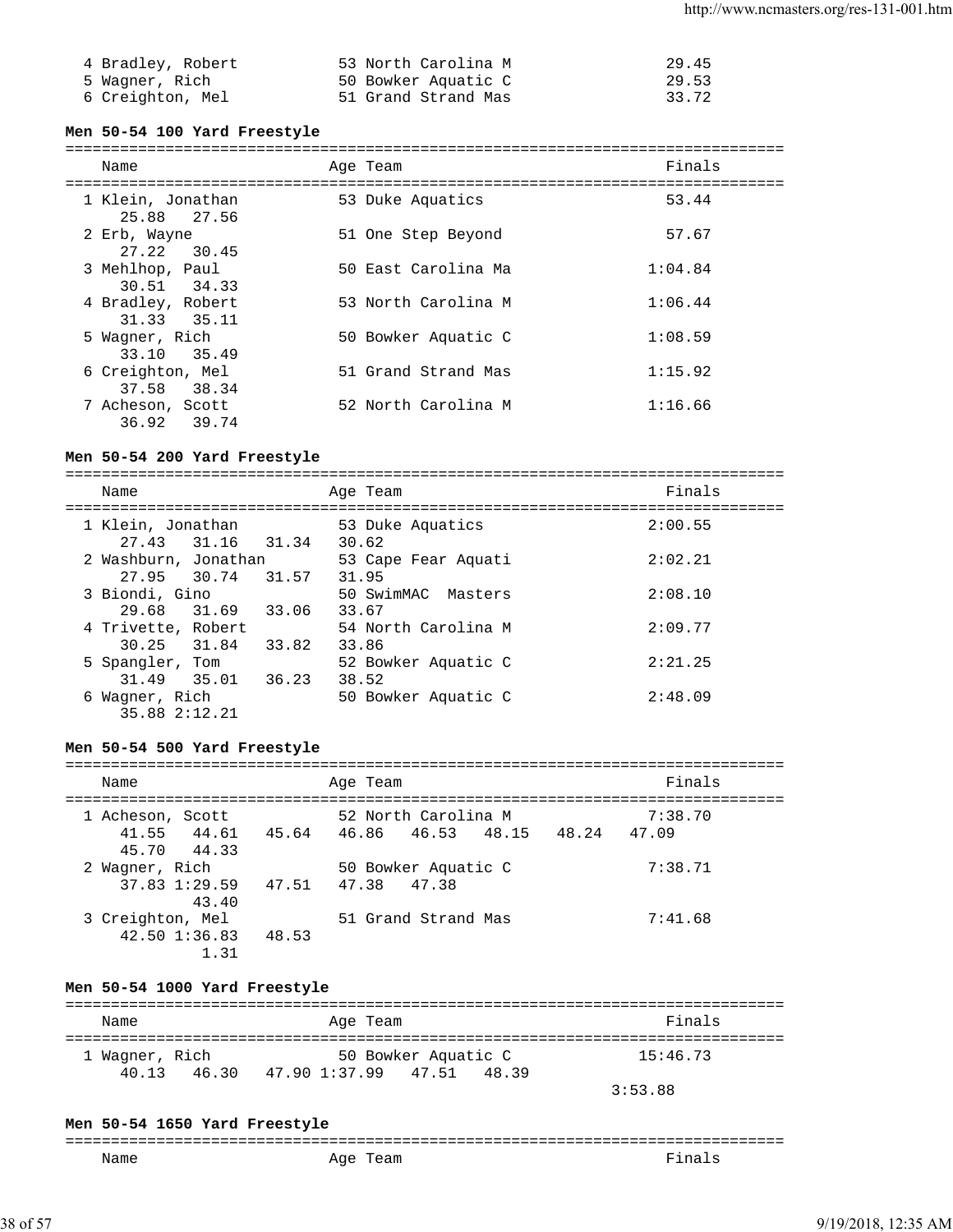|                  | 1 Acheson, Scott |       |       | 52 North Carolina M |                               |               | 25:49.88      |  |
|------------------|------------------|-------|-------|---------------------|-------------------------------|---------------|---------------|--|
| 46.08            | 45.02            | 45.88 | 45.79 |                     | 52.29 45.09                   | 46.08         | 46.71         |  |
|                  | 46.85 48.12      | 47.08 |       |                     | 46.38 48.38 46.39 46.04       |               | 48.47         |  |
| 47.10            | 47.52            | 47.03 |       |                     | 48.46 47.82 46.61 46.71 47.47 |               |               |  |
| 46.79            | 47.08            | 47.58 |       |                     | 46.69 47.11 48.90 46.40       |               | 47.41         |  |
| 42.55            |                  |       |       |                     |                               |               |               |  |
| 2 Creighton, Mel |                  |       |       | 51 Grand Strand Mas |                               |               | 25:54.82      |  |
| 47.50            | 48.53            |       |       |                     |                               |               |               |  |
|                  |                  | 47.86 |       | 47.23 47.48 46.74   |                               |               |               |  |
|                  | 46.40            | 47.77 | 47.49 |                     | 47.17 47.48                   | 47.79 1:34.35 |               |  |
| 47.41            |                  |       |       |                     |                               |               | 47.60 1:26.97 |  |
| 3 Waqner, Rich   |                  |       |       | 50 Bowker Aquatic C |                               |               | 26:56.15      |  |
|                  |                  |       |       | 49.90               | 50.54                         |               |               |  |
|                  |                  |       | 49.26 |                     |                               |               |               |  |
|                  | 50.83 50.96      | 48.84 |       |                     | 49.37 48.63 50.57 48.84       |               | 46.81         |  |
| 45.05            |                  |       |       |                     |                               |               |               |  |
| 4 Narter, Erdem  |                  |       |       | 54 North Carolina A |                               |               | 29:32.50      |  |
| 44.50            | 48.13            | 48.88 | 48.81 |                     | 50.17 50.10                   | 51.20         | 52.30         |  |
|                  | 51.75 51.89      | 52.08 | 53.02 |                     | 54.02 52.77                   | 53.33         | 53.37         |  |
| 52.71            | 53.15            | 52.80 | 53.20 |                     | 54.68 53.40                   | 54.00         | 55.04         |  |
| 1:10.63          | 56.12            | 57.22 | 57.12 | 58.46               | 58.35                         | 57.79         | 56.29         |  |
| 55.22            |                  |       |       |                     |                               |               |               |  |

### **Men 50-54 50 Yard Backstroke**

| Name                                                      | Age Team                                                          | Finals                  |
|-----------------------------------------------------------|-------------------------------------------------------------------|-------------------------|
| 1 Klein, Jonathan<br>2 Spangler, Tom<br>3 Bradley, Robert | 53 Duke Aquatics<br>52 Bowker Aquatic C<br>53 North Carolina M    | 27.55<br>32.27<br>38.60 |
| 4 Mehlhop, Paul<br>5 Stone, Keith<br>6 Wagner, Rich       | 50 East Carolina Ma<br>52 Bowker Aquatic C<br>50 Bowker Aquatic C | 38.98<br>40.59<br>41.22 |

#### **Men 50-54 100 Yard Backstroke**

| Name                              |  | Age Team            | Finals  |  |  |  |  |
|-----------------------------------|--|---------------------|---------|--|--|--|--|
| 1 Klein, Jonathan<br>28.23 30.47  |  | 53 Duke Aquatics    | 58.70   |  |  |  |  |
| 2 Slater, Douglas<br>30.84 32.22  |  | 53 Rocky Mount YMCA | 1:03.06 |  |  |  |  |
| 3 Trivette, Robert<br>33.37 34.55 |  | 54 North Carolina M | 1:07.92 |  |  |  |  |
| 4 Mehlhop, Paul<br>39.13 41.89    |  | 50 East Carolina Ma | 1:21.02 |  |  |  |  |
| 5 Stone, Keith                    |  | 52 Bowker Aquatic C | 1:26.37 |  |  |  |  |
| 6 Bradley, Robert<br>42.69 48.06  |  | 53 North Carolina M | 1:30.75 |  |  |  |  |
| -- Spangler, Tom                  |  | 52 Bowker Aquatic C | DO      |  |  |  |  |

#### **Men 50-54 200 Yard Backstroke**

| Name                             |       | Age Team                  | Finals  |
|----------------------------------|-------|---------------------------|---------|
| 1 Klein, Jonathan<br>31.04 34.25 | 34.71 | 53 Duke Aquatics<br>33.52 | 2:13.52 |
| 2 Stone, Keith                   |       | 52 Bowker Aquatic C       | 3:04.71 |

### **Men 50-54 50 Yard Breaststroke**

| Name              | Age Team            | Finals |
|-------------------|---------------------|--------|
|                   |                     |        |
| 1 Slater, Douglas | 53 Rocky Mount YMCA | 32.44  |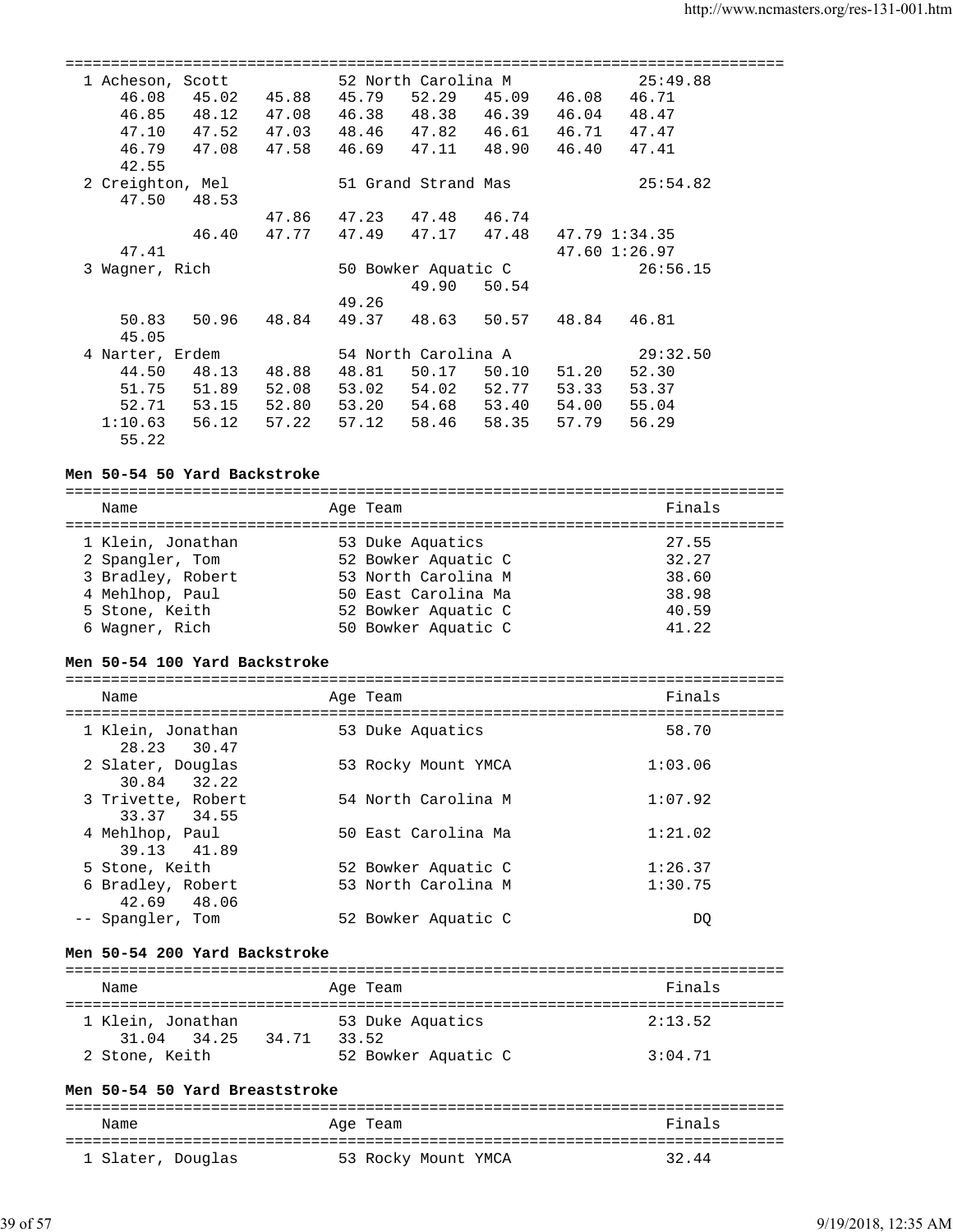| 2 Washburn, Jonathan | 53 Cape Fear Aquati | 32.74 |
|----------------------|---------------------|-------|
| 3 Spangler, Tom      | 52 Bowker Aquatic C | 34.78 |
| 4 Erb, Wayne         | 51 One Step Beyond  | 35.04 |
| 5 Mehlhop, Paul      | 50 East Carolina Ma | 36.09 |
| 6 Acheson, Scott     | 52 North Carolina M | 44.27 |

### **Men 50-54 100 Yard Breaststroke**

| Name             |             |  | Age Team            | Finals  |  |  |  |
|------------------|-------------|--|---------------------|---------|--|--|--|
|                  |             |  |                     |         |  |  |  |
| 1 Mehlhop, Paul  |             |  | 50 East Carolina Ma | 1:19.95 |  |  |  |
|                  | 37.89 42.06 |  |                     |         |  |  |  |
| 2 Acheson, Scott |             |  | 52 North Carolina M | 1:37.70 |  |  |  |
| 46.24 51.46      |             |  |                     |         |  |  |  |

#### **Men 50-54 200 Yard Breaststroke**

| Name                      |       |       |       | Age Team |                     | Finals  |
|---------------------------|-------|-------|-------|----------|---------------------|---------|
| 1 Acheson, Scott<br>46.97 | 53.10 | 56.38 | 57.30 |          | 52 North Carolina M | 3:33.75 |

### **Men 50-54 50 Yard Butterfly**

| Name              | Age Team            | Finals |
|-------------------|---------------------|--------|
| 1 Klein, Jonathan | 53 Duke Aquatics    | 25.96  |
| 2 Erb, Wayne      | 51 One Step Beyond  | 29.56  |
| 3 Spangler, Tom   | 52 Bowker Aquatic C | 31.14  |
| 4 Mehlhop, Paul   | 50 East Carolina Ma | 33.79  |
| 5 Bradley, Robert | 53 North Carolina M | 35.27  |
| 6 Stone, Keith    | 52 Bowker Aquatic C | 35.78  |
| 7 Creighton, Mel  | 51 Grand Strand Mas | 38.46  |
| 8 Acheson, Scott  | 52 North Carolina M | 43.21  |
|                   |                     |        |

### **Men 50-54 100 Yard Butterfly**

| Name                                | Age Team            | Finals  |
|-------------------------------------|---------------------|---------|
| 1 Washburn, Jonathan<br>30.36 34.70 | 53 Cape Fear Aquati | 1:05.06 |
| 2 Stone, Keith<br>36.80 47.32       | 52 Bowker Aquatic C | 1:24.12 |

### **Men 50-54 100 Yard IM**

| Name                                | Age Team            | Finals  |
|-------------------------------------|---------------------|---------|
| 1 Slater, Douglas<br>28.83 34.09    | 53 Rocky Mount YMCA | 1:02.92 |
| 2 Washburn, Jonathan<br>29.14 34.76 | 53 Cape Fear Aquati | 1:03.90 |
| 3 Trivette, Robert<br>32.40 37.22   | 54 North Carolina M | 1:09.62 |
| 4 Spangler, Tom<br>33.23 36.61      | 52 Bowker Aquatic C | 1:09.84 |
| 5 Erb, Wayne<br>32.96 36.89         | 51 One Step Beyond  | 1:09.85 |
| 6 Bradley, Robert<br>36.10 42.98    | 53 North Carolina M | 1:19.08 |
| 7 Stone, Keith<br>37.74 44.78       | 52 Bowker Aquatic C | 1:22.52 |
| 8 Acheson, Scott<br>44.32 47.21     | 52 North Carolina M | 1:31.53 |
| 9 Creighton, Mel                    | 51 Grand Strand Mas | 1:34.21 |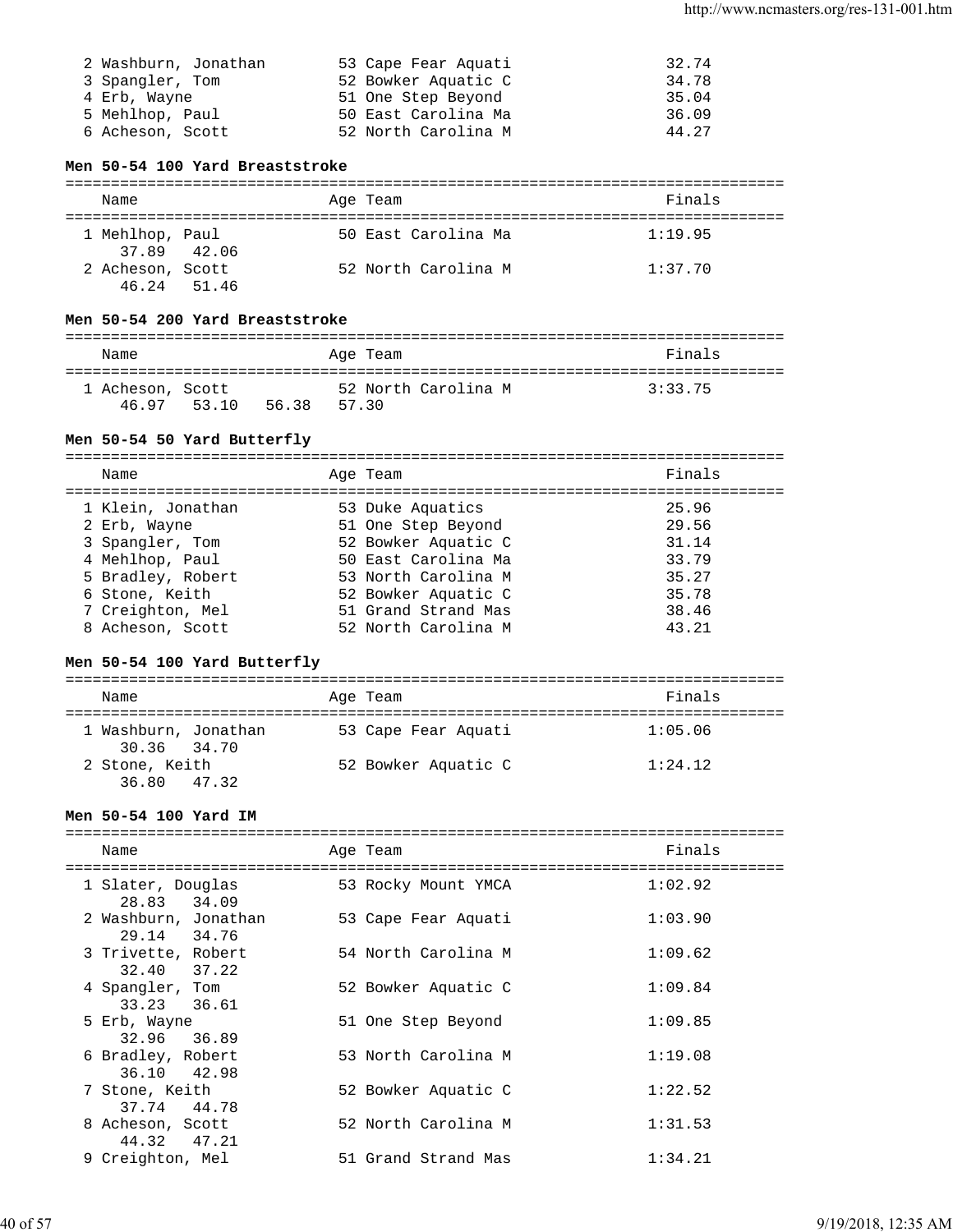46.51 47.70

#### **Men 50-54 200 Yard IM**

| Name            | Age Team            | Finals  |
|-----------------|---------------------|---------|
| 1 Spangler, Tom | 52 Bowker Aquatic C | 2:42.13 |
| 33 79<br>42.61  | 48.00<br>37.73      |         |

#### **Men 50-54 400 Yard IM**

| Name                 |                | Age Team            | Finals                  |
|----------------------|----------------|---------------------|-------------------------|
| 1 Washburn, Jonathan |                | 53 Cape Fear Aquati | 5:07.44                 |
| 32.08                | 38.28<br>39.18 | 38.91 43.50         | 34.81<br>45 09<br>35.59 |

### **Men 55-59 50 Yard Freestyle**

| Name                              | Age Team                                   | Finals         |
|-----------------------------------|--------------------------------------------|----------------|
| 1 Suarez, Ed<br>2 Miller, Richard | 56 Durham Area Mast<br>56 North Carolina M | 25.34<br>26.58 |
| 3 Fox, Keith                      | 57 North Carolina M                        | 28.79          |
| 4 Gosha, Joseph                   | 57 North Carolina M                        | 28.80          |
| 5 McMurry, David                  | 55 North Carolina M                        | 29.08          |
| 6 Tupitza, Charles                | 56 Warrenton Master                        | 29.22          |
| 7 Osborne, Walt                   | 55 Unattached                              | 33.83          |
| 8 Mcnabb, Daniel                  | 59 Grand Strand Mas                        | 38.29          |
| 9 Miller, Jamie                   | 56 Triad Masters Sw                        | 40.29          |

#### **Men 55-59 100 Yard Freestyle**

===============================================================================

| Name<br>========================   | Age Team            | Finals  |
|------------------------------------|---------------------|---------|
| 1 Gilchrist, Donald<br>27.27 29.23 | 57 Greensboro Commu | 56.50   |
| 2 Miller, Richard<br>28.11 30.74   | 56 North Carolina M | 58.85   |
| 3 Suarez, Ed<br>28.61 30.76        | 56 Durham Area Mast | 59.37   |
| 4 Matthews, Mark<br>29.00 30.65    | 55 North Carolina M | 59.65   |
| 5 Miller, Philip<br>28.52 31.40    | 57 Raleigh Area Mas | 59.92   |
| 6 Schmitz, Robert<br>28.58 31.85   | 58 Duke Aquatics    | 1:00.43 |
| 7 Miller, Jamie                    | 56 Triad Masters Sw | 1:32.96 |
| 8 Mcnabb, Daniel<br>44.41 49.12    | 59 Grand Strand Mas | 1:33.53 |

#### **Men 55-59 200 Yard Freestyle**

| Name                             |       | Age Team                     | Finals  |
|----------------------------------|-------|------------------------------|---------|
| 1 Miller, Richard<br>30.84 34.80 | 34.80 | 56 North Carolina M<br>34.81 | 2:15.25 |
| 2 Matthews, Mark<br>32.48 34.02  | 35.04 | 55 North Carolina M<br>34.85 | 2:16.39 |
| 3 Haney, Rich<br>32.19 35.76     | 37.69 | 58 Durham Area Mast<br>34.94 | 2:20.58 |
| 4 Osborne, Walt<br>46.07 2:42.86 |       | 55 Unattached                | 3:28.93 |

#### **Men 55-59 500 Yard Freestyle**

===============================================================================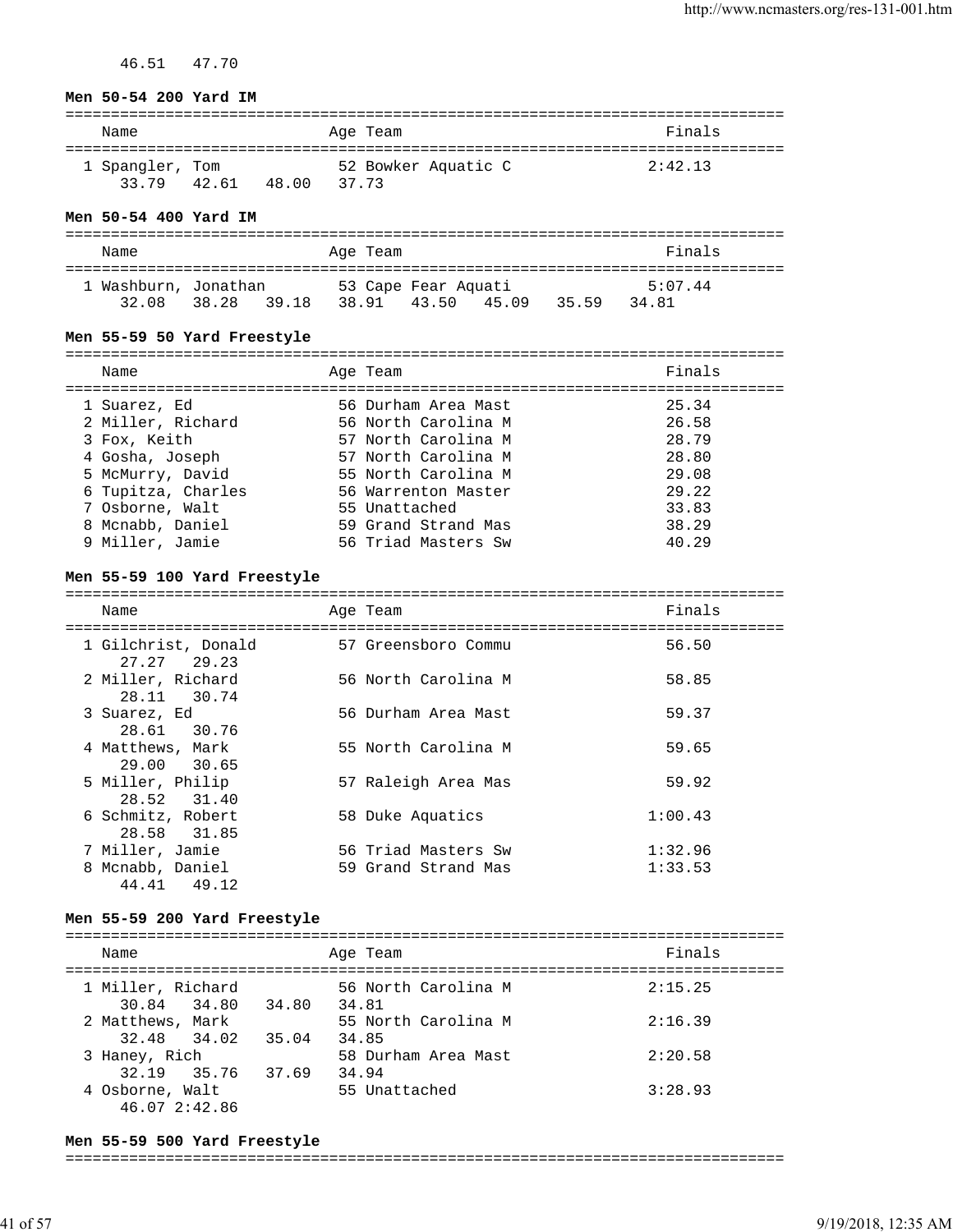| Name                |                                     | Age Team |                     |                               | Finals   |  |
|---------------------|-------------------------------------|----------|---------------------|-------------------------------|----------|--|
| 1 Matthews, Mark    |                                     |          | 55 North Carolina M |                               | 6:24.24  |  |
| 33.80 36.76         | 38.63 38.72 39.06 39.48 39.67 39.59 |          |                     |                               |          |  |
| 39.73 38.80         |                                     |          |                     |                               |          |  |
| 2 Miller, Richard   |                                     |          | 56 North Carolina M |                               | 6:26.08  |  |
| 33.99               | 37.37<br>38.52                      | 39.79    |                     | 39.39 39.56 40.40 39.87       |          |  |
| 39.31 37.88         |                                     |          |                     |                               |          |  |
| 3 Tupitza, Charles  |                                     |          | 56 Warrenton Master |                               | 6:30.55  |  |
| 33.65 36.73         | 38.22                               |          |                     | 40.06 40.65 40.31 40.65 41.40 |          |  |
| 40.11 38.77         |                                     |          |                     |                               |          |  |
| 4 Miller, Jamie     |                                     |          | 56 Triad Masters Sw |                               | 9:48.24  |  |
|                     |                                     |          |                     |                               | 2:51.77  |  |
| 5 Mcnabb, Daniel    |                                     |          | 59 Grand Strand Mas |                               | 12:16.32 |  |
|                     | 51.38 1:02.61 1:18.19               |          |                     |                               |          |  |
| $1:15.63$ $1:02.21$ |                                     |          |                     |                               |          |  |

#### **Men 55-59 1000 Yard Freestyle**

| Name               |       |       |       | Age Team |                     |       |       | Finals   |
|--------------------|-------|-------|-------|----------|---------------------|-------|-------|----------|
|                    |       |       |       |          |                     |       |       |          |
| 1 Tupitza, Charles |       |       |       |          | 56 Warrenton Master |       |       | 16:18.14 |
| 37.00              | 41.68 | 43.94 |       |          |                     | 50.09 | 47.83 | 50.86    |
| 50.76              | 52.46 | 52.27 | 50.83 |          | 54.37               | 50.52 | 53 11 | 52.70    |
| 49.83              | 52.88 | 49.34 | 42.35 |          |                     |       |       |          |

#### **Men 55-59 1650 Yard Freestyle**

=============================================================================== Name **Age Team** Age Team **Finals** =============================================================================== 1 Haney, Rich 58 Durham Area Mast 23:17.83 35.04 39.15 40.41 42.97 43.38 42.85 43.26 43.44 42.18 42.80 42.16 42.63 42.61 42.76 42.61 42.41 42.03 43.33 41.90 42.09 43.85 43.19 42.84 43.00 44.70 45.01 43.41 43.41 43.98 41.12 41.66 42.29 39.36<br>2 Miller, Jamie 56 Triad Masters Sw 34:54.23 56.69 1:01.84 1:03.31 1:02.99 1:03.89 1:01.93 1:01.89 1:02.81 1:03.03 1:02.27 1:02.56 1:01.17 1:00.62 1:01.84 1:02.35 1:02.80 1:03.03 1:01.31 1:01.72 59.21 1:00.57 2:53.15

#### **Men 55-59 50 Yard Backstroke**

| Name             | Age Team            | Finals |
|------------------|---------------------|--------|
| 1 Miller, Philip | 57 Raleigh Area Mas | 32.95  |
| 2 Fox, Keith     | 57 North Carolina M | 34.93  |
| 3 Suarez, Ed     | 56 Durham Area Mast | 35.10  |
| 4 Mcnabb, Daniel | 59 Grand Strand Mas | 55.68  |

#### **Men 55-59 100 Yard Backstroke**

| Name                      |       | Age Team |                     | Finals  |
|---------------------------|-------|----------|---------------------|---------|
| 1 McMurry, David<br>41 13 | 44.85 |          | 55 North Carolina M | 1:25.98 |

#### **Men 55-59 200 Yard Backstroke**

| Name              | Age Team            | Finals |
|-------------------|---------------------|--------|
| -- Miller, Philip | 57 Raleigh Area Mas | DC     |

#### **Men 55-59 50 Yard Breaststroke**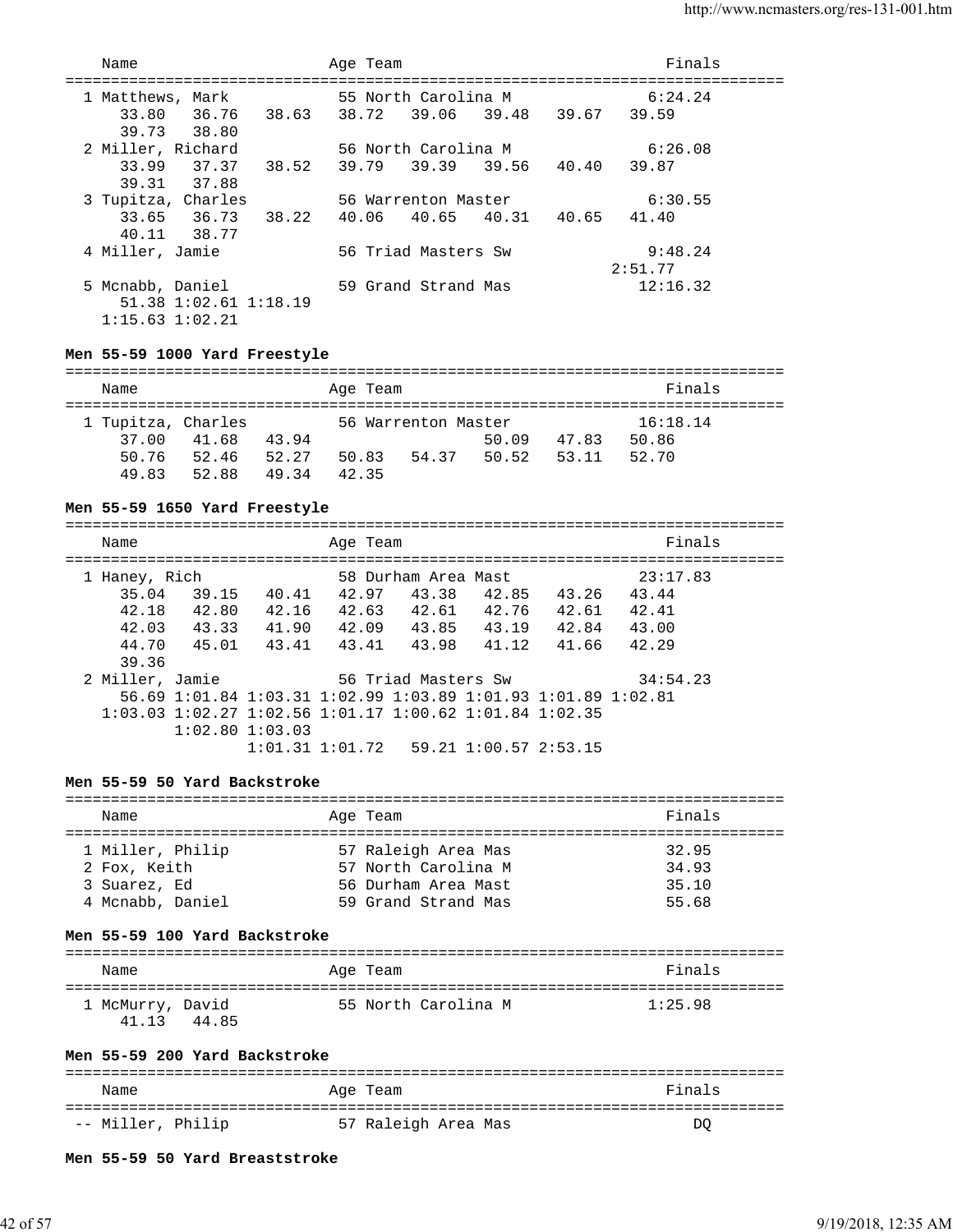| Name                                                                     | Age Team                                                                              | Finals                           |
|--------------------------------------------------------------------------|---------------------------------------------------------------------------------------|----------------------------------|
| 1 Schmitz, Robert<br>2 Suarez, Ed<br>3 Gosha, Joseph<br>4 Mcnabb, Daniel | 58 Duke Aquatics<br>56 Durham Area Mast<br>57 North Carolina M<br>59 Grand Strand Mas | 32.76<br>36.10<br>36.72<br>48.40 |

#### **Men 55-59 100 Yard Breaststroke**

| Name                               | Age Team            | Finals  |
|------------------------------------|---------------------|---------|
| 1 Gilchrist, Donald<br>33.35 38.01 | 57 Greensboro Commu | 1:11.36 |
| 2 Schmitz, Robert<br>33.65 39.37   | 58 Duke Aquatics    | 1:13.02 |
| 3 Miller, Jamie<br>50.91 56.50     | 56 Triad Masters Sw | 1:47.41 |
| 4 Mcnabb, Daniel<br>52.54 1:01.21  | 59 Grand Strand Mas | 1:53.75 |

### **Men 55-59 200 Yard Breaststroke**

| Name                                                          | Age Team                                         | Finals             |  |  |  |
|---------------------------------------------------------------|--------------------------------------------------|--------------------|--|--|--|
| 1 Gilchrist, Donald<br>34.41 38.68 40.27<br>2 Schmitz, Robert | 57 Greensboro Commu<br>40.93<br>58 Duke Aquatics | 2:34.29<br>2:46.01 |  |  |  |
| 36.38 41.14<br>44.38<br>-- Mcnabb, Daniel                     | 44.11<br>59 Grand Strand Mas                     | DO                 |  |  |  |

### **Men 55-59 50 Yard Butterfly**

| Name               | Age Team            | Finals |
|--------------------|---------------------|--------|
| 1 Tupitza, Charles | 56 Warrenton Master | 29.26  |
| 2 Miller, Philip   | 57 Raleigh Area Mas | 29.90  |
| 3 Suarez, Ed       | 56 Durham Area Mast | 30.58  |
| 4 Miller, Richard  | 56 North Carolina M | 31.06  |
| 5 Haney, Rich      | 58 Durham Area Mast | 31.93  |
| 6 Fox, Keith       | 57 North Carolina M | 32.75  |
| 7 Mcnabb, Daniel   | 59 Grand Strand Mas | 42.78  |
| 8 Miller, Jamie    | 56 Triad Masters Sw | 48.82  |
|                    |                     |        |

#### **Men 55-59 100 Yard Butterfly**

| Name                               | Age Team            | Finals  |
|------------------------------------|---------------------|---------|
| 1 Gilchrist, Donald<br>28.64 32.74 | 57 Greensboro Commu | 1:01.38 |
| 2 Tupitza, Charles<br>31.16 38.04  | 56 Warrenton Master | 1:09.20 |
| 3 Haney, Rich<br>32.18 40.94       | 58 Durham Area Mast | 1:13.12 |
| 4 Miller, Jamie<br>56.61 1:01.47   | 56 Triad Masters Sw | 1:58.08 |
| 5 Mcnabb, Daniel<br>49.56 1:11.83  | 59 Grand Strand Mas | 2:01.39 |

### **Men 55-59 200 Yard Butterfly**

=============================================================================== Name **Age Team** Age Team **Reserves Pinals** =============================================================================== 1 Tupitza, Charles 56 Warrenton Master 2:42.54 34.39 39.93 43.98 44.24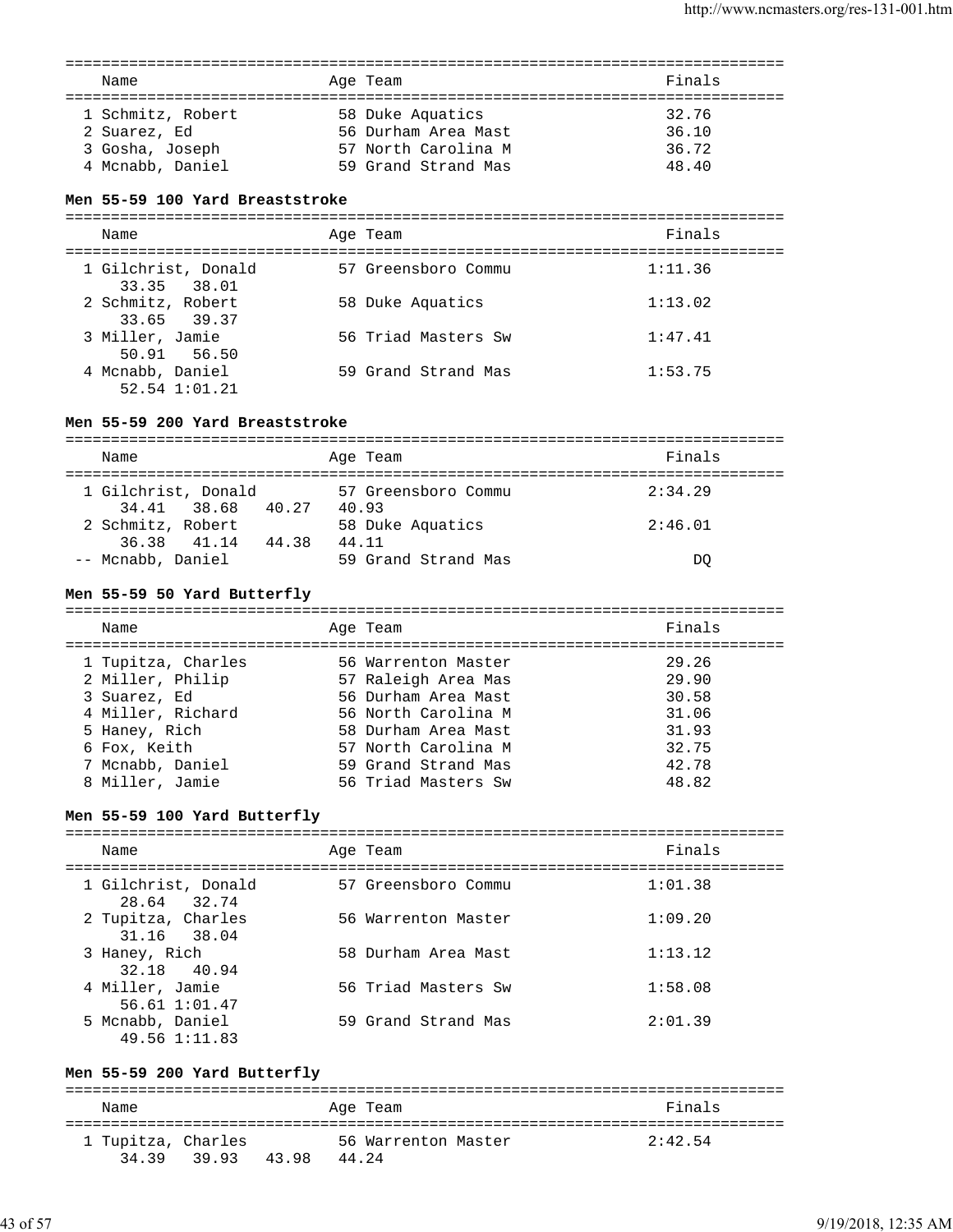| 2 Haney, Rich |                         | 58 Durham Area Mast | 3:01.72 |
|---------------|-------------------------|---------------------|---------|
|               | 38.58 47.98 50.76 44.40 |                     |         |

### **Men 55-59 100 Yard IM**

| Name                               |  | Age Team            | Finals  |  |  |
|------------------------------------|--|---------------------|---------|--|--|
| 1 Gilchrist, Donald<br>29.52 34.03 |  | 57 Greensboro Commu | 1:03.55 |  |  |
| 2 Schmitz, Robert<br>30.99 37.28   |  | 58 Duke Aquatics    | 1:08.27 |  |  |
| 3 Tupitza, Charles<br>32.60 37.92  |  | 56 Warrenton Master | 1:10.52 |  |  |
| 4 Suarez, Ed<br>33.10 37.75        |  | 56 Durham Area Mast | 1:10.85 |  |  |
| 5 McMurry, David<br>36.17 40.63    |  | 55 North Carolina M | 1:16.80 |  |  |
| 6 Gosha, Joseph<br>35.73 41.45     |  | 57 North Carolina M | 1:17.18 |  |  |
| 7 Fox, Keith<br>35.85 43.73        |  | 57 North Carolina M | 1:19.58 |  |  |
| 8 Miller, Jamie<br>53.29 51.83     |  | 56 Triad Masters Sw | 1:45.12 |  |  |
| 9 Mcnabb, Daniel<br>49.71 1:02.25  |  | 59 Grand Strand Mas | 1:51.96 |  |  |

### **Men 55-59 200 Yard IM**

| Name                                     | Age Team                     | Finals  |
|------------------------------------------|------------------------------|---------|
| 1 Gilchrist, Donald<br>29.39 36.46 41.10 | 57 Greensboro Commu<br>32.75 | 2:19.70 |
| 2 Tupitza, Charles                       | 56 Warrenton Master          | 2:46.29 |
| 32.45 45.56 52.29<br>3 Miller, Jamie     | 35.99<br>56 Triad Masters Sw | 4:05.30 |
| 53.10 1:11.90 1:05.56                    | 54.74                        |         |

### **Men 55-59 400 Yard IM**

| Name                 | Age Team                                                              | Finals  |
|----------------------|-----------------------------------------------------------------------|---------|
|                      |                                                                       |         |
| 1 Gilchrist, Donald  | 57 Greensboro Commu                                                   | 4:56.61 |
| 30.35 34.85<br>39.24 | 39.74 41.21 42.51<br>35.14                                            | 33.57   |
| 2 Miller, Jamie      | 56 Triad Masters Sw                                                   | 8:52.50 |
|                      | $1:00.23$ $1:19.70$ $1:17.14$ $1:12.38$ $1:02.51$ $1:07.77$ $1:52.77$ |         |
|                      |                                                                       |         |

### **Men 60-64 50 Yard Freestyle**

| Name                | Age Team            | Finals |
|---------------------|---------------------|--------|
|                     |                     |        |
| 1 Glass, Ernie      | 61 Charlotte SwimMa | 26.55  |
| 2 Payne, Earl       | 60 North Carolina A | 32.15  |
| 3 Richelson, Andrew | 63 Triad Masters Sw | 32.80  |

### **Men 60-64 100 Yard Freestyle**

| Name                               | Age Team            | Finals  |
|------------------------------------|---------------------|---------|
| 1 Lysaght, Chuck<br>33.08<br>35.97 | 60 Raleigh Area Mas | 1:09.05 |

### **Men 60-64 200 Yard Freestyle**

| Name | Age Team | Finals |
|------|----------|--------|
|      |          |        |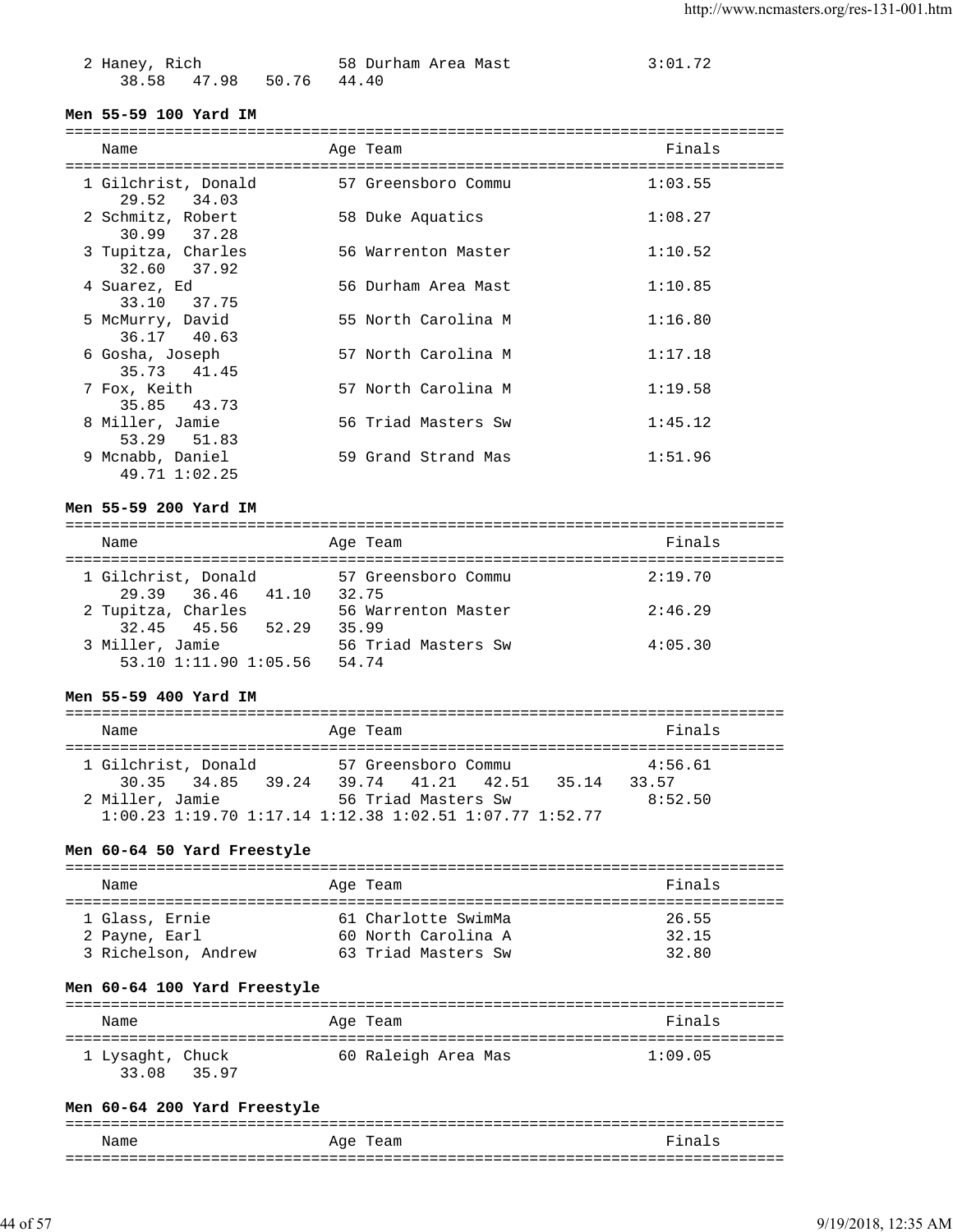| 1 Glass, Ernie |                         | 61 Charlotte SwimMa | 2:16.82 |
|----------------|-------------------------|---------------------|---------|
|                | 31.55 36.05 35.88 33.34 |                     |         |

#### **Men 60-64 500 Yard Freestyle**

#### =============================================================================== Name Age Team Finals =============================================================================== 60 Raleigh Area Mas 35.10 40.12 41.69 42.84 42.93 42.72 43.62 43.07 42.99 42.60

### **Men 60-64 1000 Yard Freestyle**

| Name                                        |                         |                         | Age Team                |                                       |                |                | Finals                     |  |
|---------------------------------------------|-------------------------|-------------------------|-------------------------|---------------------------------------|----------------|----------------|----------------------------|--|
| 1 Lysaght, Chuck<br>36.24<br>44.13<br>44.58 | 40.89<br>43.63<br>44.66 | 42.80<br>43.20<br>44 19 | 43.48<br>43.93<br>43.16 | 60 Raleigh Area Mas<br>43.19<br>43.95 | 43.72<br>43.97 | 44.27<br>44.06 | 14:26.22<br>43.92<br>44.25 |  |

#### **Men 60-64 1650 Yard Freestyle**

| Name             |       |       |       | Age Team |                     |       |       | Finals   |  |
|------------------|-------|-------|-------|----------|---------------------|-------|-------|----------|--|
| 1 Lysaght, Chuck |       |       |       |          | 60 Raleigh Area Mas |       |       | 24:04.90 |  |
|                  | 36.10 | 40.55 | 42.71 | 43.36    | 43.43               | 43.75 | 43.76 | 44.48    |  |
|                  | 44.24 | 45.11 | 44.28 | 44.43    | 44.49               | 44.84 | 44.33 | 44.14    |  |
|                  | 44.07 | 43.59 | 44.05 | 44.16    | 43.65               | 44.38 | 43.93 | 44.93    |  |
|                  | 44.92 | 44.25 | 44.67 | 44.19    | 44.92               | 43.51 | 44.06 | 44.56    |  |
|                  | 43.06 |       |       |          |                     |       |       |          |  |

### **Men 60-64 50 Yard Backstroke**

| Name            | Age Team            | Finals |
|-----------------|---------------------|--------|
| 1 Nye, Lawrence | 62 East Carolina Ma | 36.60  |

### **Men 60-64 100 Yard Backstroke**

| Name                           | Age Team            | Finals  |
|--------------------------------|---------------------|---------|
| 1 Nye, Lawrence<br>37.92 41.48 | 62 East Carolina Ma | 1:19.40 |

### **Men 60-64 200 Yard Backstroke**

| Name            |       |       | Age Team |                     | Finals  |
|-----------------|-------|-------|----------|---------------------|---------|
| 1 Nye, Lawrence |       |       |          | 62 East Carolina Ma | 2:54.36 |
| 38.99           | 43.95 | 47.16 | 44 26    |                     |         |

### **Men 60-64 50 Yard Breaststroke**

| Name          | Age Team            | Finals |
|---------------|---------------------|--------|
| 1 Payne, Earl | 60 North Carolina A | 34.47  |

#### **Men 60-64 100 Yard Breaststroke**

| Name                         | Age Team            | Finals  |
|------------------------------|---------------------|---------|
|                              |                     |         |
| 1 Payne, Earl<br>37.31 44.24 | 60 North Carolina A | 1:21.55 |
| 2 Lysaght, Chuck             | 60 Raleigh Area Mas | 1:31.88 |
| 42.92<br>48.96               |                     |         |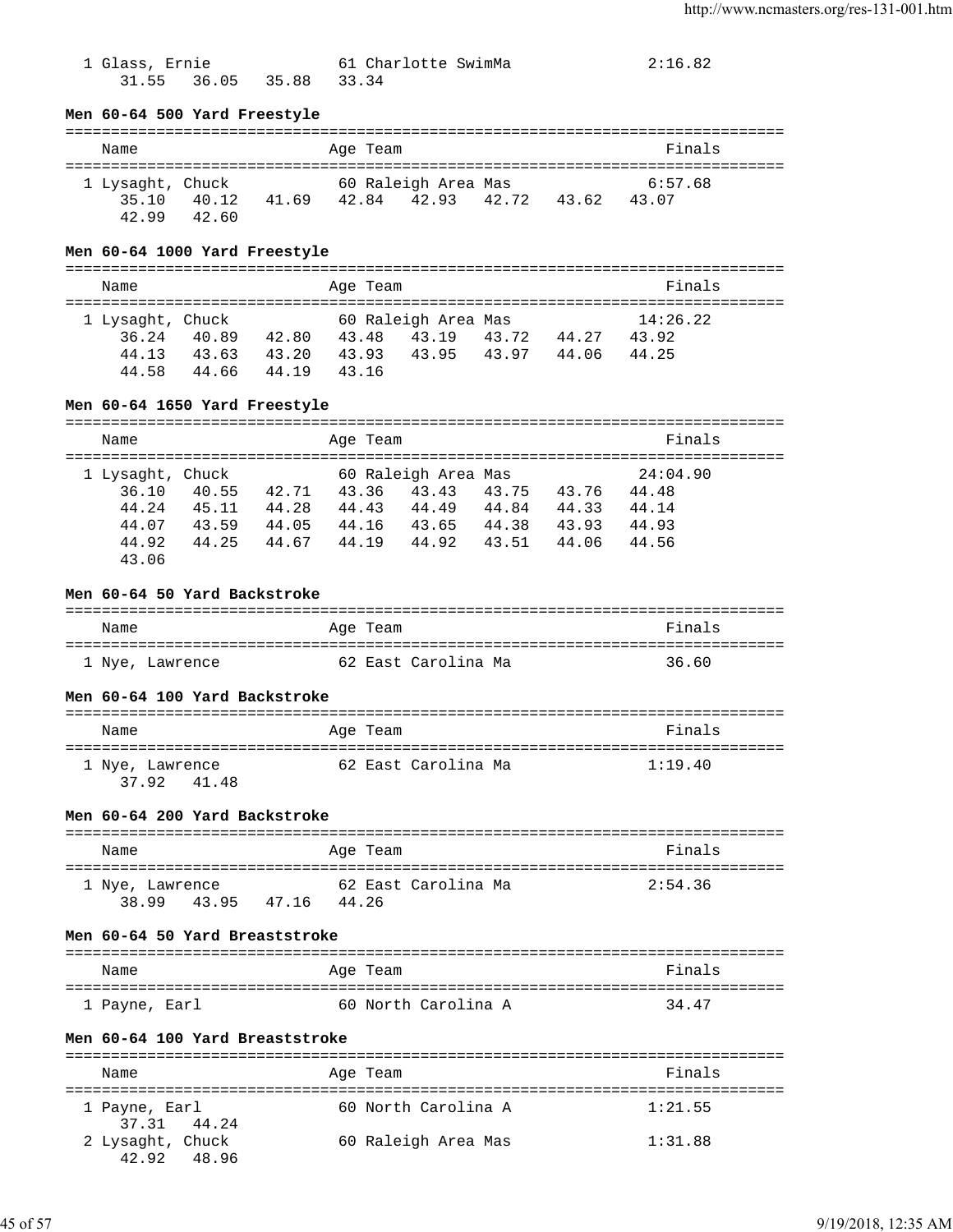### **Men 60-64 200 Yard Breaststroke**

| Name                            |       | Age Team                     | Finals  |
|---------------------------------|-------|------------------------------|---------|
| 1 Payne, Earl                   |       | 60 North Carolina A          | 3:19.49 |
| 40.03 48.87<br>2 Lysaght, Chuck | 53.92 | 56.67<br>60 Raleigh Area Mas | 3:26.88 |
| 44 01<br>51.85                  | 55.39 | 55.63                        |         |

### **Men 60-64 50 Yard Butterfly**

| Name             | Age Team            | Finals |
|------------------|---------------------|--------|
| 1 Payne, Earl    | 60 North Carolina A | 32.83  |
| 2 Lysaght, Chuck | 60 Raleigh Area Mas | 36.86  |

### **Men 60-64 100 Yard Butterfly**

| Name                               | Age Team            | Finals  |
|------------------------------------|---------------------|---------|
| 1 Glass, Ernie<br>32.38 38.85      | 61 Charlotte SwimMa | 1:11.23 |
| 2 Richelson, Andrew<br>35.89 41.47 | 63 Triad Masters Sw | 1:17.36 |
| 3 Lysaght, Chuck<br>49 14<br>40.61 | 60 Raleigh Area Mas | 1:29.75 |

#### **Men 60-64 100 Yard IM**

| Name                               | Age Team            | Finals  |  |  |  |
|------------------------------------|---------------------|---------|--|--|--|
| 1 Payne, Earl<br>37.77 43.06       | 60 North Carolina A | 1:20.83 |  |  |  |
| 2 Lysaght, Chuck<br>45.74<br>44.31 | 60 Raleigh Area Mas | 1:30.05 |  |  |  |

### **Men 60-64 200 Yard IM**

| Name                      |       |       | Age Team                     | Finals  |
|---------------------------|-------|-------|------------------------------|---------|
| 1 Lysaght, Chuck<br>38.77 | 56.61 | 55.75 | 60 Raleigh Area Mas<br>41.75 | 3:12.88 |

#### **Men 65-69 50 Yard Freestyle**

| Name             | Age Team            | Finals |
|------------------|---------------------|--------|
| 1 List, Robert   | 65 Grand Strand Mas | 27.75  |
| 2 White, Bernard | 67 Charlotte SwimMa | 31.63  |
| 3 Guthrie, Roger | 67 Unattached       | 35.26  |
| 4 Casper, Mike   | 68 Grand Strand Mas | 46.05  |

### **Men 65-69 100 Yard Freestyle**

| Name                            | Age Team |                     | Finals  |
|---------------------------------|----------|---------------------|---------|
| 1 List, Robert<br>30.92 33.68   |          | 65 Grand Strand Mas | 1:04.60 |
| 2 Brown, Bill<br>33.36 35.05    |          | 65 North Carolina M | 1:08.41 |
| 3 Guthrie, Roger<br>37.39 37.95 |          | 67 Unattached       | 1:15.34 |
| 4 Fletcher, Doug<br>39.67 44.77 |          | 68 Raleigh Area Mas | 1:24.44 |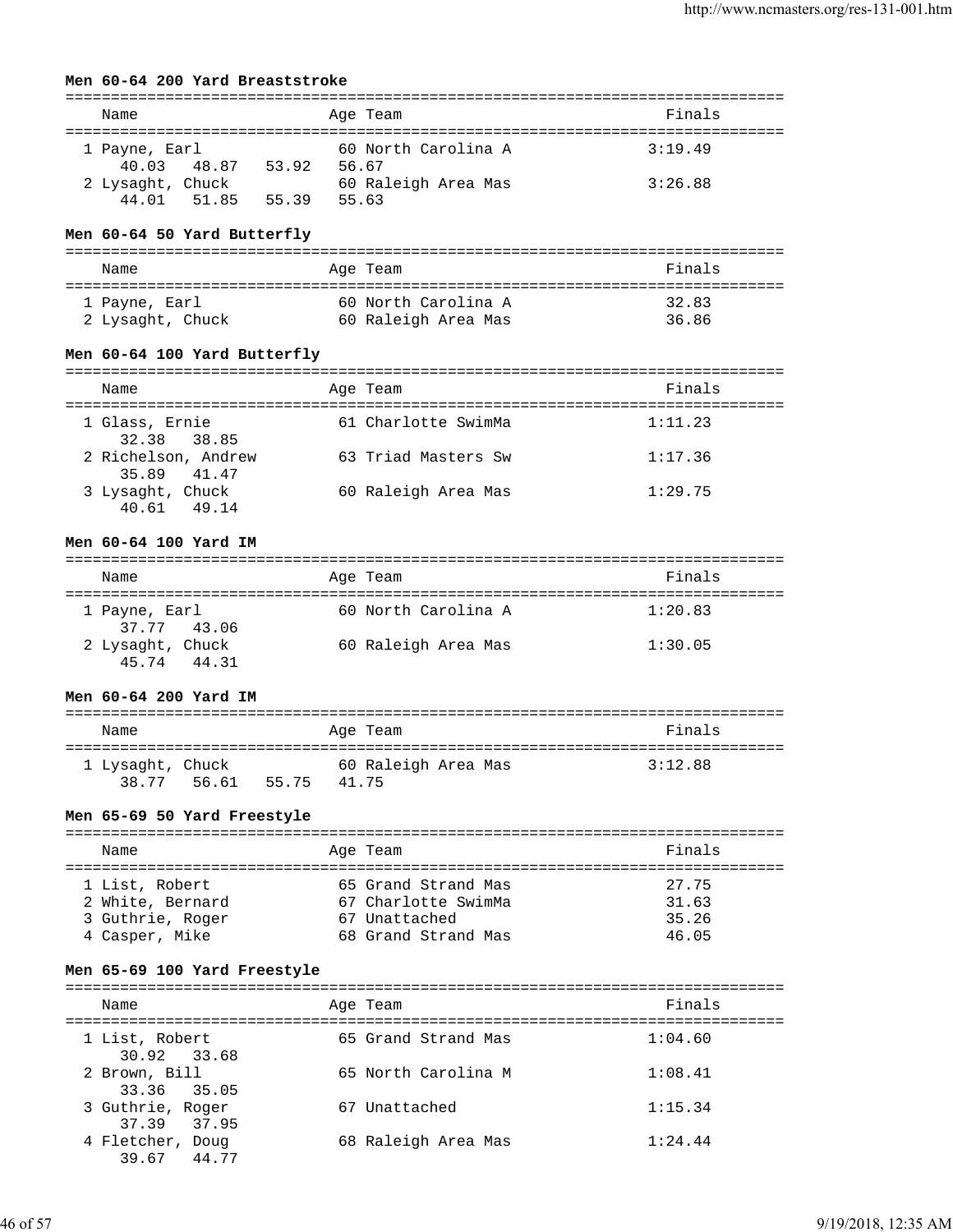$50.23$   $57.20$ 

5 Casper, Mike 68 Grand Strand Mas 1:47.43

# **Men 65-69 200 Yard Freestyle**

| Name                                      | Age Team                     | Finals  |
|-------------------------------------------|------------------------------|---------|
| 1 White, Bernard<br>40.32 43.36<br>43.46  | 67 Charlotte SwimMa<br>37.89 | 2:45.03 |
| 2 Fletcher, Doug<br>41.16 46.78<br>48.03  | 68 Raleigh Area Mas<br>47.14 | 3:03.11 |
| 3 Casper, Mike<br>52.33<br>57.45<br>58.64 | 68 Grand Strand Mas<br>57.64 | 3:46.06 |

#### **Men 65-69 500 Yard Freestyle**

| Name             | Age Team                                            | Finals         |
|------------------|-----------------------------------------------------|----------------|
| 1 Fletcher, Doug | 68 Raleigh Area Mas                                 | 8:17.83        |
| 42.30 47.59      | 50.05 51.39 52.07 51.89                             | 51.31<br>51.41 |
| 50.81 49.01      |                                                     |                |
| 2 Casper, Mike   | 68 Grand Strand Mas                                 | 9:56.11        |
|                  | 53.63 58.68 1:01.54 1:02.21 1:00.85 1:00.99 1:00.36 | 59.86          |
| $1:00.35$ 57.64  |                                                     |                |

### **Men 65-69 1000 Yard Freestyle**

| Name           |                         |  | Age Team |                                                                 |  |  | Finals   |  |
|----------------|-------------------------|--|----------|-----------------------------------------------------------------|--|--|----------|--|
|                |                         |  |          |                                                                 |  |  |          |  |
| 1 Casper, Mike |                         |  |          | 68 Grand Strand Mas                                             |  |  | 19:50.68 |  |
|                |                         |  |          | $52.21$ $59.65$ $1:00.54$ $1:00.13$ $59.97$ $1:00.59$ $1:01.20$ |  |  | 59.38    |  |
|                |                         |  |          | 59.28 1:01.22 1:00.52 59.89 1:00.20 1:00.36 1:00.04             |  |  | 59.64    |  |
|                | $1:00.08$ 1:00.36 58.02 |  | 57.40    |                                                                 |  |  |          |  |

#### **Men 65-69 1650 Yard Freestyle**

| Name             | Age Team       |                                                                                 |                   | Finals   |
|------------------|----------------|---------------------------------------------------------------------------------|-------------------|----------|
| 1 Fletcher, Doug |                | 68 Raleigh Area Mas                                                             |                   | 27:57.12 |
| 48.40<br>43.51   | 49.99<br>49.85 | 51.62                                                                           | 51.55 51.62 51.14 |          |
| 52.22<br>51.11   | 51.46<br>51.33 | 51.80                                                                           | 50.79 50.91       |          |
| 52.03            | 51.62<br>51.11 | 51.63                                                                           |                   |          |
|                  |                | 49.82 51.15 50.91 51.23 1:38.76                                                 |                   |          |
| 2 Casper, Mike   |                | 68 Grand Strand Mas                                                             |                   | 33:23.64 |
| 52.60            |                | 58.40 1:01.39 1:01.11 1:00.80 1:01.63 1:01.59 1:00.03                           |                   |          |
|                  |                | $1:00.98$ $1:00.56$ $1:00.74$ $1:00.59$ $1:01.40$ $1:01.58$ $1:01.23$ $1:00.98$ |                   |          |
|                  |                | $1:00.48$ $1:02.42$ $1:00.96$ $1:02.30$ $1:01.17$ $1:01.90$                     |                   |          |
|                  |                | $1:01.99$ $1:01.44$ $1:01.17$ $1:00.92$ $1:00.95$ $1:00.99$ 59.60 $1:00.21$     |                   |          |
| 57.69            |                |                                                                                 |                   |          |

#### **Men 65-69 50 Yard Backstroke**

| Name           | Age Team            | Finals |
|----------------|---------------------|--------|
| 1 List, Robert | 65 Grand Strand Mas | 38.64  |

#### **Men 65-69 100 Yard Backstroke**

| Name                      |       | Age Team      | Finals  |  |
|---------------------------|-------|---------------|---------|--|
| 1 Guthrie, Roger<br>43 12 | 43.67 | 67 Unattached | 1:26.79 |  |

#### **Men 65-69 50 Yard Breaststroke**

#### ===============================================================================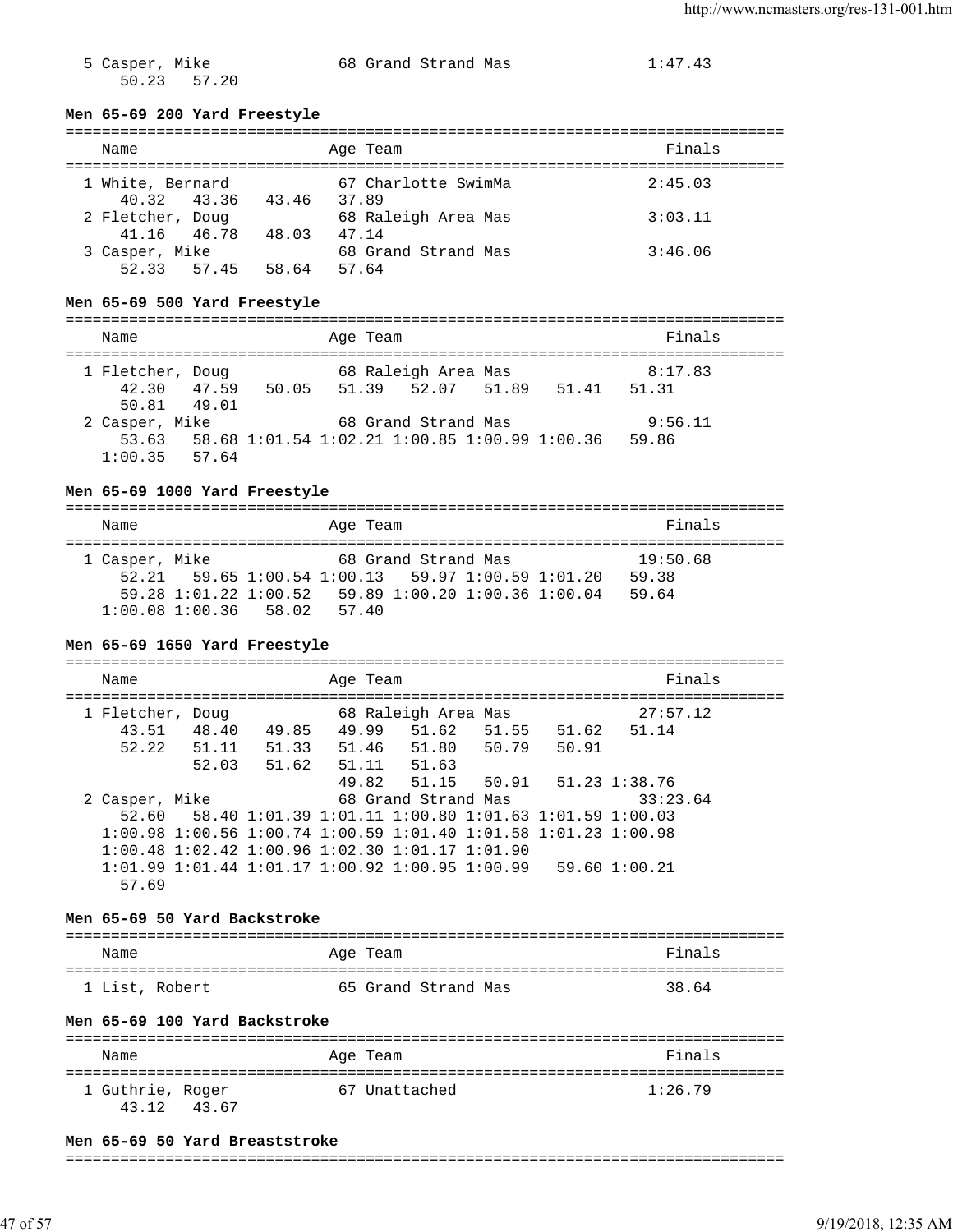| 1 List, Robert<br>65 Grand Strand Mas<br>34.32<br>2 Guthrie, Roger<br>67 Unattached<br>41.11<br>68 Raleigh Area Mas<br>3 Fletcher, Doug<br>42.09<br>4 Maquire, Tom<br>67 Grand Strand Mas<br>45.88 | Name | Age Team | Finals |
|----------------------------------------------------------------------------------------------------------------------------------------------------------------------------------------------------|------|----------|--------|
|                                                                                                                                                                                                    |      |          |        |

### **Men 65-69 100 Yard Breaststroke**

| Name                            | Age Team            | Finals  |
|---------------------------------|---------------------|---------|
| 1 List, Robert<br>37.16 42.10   | 65 Grand Strand Mas | 1:19.26 |
| 2 Guthrie, Roger<br>43.58 46.86 | 67 Unattached       | 1:30.44 |
| 3 Fletcher, Doug<br>44.08 48.92 | 68 Raleigh Area Mas | 1:33.00 |
| 4 Maquire, Tom<br>46.47 51.06   | 67 Grand Strand Mas | 1:37.53 |

#### **Men 65-69 200 Yard Breaststroke**

| Name             | Age Team       |                     | Finals  |  |  |
|------------------|----------------|---------------------|---------|--|--|
|                  |                |                     |         |  |  |
| 1 Fletcher, Doug |                | 68 Raleigh Area Mas | 3:25.65 |  |  |
| 46.70 51.86      | 54.80<br>52.29 |                     |         |  |  |
| 2 Maguire, Tom   |                | 67 Grand Strand Mas | 3:29.85 |  |  |
| 47.80<br>53.21   | 54.24<br>54.60 |                     |         |  |  |

### **Men 65-69 50 Yard Butterfly**

| Name           | Age Team            | Finals |
|----------------|---------------------|--------|
| 1 List, Robert | 65 Grand Strand Mas | 33.04  |

### **Men 65-69 100 Yard Butterfly**

| Name                            | Age Team |                     | Finals  |
|---------------------------------|----------|---------------------|---------|
| 1 White, Bernard<br>37.63 42.88 |          | 67 Charlotte SwimMa | 1:20.51 |

### **Men 65-69 100 Yard IM**

| Name           |                                       | Age Team            | Finals  |
|----------------|---------------------------------------|---------------------|---------|
| 1 List, Robert | 36.48 39.42                           | 65 Grand Strand Mas | 1:15.90 |
|                | 2 Guthrie, Roger<br>39.57 41.35       | 67 Unattached       | 1:20.92 |
|                | 3 Maquire, Tom<br>50.28 49.72         | 67 Grand Strand Mas | 1:40.00 |
|                | 4 Casper, Mike<br>$1:00.67$ $1:09.66$ | 68 Grand Strand Mas | 2:10.33 |
|                | -- Fletcher, Doug                     | 68 Raleigh Area Mas | DO      |

#### **Men 65-69 200 Yard IM**

| Name             | Age Team            | Finals  |
|------------------|---------------------|---------|
| 1 Fletcher, Doug | 68 Raleigh Area Mas | 3:24.59 |
| 46.31<br>59.64   | 53.02<br>45.62      |         |

#### **Men 70-74 50 Yard Backstroke**

#### ===============================================================================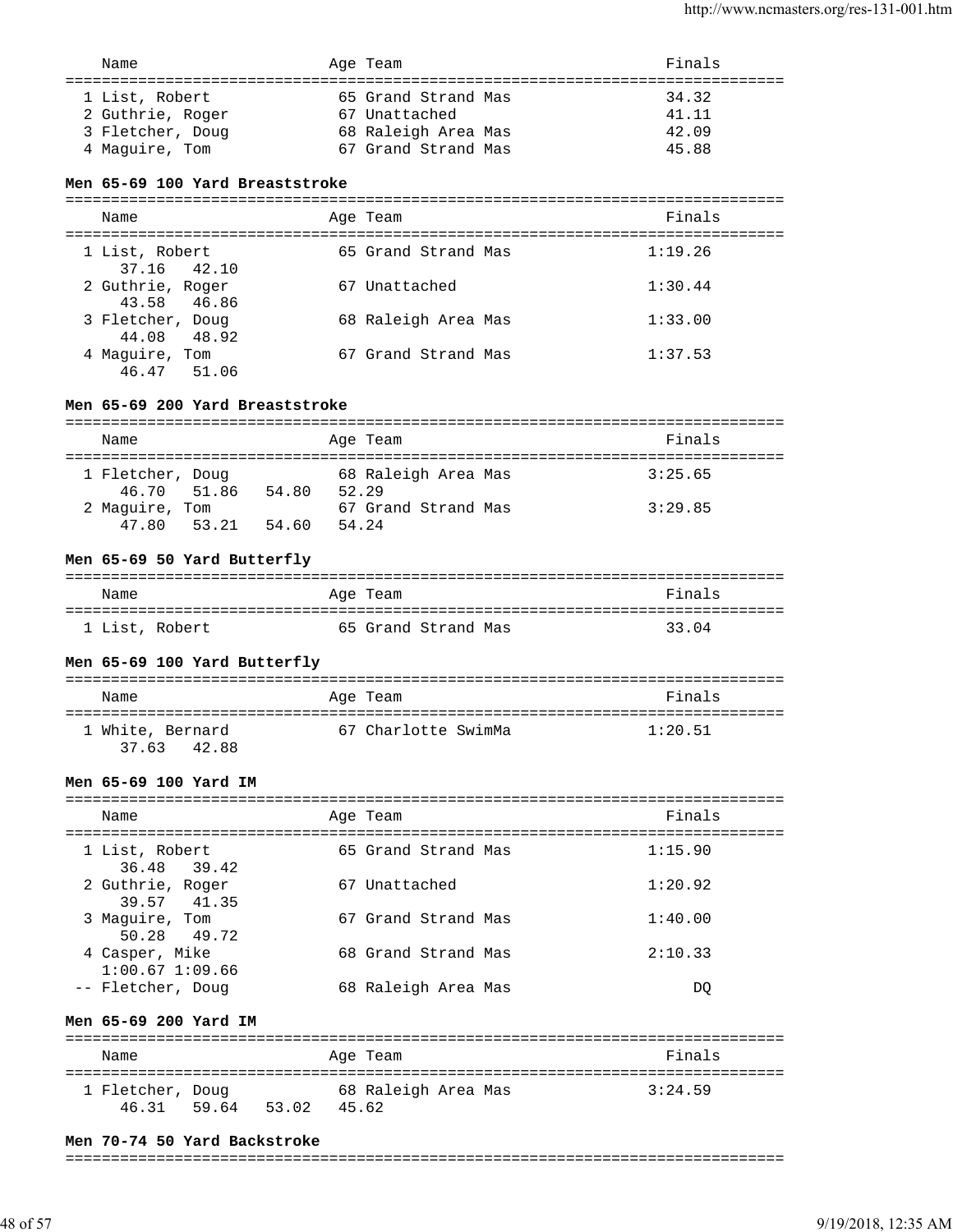| Name                                                           | Age Team            | Finals             |
|----------------------------------------------------------------|---------------------|--------------------|
| 1 Stevenson, Stuart                                            | 73 North Carolina M | =========<br>52.80 |
| Men 75-79 50 Yard Freestyle                                    |                     |                    |
| Name                                                           | Age Team            | Finals             |
| 1 Martinez, Sergio                                             | 75 SwimMAC Masters  | 32.05              |
| 2 Huson, John                                                  | 76 James J Harris Y | 39.84              |
| 3 Barrett, Steve                                               | 77 North Carolina M | 42.29              |
| Men 75-79 100 Yard Freestyle                                   |                     |                    |
| Name                                                           | Age Team            | Finals             |
| 1 Martinez, Sergio<br>35.78 39.01                              | 75 SwimMAC Masters  | 1:14.79            |
| 2 Barrett, Steve<br>43.99 51.93                                | 77 North Carolina M | 1:35.92            |
| Men 75-79 50 Yard Backstroke                                   |                     |                    |
| Name                                                           | Age Team            | Finals             |
| 1 Barrett, Steve                                               | 77 North Carolina M | 53.61              |
| Men 75-79 50 Yard Breaststroke                                 |                     |                    |
| Name                                                           | Age Team            | Finals             |
| 1 Barrett, Steve 77 North Carolina M                           |                     | 52.41              |
| Men 75-79 100 Yard Breaststroke                                |                     |                    |
| Name                                                           | Age Team            | Finals             |
| 1 Huson, John<br>54.57 1:05.05                                 | 76 James J Harris Y | 1:59.62            |
| 2 Barrett, Steve<br>54.05 1:06.20                              | 77 North Carolina M | 2:00.25            |
| Men 75-79 50 Yard Butterfly                                    |                     |                    |
| Name<br>=====================                                  | Aqe Team            | Finals             |
| 1 Huson, John                                                  | 76 James J Harris Y | 48.40              |
| Men 75-79 100 Yard Butterfly                                   |                     |                    |
| Name                                                           | Age Team            | Finals             |
| 1 Huson, John<br>55.53 1:04.39                                 | 76 James J Harris Y | 1:59.92            |
| Men 75-79 100 Yard IM<br>----------------<br>----------------- |                     |                    |
| Name                                                           | Age Team            | Finals             |
| 1 Huson, John<br>50.02<br>57.83                                | 76 James J Harris Y | 1:47.85            |
| 2 Barrett, Steve<br>50.70<br>59.53                             | 77 North Carolina M | 1:50.23            |

### **Men 80-84 50 Yard Freestyle**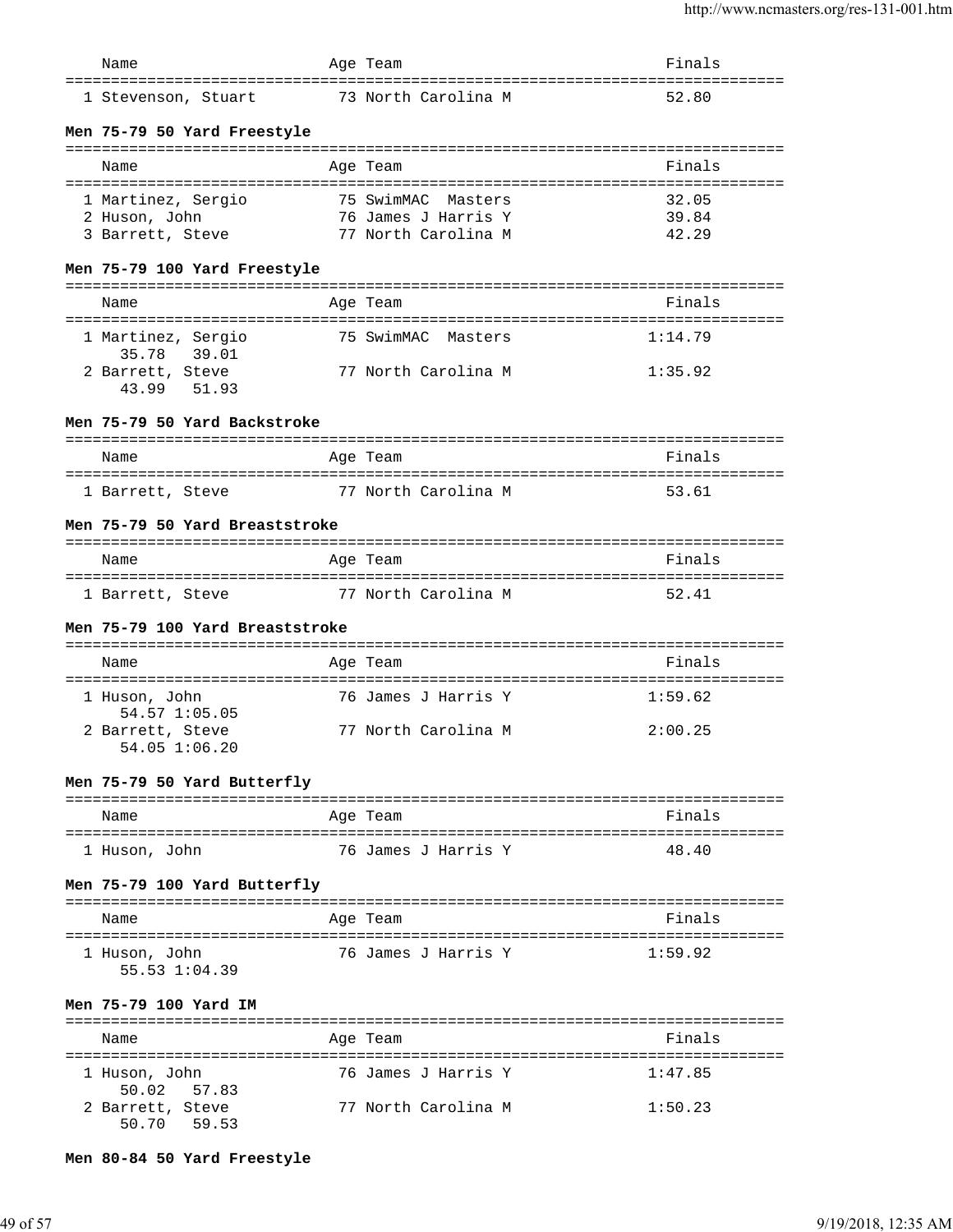|                                                    | =======                                        |         |
|----------------------------------------------------|------------------------------------------------|---------|
| Name                                               | Age Team                                       | Finals  |
| 1 Webber, Dick                                     | 81 Raleigh Area Mas                            | 34.32   |
|                                                    |                                                |         |
| Men 80-84 100 Yard Freestyle                       |                                                |         |
|                                                    |                                                |         |
| Name                                               | Age Team                                       | Finals  |
|                                                    |                                                |         |
| 1 Webber, Dick<br>36.93 43.01                      | 81 Raleigh Area Mas                            | 1:19.94 |
| Men 80-84 50 Yard Backstroke                       |                                                |         |
|                                                    |                                                |         |
| Name<br>=====================================      | Age Team                                       | Finals  |
| 1 Webber, Dick                                     | 81 Raleigh Area Mas                            | 53.77   |
| Men 80-84 50 Yard Breaststroke                     |                                                |         |
| Name                                               | Age Team                                       | Finals  |
|                                                    |                                                | 39.78   |
| 1 Kortheuer, John<br>2 Webber, Dick                | 80 Greensboro Commu<br>81 Raleigh Area Mas     | 56.47   |
|                                                    |                                                |         |
| Men 80-84 100 Yard Breaststroke                    |                                                |         |
| Name                                               | --------------<br>Age Team                     | Finals  |
|                                                    | ======================================         |         |
| 1 Kortheuer, John<br>46.23 49.02                   | 80 Greensboro Commu                            | 1:35.25 |
|                                                    |                                                |         |
| Men 80-84 50 Yard Butterfly                        |                                                |         |
| Name                                               | Age Team                                       | Finals  |
|                                                    |                                                |         |
| 1 Webber, Dick                                     | 81 Raleigh Area Mas                            | 47.43   |
| Men 80-84 100 Yard IM                              |                                                |         |
|                                                    |                                                |         |
| Name                                               | Age Team                                       | Finals  |
| 1 Webber, Dick                                     | 81 Raleigh Area Mas                            | 1:42.43 |
| 48.93<br>53.50                                     |                                                |         |
|                                                    |                                                |         |
| Women 18+ 200 Yard Freestyle Relay                 |                                                |         |
| Team                                               |                                                | Finals  |
|                                                    |                                                |         |
| 1 Raleigh Area Masters<br>'' A '                   |                                                | 1:46.41 |
| 1) Parra, Madeline W23                             | 2) Bonney, Erin W27                            |         |
| 3) Powell, Lauren W23                              | 4) Braun, Erika W39                            |         |
| 28.39<br>25.75<br>27.54                            | 24.73                                          |         |
| 2 Durham Area Masters Aquatics                     | $'$ B $'$                                      | 1:56.80 |
| 1) Garnsey, Michelle W26<br>3) Losego, Jessica W29 | 2) Lamb, Christina W24<br>4) Kretz, Lauren W22 |         |
| 30.56<br>30.05<br>28.84                            | 27.35                                          |         |
| 3 Bowker Aquatic Club<br>'A'                       |                                                | 2:05.88 |
| 1) Mueller, Justine W24                            | 2) Angelada-Jao, Jen W37                       |         |
| 3) Disher, Charlotte W48                           | 4) Weichel, Kristen W29                        |         |
| 25.52<br>36.14<br>38.73                            | 25.49                                          |         |
| Women 18+ 200 Yard Medley Relay                    |                                                |         |
|                                                    |                                                |         |
| Team                                               |                                                | Finals  |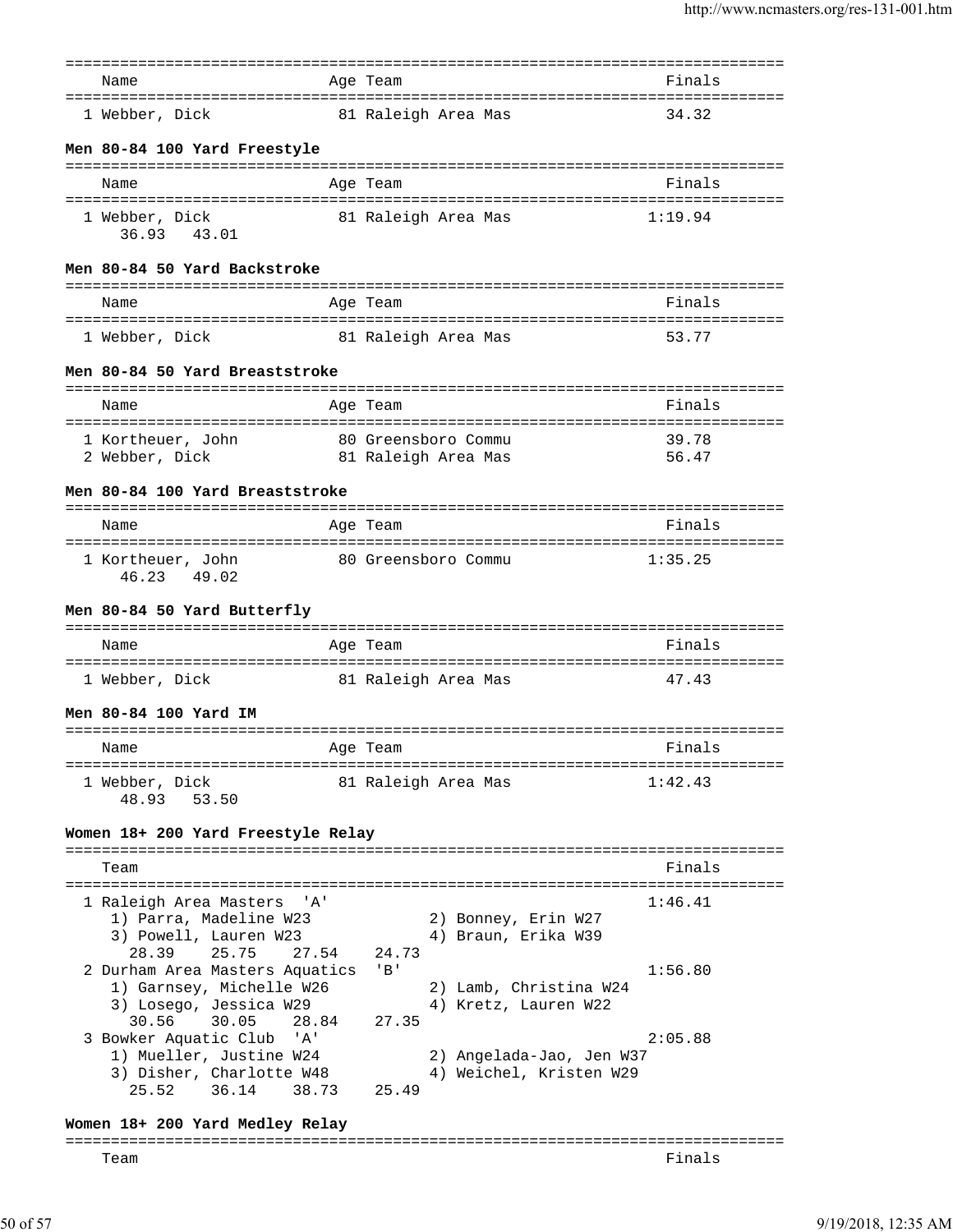=============================================================================== 1 Bowker Aquatic Club 'A' 2:06.36 1) Amick, Beverly W56 2) Mueller, Justine W24 3) Angelada-Jao, Jen W37 4) Winters, Julie W48 33.14 31.37 32.24 29.61 2 Durham Area Masters Aquatics 'C' 2:08.78 1) Kretz, Lauren W22 2) Garnsey, Michelle W26 3) Losego, Jessica W29 4) Sanchez, Teresa W30 34.02 33.91 30.54 30.31 3 Raleigh Area Masters 'B' 2:12.75 1) Oversmith, Amy W39 2) Bruegmann, Heide W69 3) Powell, Lauren W23 4) Siefers, Andrea W25 33.59 36.09 31.63 31.44 **Women 25+ 200 Yard Freestyle Relay** =============================================================================== Team Finals =============================================================================== 1 One Step Beyond Cary 'A' 1:49.68 1) Lovgren, Alysia W32 2) Weeks-Honnold, Heather W37 3) Gaal, Brianne W31 4) Lastfogel, Jennifer W30 27.09 28.15 28.27 26.17 2 Raleigh Area Masters 'B' 1:55.86 1) Cheetham, Meredith W25 2) Siefers, Andrea W25 3) Addison, Polly W53 4) Corona, Amy W26 27.79 28.28 31.68 28.11 3 Durham Area Masters Aquatics 'A' 2:22.46 1) Sanchez, Teresa W30 2) Hovey, Mary Anna W67 3) VanDeCarr, Gretchen W53 4) Williams, Heidi W42 30.44 42.36 38.73 30.93 4 Grand Strand Masters Swimming 'A' 2:31.54 1) Green, Melanie W29 2) Casper, Juliet W43 3) Casper, Sarah W32 4) Wood, Janet W33 35.77 41.67 46.48 27.62 **Women 25+ 200 Yard Medley Relay** =============================================================================== Team Finals =============================================================================== 1 Raleigh Area Masters 'A' 2:00.34 1) Braun, Erika W39 2) Cheetham, Meredith W25 3) Corona, Amy W26  $4)$  Bonney, Erin W27 28.28 34.62 36.41 21.03 2 One Step Beyond Cary 'A' 2:08.21 1) Lovgren, Alysia W32 2) Weeks-Honnold, Heather W37 3) Lastfogel, Jennifer W30 4) Gaal, Brianne W31 32.49 37.07 29.97 28.68 3 Grand Strand Masters Swimming 'B' 3:08.18 1) Miller, Erin W39 2) Casper, Juliet W43 3) Green, Melanie W29 4) Casper, Sarah W32 48.82 54.19 41.20 43.97 **Women 35+ 200 Yard Freestyle Relay** =============================================================================== Team Finals and the contract of the contract of the contract of the contract of the contract of the contract of the contract of the contract of the contract of the contract of the contract of the contract of the contract o =============================================================================== 1 East Carolina Masters 'A' 1:59.38 1) Eagle, Lisa W46 2) Perdue, Tammy W48 3) Odeke, Laura W42 4) Despres, Maureen W46 30.17 27.54 32.24 29.43 **Women 35+ 200 Yard Medley Relay** =============================================================================== Team Finals ===============================================================================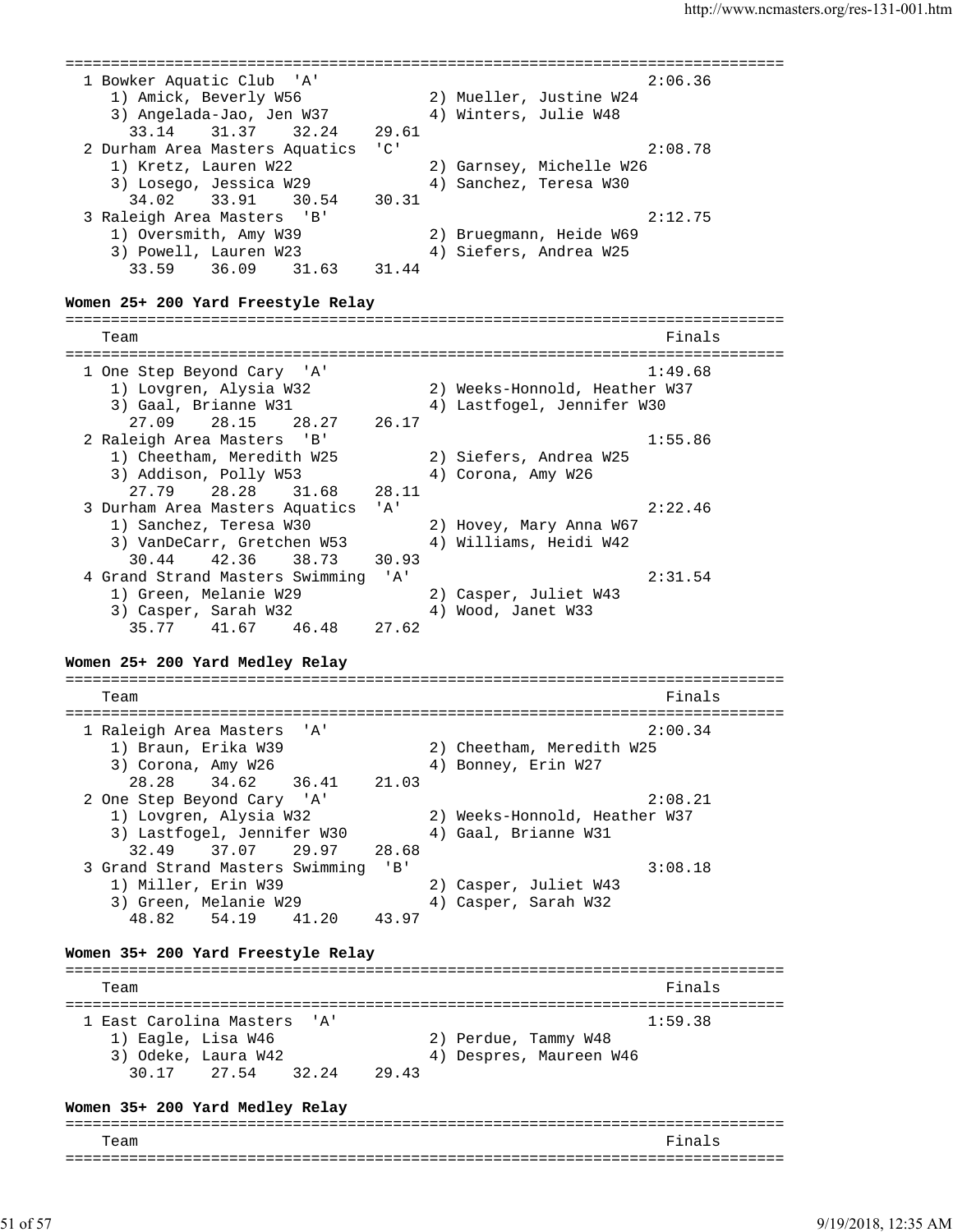1 East Carolina Masters 'A' 2:17.99 1) Eagle, Lisa W46 2) Despres, Maureen W46 3) Perdue, Tammy W48  $\hskip1cm 4)$  Odeke, Laura W42 37.96 37.82 34.75 27.46 2 Durham Area Masters Aquatics 'B' 2:27.00 1) Franklin, Dawn W41 2) Grego, Sonia W41 3) Williams, Heidi W42 4) Barrell, Sharon W49 35.56 38.29 37.62 35.53 3 Fireball Masters Swimming 'A' 2:33.42<br>
1) West, Heather W48 2) Acampora, Sue W50<br>
3) Bodin, Sarah W41 4) Wooten, Sharon W42 1) West, Heather W48 2) Acampora, Sue W50 3) Bodin, Sarah W41 4) Wooten, Sharon W42 43.86 44.87 32.74 31.95 **Women 45+ 200 Yard Freestyle Relay** =============================================================================== Team Finals =============================================================================== 1 Grand Strand Masters Swimming 'B' 2:05.47 1) Chappell, Melinda W50 2) Fuss, Karen W45 3) Childers, Judy W57 4) Elias-Williams, Maria W46 33.21 28.10 35.96 28.20 2 Bowker Aquatic Club 'B' 2:16.42 1) Amick, Beverly W56 2) Ruebel, Deb W54 3) Winters, Julie W48 4) Richardson, Carol W56 30.22 30.86 37.11 38.23 **Women 45+ 200 Yard Medley Relay** =============================================================================== Team Finals =============================================================================== 1 Grand Strand Masters Swimming 'A' 2:25.84 1) Chappell, Melinda W50 2) Childers, Judy W57 3) Elias-Williams, Maria W46 4) Fuss, Karen W45 42.79 42.77 31.30 28.98 2 Durham Area Masters Aquatics 'A' 3:03.75 1) VanDeCarr, Gretchen W53 2) McKinnon, Sandra W49 3) Perryman, Sue W67 4) Hovey, Mary Anna W67 55.87 42.88 38.53 46.47 **Men 18+ 200 Yard Freestyle Relay** =============================================================================== Team Finals =============================================================================== 1 Raleigh Area Masters 'A' 1:36.34 1) Slater, Alex M24 2) Wilson, Boyd M47 3) Sadosky, Daniel M36 4) Krayer, Michael M28 25.28 25.82 24.00 21.24 2 One Step Beyond Cary 'B' 1:36.57 1) Gaal, Marty M39 2) Millichip, Gary M39 3) Orn, Mikael M49 4) Keenan, Andrew M22 24.91 25.49 23.78 22.39 **Men 18+ 200 Yard Medley Relay** =============================================================================== Team Finals =============================================================================== 1 East Carolina Masters 'A' 1:46.36 1) Patterson, Bob M39 2) Torres, Todd M42 3) Charles, Thomas M29  $\qquad \qquad$  4) Evans, Dan M23 34.02 25.96 25.52 20.86 **Men 25+ 200 Yard Freestyle Relay** =============================================================================== Team Finals ===============================================================================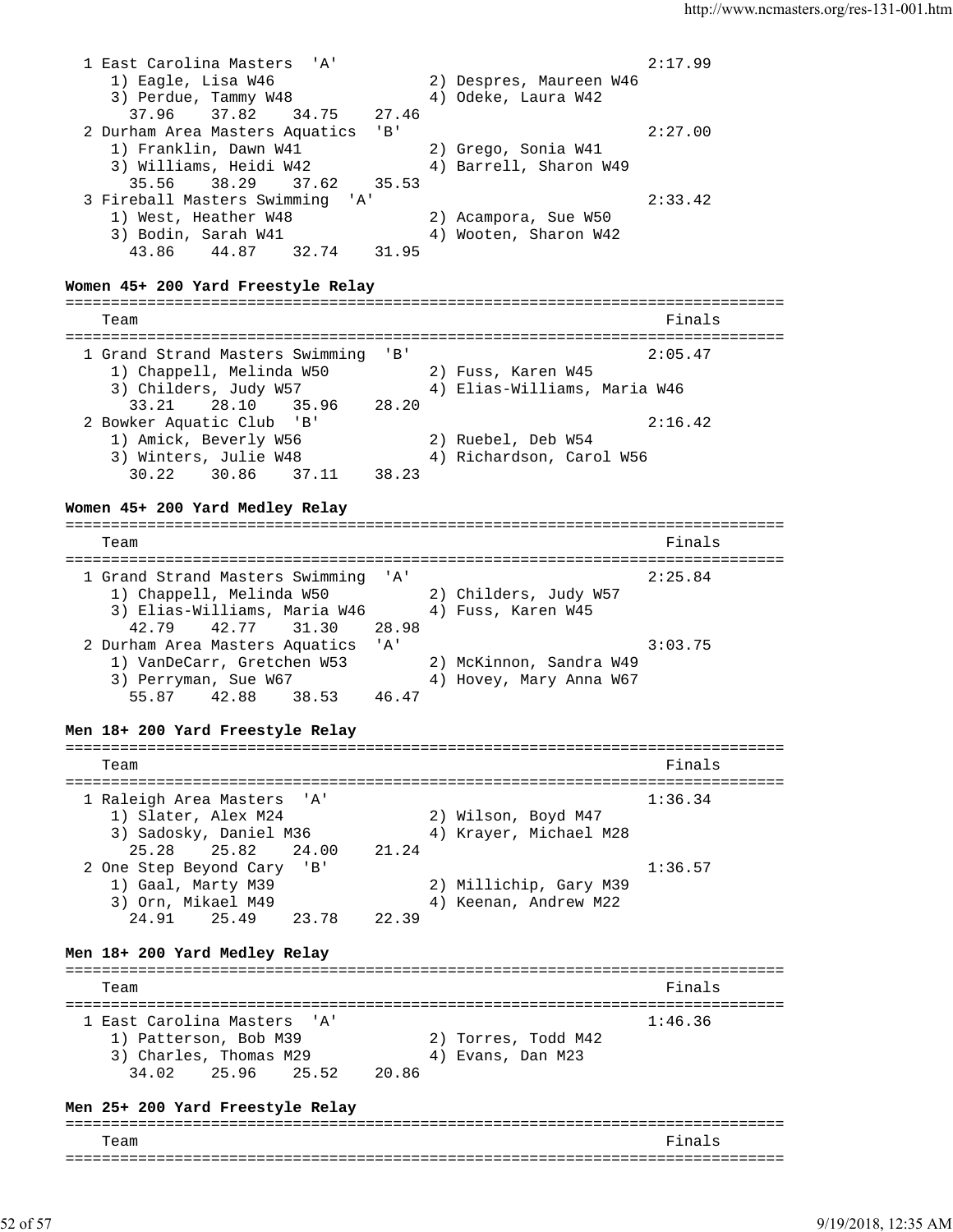1 Bowker Aquatic Club 'A' 1:42.51 1) Chan, Andy M48 2) Jennings, Bob M45 3) Stone, Keith M52 4) Bowker, Chris M27 24.29 24.18 31.17 22.87 2 Durham Area Masters Aquatics 'A' 1:44.99 1) Kretz, Russell M49 2) Suarez, Ed M56 3) Caruth, Nick M25 4) McElwee, Matt M34 26.87 25.77 26.61 25.74 3 One Step Beyond Cary 'A' 1:49.54 1) Erb, Wayne M51 2) Unger, Matthew M35 3) Schairer, Steffen M34 4) Colvard, John M48 26.16 27.90 30.12 25.36 -- East Carolina Masters 'A' DQ 1) Bullard, Joel M38 2) Patterson, Bob M39 East Carolina Masters A<br>
1) Bullard, Joel M38 2) Patterson, Bob M39<br>
3) Mehlhop, Paul M50 4) Charles, Thomas M29 **Men 25+ 200 Yard Medley Relay** =============================================================================== Team Finals =============================================================================== 1 Raleigh Area Masters 'A' 1:46.33 1) Stewart, Henry M47 2) Wilson, Boyd M47 3) Goldman, Brian M46 4) Krayer, Michael M28 27.33 31.39 26.60 21.01 2 Bowker Aquatic Club 'A' 1:49.13 1) Hillen, Timothy M30 2) Chan, Andy M48 3) Bowker, Chris M27 4) Spangler, Tom M52 26.40 30.94 24.80 26.99 3 Grand Strand Masters Swimming 'B' 2:00.25 1) Lynch, Ted M42 2) Schmaltz, Joel M40 3) O'Neil, Jeffrey M44 4) Casper, Michael M34 29.62 35.39 27.27 27.97 4 Durham Area Masters Aquatics 'A' 2:09.89 1) Caruth, Nick M25 2) McElwee, Matt M34 3) Adams, Michael M26 4) Porco, Pipo M33 34.75 34.99 28.29 31.86 **Men 35+ 200 Yard Freestyle Relay** =============================================================================== Team Finals =============================================================================== 1 Grand Strand Masters Swimming 'A' 1:43.84 1) O'Neil, Jeffrey M44 2) Rehanek, Todd M49 3) Schmaltz, Joel M40 4) Wingerter, Clifford M45 25.16 26.51 27.47 24.70 **Men 35+ 200 Yard Medley Relay** =============================================================================== Team Finals =============================================================================== 1 SwimMAC Masters - Charlotte 'B' 1:48.74 1) Davis, William M43 2) Andersen, Morten M40 3) Pistorio, Tyge M45 4) Terndrup, Seth M35 30.40 29.40 25.68 23.26 2 One Step Beyond Cary 'A' 1:57.85 1) Erb, Wayne M51 2) Orn, Mikael M49 3) Gaal, Marty M39 4) Millichip, Gary M39 36.18 34.07 22.03 25.57 3 Durham Area Masters Aquatics 'B' 2:08.79 1) Suarez, Ed M56 2) Haney, Rich M58 3) Kretz, Russell M49 4) Klober, Roland M42 35.61 31.92 31.20 30.06

**Men 45+ 200 Yard Freestyle Relay**

===============================================================================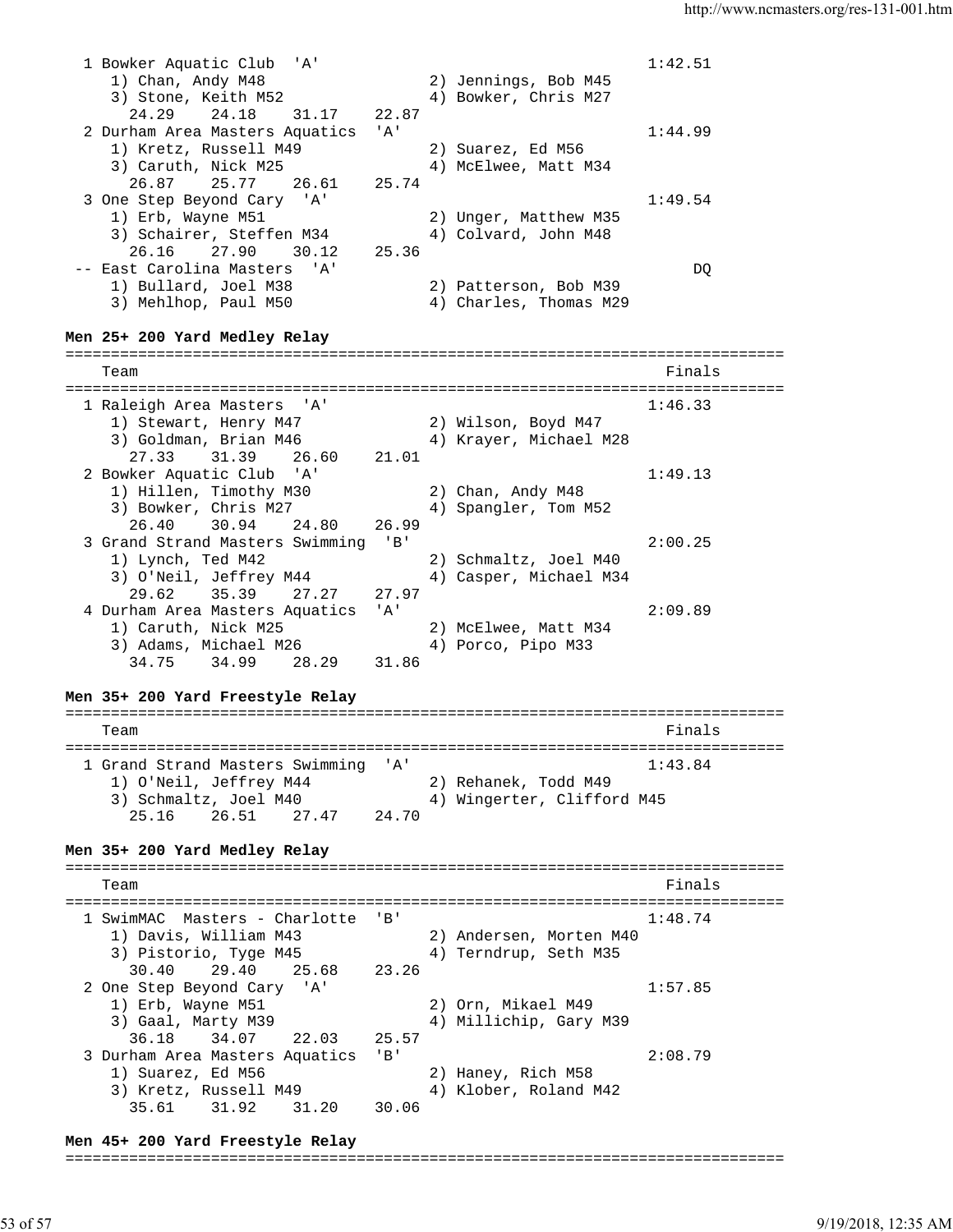Team Finals =============================================================================== 1 Raleigh Area Masters 'B' 2:04.68 1) Miller, Philip M57 2) Lysaght, Chuck M60 3) Fletcher, Doug M68 4) Mangrum, John M48 26.74 30.96 38.04 28.94 **Men 45+ 200 Yard Medley Relay** =============================================================================== Team Finals =============================================================================== 1 SwimMAC Masters - Charlotte 'A' 1:58.52 1) Smith, Stratton M46 2) Schultz, Norman M45 3) Smith, Jeffrey M48 4) Biondi, Gino M50 30.68 33.59 26.98 27.27 2 Grand Strand Masters Swimming 'A' 2:11.83 1) Rehanek, Todd M49 2) List, Robert M65 3) Creighton, Mel M51 4) Wingerter, Clifford M45 34.63 34.64 37.52 25.04 **Men 55+ 200 Yard Freestyle Relay** =============================================================================== Team Finals =============================================================================== 1 Grand Strand Masters Swimming 'B' 2:33.94 1) Mcnabb, Daniel M59 2) Maguire, Tom M67 3) Casper, Mike M68 4) List, Robert M65 38.95 40.82 46.75 27.42 **Mixed 18+ 200 Yard Freestyle Relay** =============================================================================== Team Finals =============================================================================== 1 Raleigh Area Masters 'C' 1:47.19 1) Wilson, Boyd M47 2) Powell, Lauren W23 3) Slater, Alex M24 4) Parra, Madeline W23 25.17 27.69 26.64 27.69 2 Bowker Aquatic Club 'A' 1:55.05 1) Wagner, Rich M50 2) Mueller, Justine W24 3) Bowker, Chris M27 4) Disher, Charlotte W48 28.44 22.83 39.26 24.52 3 Durham Area Masters Aquatics 'B' 1:55.42 1) Caruth, Nick M25 2) Adams, Michael M26 3) Kretz, Lauren W22 4) Lamb, Christina W24 26.72 31.16 28.47 29.07 **Mixed 18+ 200 Yard Medley Relay** =============================================================================== Team Finals =============================================================================== 1 Raleigh Area Masters 'B' 1:59.66 1) Corona, Amy W26 2) Sadosky, Daniel M36 3) Krayer, Michael M28 4) Powell, Lauren W23 34.30 30.96 26.37 28.03 2 East Carolina Masters 'A' 2:10.77 1) Bullard, Joel M38 2) Eagle, Lisa W46<br>3) Evans, Dan M23 3 4) Stoakes, Kirsten 4) Stoakes, Kirsten W43 36.12 40.22 23.26 31.17 3 Bowker Aquatic Club 'A' 2:20.16 1) Mueller, Justine W24 2) Wagner, Rich M50 3) Ruebel, Deb W54 4) Glazener, Todd M39 29.10 38.82 43.20 29.04 -- One Step Beyond Cary 'B' DQ 1) Weeks-Honnold, Heather W37 2) Risher, Mary-Louise W33 3) Orn, Mikael M49 4) Keenan, Andrew M22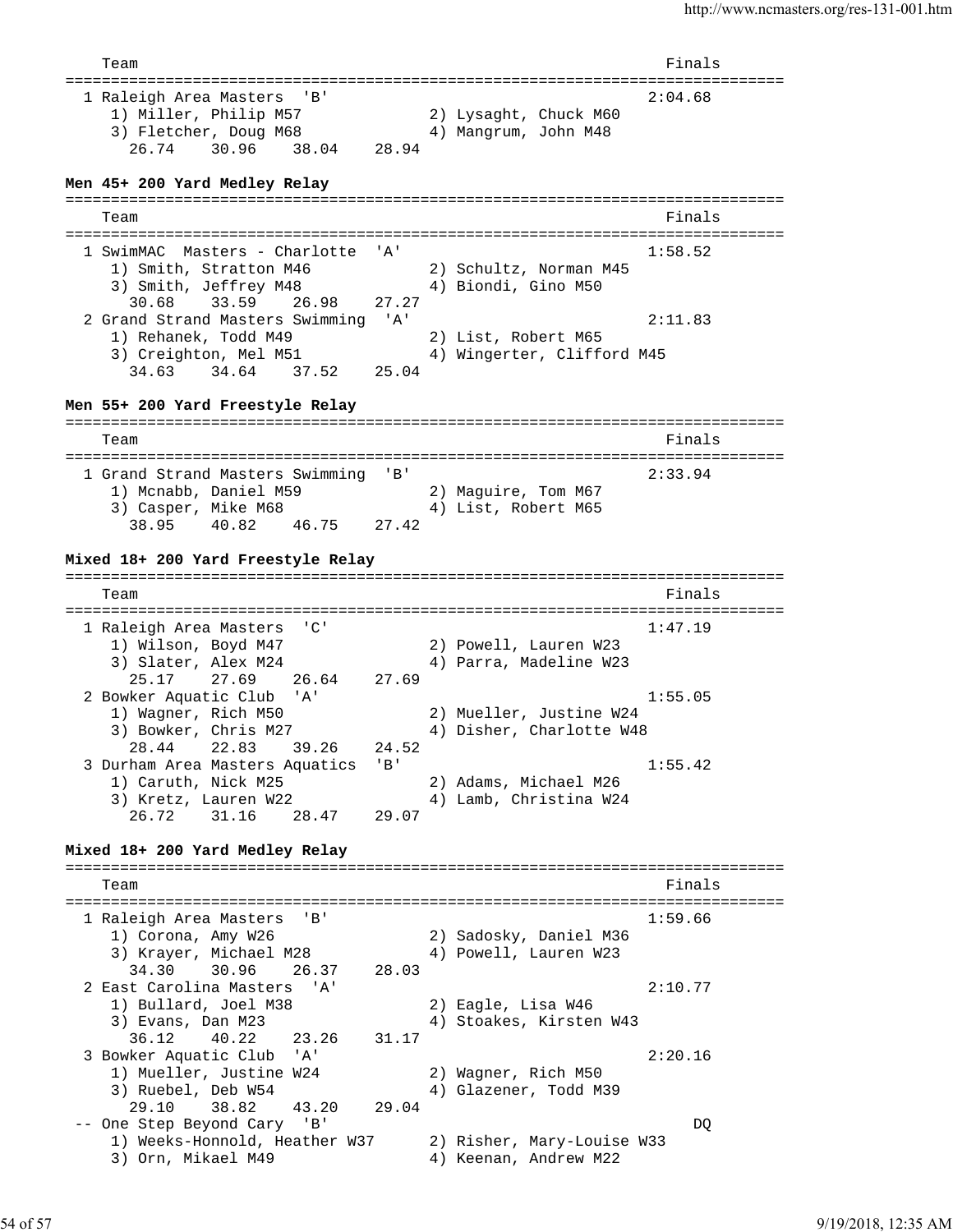### **Mixed 25+ 200 Yard Freestyle Relay** =============================================================================== Team Finals =============================================================================== 1 Raleigh Area Masters 'A' 1:37.10 1) Krayer, Michael M28 2) Braun, Erika W39 3) Bonney, Erin W27 4) Stewart, Henry M47 22.21 24.09 26.43 24.37 2 One Step Beyond Cary 'B' 1:45.36<br>1) Erb, Wayne M51 2) Gaal, Brianne W31 1) Erb, Wayne M51 2) Gaal, Brianne W31 3) Lastfogel, Jennifer W30 4) Colvard, John M48 26.28 28.18 25.88 25.02 3 One Step Beyond Cary 'A' 1:45.83 1) Johnson, Erik M42 2) Weeks-Honnold, Heather W37 3) Lovgren, Alysia W32 4) Orn, Mikael M49 26.20 28.61 26.94 24.08 4 Durham Area Masters Aquatics 'C' 1:51.74 1) Williams, Heidi W42 2) Kretz, Russell M49 3) Sanchez, Teresa W30 4) Porco, Pipo M33 29.14 26.28 28.93 27.39 5 Raleigh Area Masters 'B' 1:54.30<br>1) Siefers, Andrea W25 2) Lysaght, Chuck M60 1) Siefers, Andrea W25 3) Mangrum, John M48 4) Cheetham, Meredith W25 28.79 30.27 28.16 27.08 6 Grand Strand Masters Swimming 'D' 1:59.27 1) Casper, Michael M34 2) Wood, Janet W33 3) Green, Melanie W29 4) Schmaltz, Joel M40 29.77 27.18 35.13 27.19 **Mixed 25+ 200 Yard Medley Relay** =============================================================================== Team Finals =============================================================================== 1 Raleigh Area Masters 'D' 1:53.10 1) Braun, Erika W39 2) Wilson, Boyd M47 3) Stewart, Henry M47 (4) Bonney, Erin W27 27.88 31.58 26.82 26.82 2 East Carolina Masters 'B' 2:02.62 1) Despres, Maureen W46 2) Torres, Todd M42 3) Perdue, Tammy W48 4) Charles, Thomas M29 38.05 31.38 29.77 23.42 3 Raleigh Area Masters 'C' 2:02.69 1) Mangrum, John M48 2) Cheetham, Meredith W25<br>3) Goldman, Brian M46 4) Siefers, Andrea W25<br>22.40 3) Goldman, Brian M46 4) Siefers, Andrea W25 33.49 34.45 26.53 28.22 4 Durham Area Masters Aquatics 'B' 2:06.28 1) Caruth, Nick M25 2) Porco, Pipo M33 3) Williams, Heidi W42  $\hskip1cm 4)$  Grego, Sonia W41 33.32 33.87 31.78 27.31 5 Grand Strand Masters Swimming 'D' 2:09.86 1) Lynch, Ted M42 2) Green, Melanie W29 3) Wood, Janet W33 4) O'Neil, Jeffrey M44 29.99 45.34 29.47 25.06 6 One Step Beyond Cary 'A' 2:11.99 1) Lastfogel, Jennifer W30 2) Unger, Matthew M35 3) Lovgren, Alysia W32 4) Schairer, Steffen M34 33.84 38.23 33.23 26.69 7 Bowker Aquatic Club 'C' 2:18.14 1) Hillen, Timothy M30 2) Angelada-Jao, Jen W37 3) Stone, Keith M52 4) Weichel, Kristen W29 33.54 31.83 34.59 38.18 8 Durham Area Masters Aquatics 'C' 2:21.38 1) Adams, Michael M26 2) Losego, Jessica W29 3) Sanchez, Teresa W30 4) McElwee, Matt M34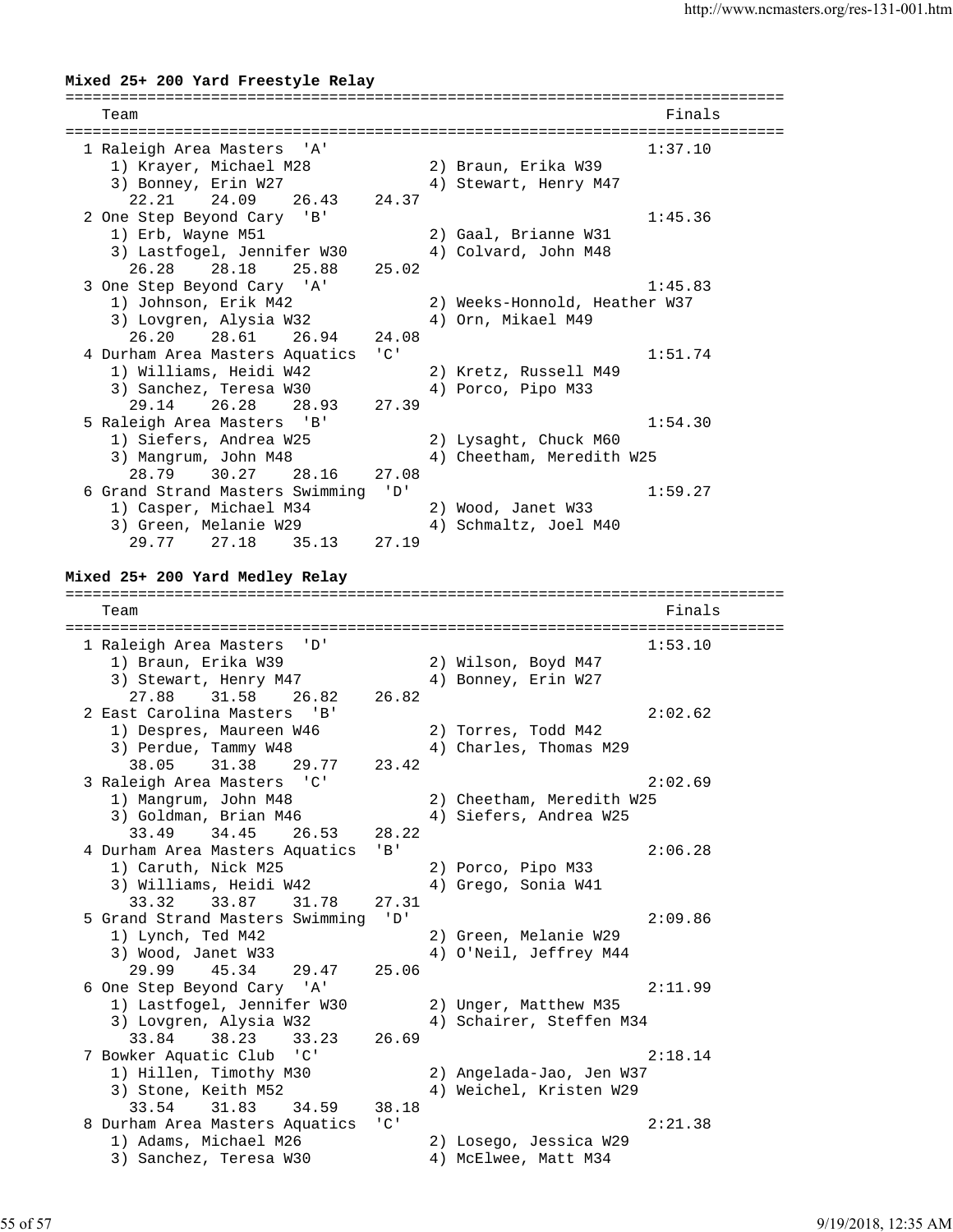34.66 47.45 27.38 31.89 -- Grand Strand Masters Swimming 'C' DQ 1) Schmaltz, Joel M40 2) Casper, Juliet W43 3) Casper, Mike M68 4) Miller, Erin W39 **Mixed 35+ 200 Yard Freestyle Relay** =============================================================================== Team Finals =============================================================================== 1 East Carolina Masters 'A' 1:50.21 1) Perdue, Tammy W48 2) Bullard, Joel M38 3) Patterson, Bob M39 4) Despres, Maureen W46 28.16 26.02 26.81 29.22 2 Bowker Aquatic Club 'C' 1:56.27 1) Angelada-Jao, Jen W37 2) Ruebel, Deb W54 3) Spangler, Tom M52 4) Chan, Andy M48 29.23 35.84 26.63 24.57 3 Grand Strand Masters Swimming 'C' 2:13.99 1) Lynch, Ted M42 2) Miller, Erin W39 3) Casper, Juliet W43 4) O'Neil, Jeffrey M44 25.72 41.87 41.38 25.02 **Mixed 35+ 200 Yard Medley Relay** =============================================================================== Team Finals =============================================================================== 1 SwimMAC Masters - Charlotte 'A' 2:00.70 1) Dempsey, Michelle W41 2) Wennborg, Lars M47 3) Andersen, Morten M40 4) Dore, Mary W47 37.36 28.61 25.73 29.00 2 Durham Area Masters Aquatics 'D' 2:15.91 1) Klober, Roland M42 2) Kretz, Russell M49 3) Barrell, Sharon W49 4) McKinnon, Sandra W49 35.10 34.01 38.15 28.65 3 Raleigh Area Masters 'A' 2:25.86 1) Oversmith, Amy W39 2) Fletcher, Doug M68 3) Addison, Polly W53 4) Lysaght, Chuck M60 34.59 42.31 37.50 31.46 **Mixed 45+ 200 Yard Freestyle Relay** =============================================================================== Team Finals =============================================================================== 1 Grand Strand Masters Swimming 'A' 1:47.19 1) Rehanek, Todd M49 2) Elias-Williams, Maria W46 3) Fuss, Karen W45 4) Wingerter, Clifford M45 26.91 27.22 28.29 24.77 2 Bowker Aquatic Club 'B' 1:57.38 1) Winters, Julie W48 2) Stone, Keith M52 3) Amick, Beverly W56 4) Jennings, Bob M45 30.60 31.09 33.54 22.15 3 Grand Strand Masters Swimming 'B' 2:13.86 1) Chappell, Melinda W50 2) Mcnabb, Daniel M59 3) Childers, Judy W57 (4) List, Robert M65 33.49 36.94 35.36 28.07 **Mixed 45+ 200 Yard Medley Relay** =============================================================================== Team Finals =============================================================================== 1 Grand Strand Masters Swimming 'A' 2:10.14 1) Rehanek, Todd M49 2) Fuss, Karen W45 3) Elias-Williams, Maria W46 4) Wingerter, Clifford M45 34.84 38.66 31.74 24.90 2 Bowker Aquatic Club 'B' 2:19.53